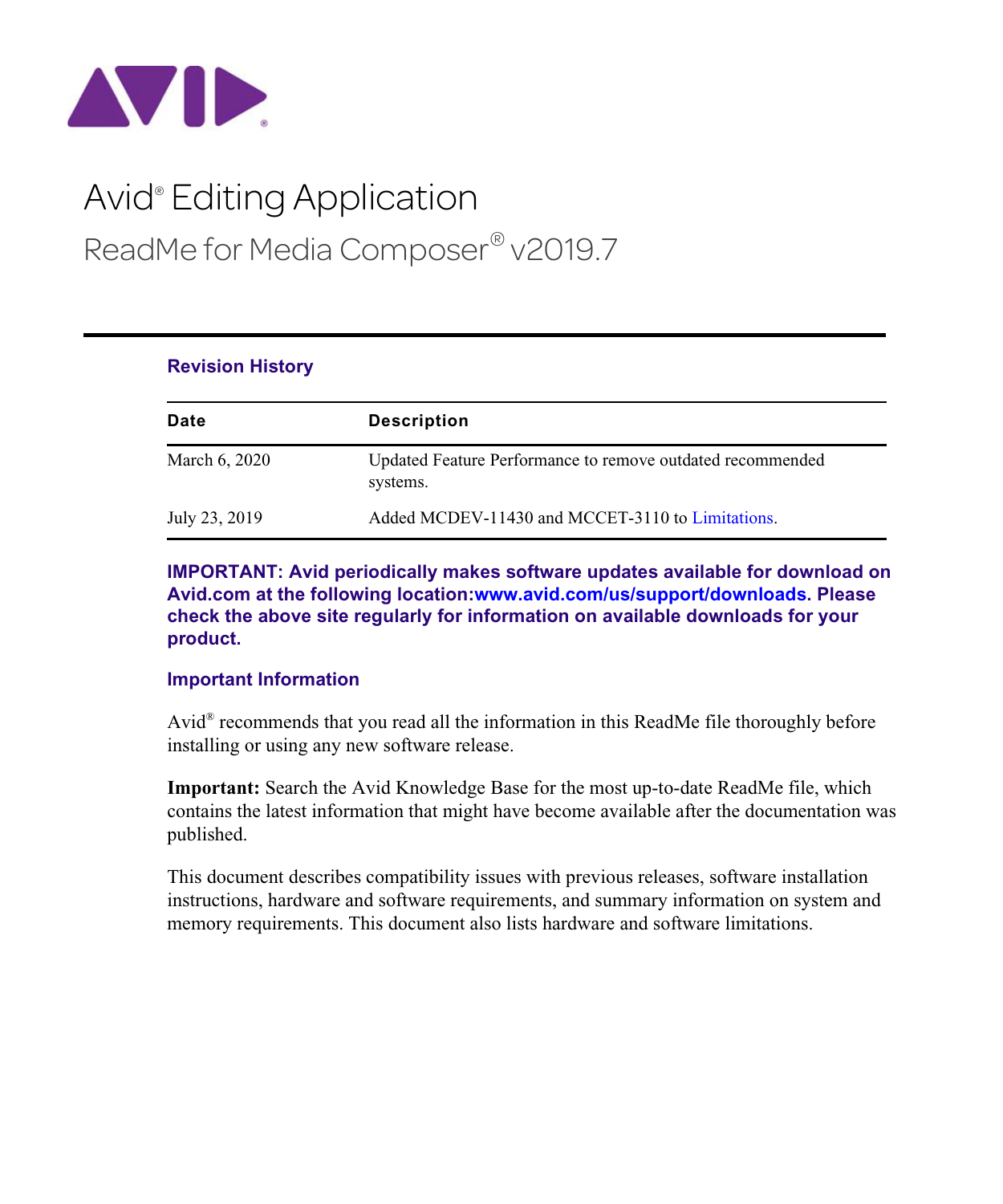# **Contents**

## **Symbols and Conventions**

Avid documentation uses the following symbols and conventions:

| <b>Symbol or Convention Meaning or Action</b> |                                                                                                                                                                                      |
|-----------------------------------------------|--------------------------------------------------------------------------------------------------------------------------------------------------------------------------------------|
| 僵                                             | A note provides important related information, reminders,<br>recommendations, and strong suggestions.                                                                                |
|                                               | A caution means that a specific action you take could cause harm to<br>your computer or cause you to lose data.                                                                      |
|                                               | A warning describes an action that could cause you physical harm.<br>Follow the guidelines in this document or on the unit itself when<br>handling electrical equipment.             |
| $\geq$                                        | This symbol indicates menu commands (and subcommands) in the<br>order you select them. For example, File > Import means to open the<br>File menu and then select the Import command. |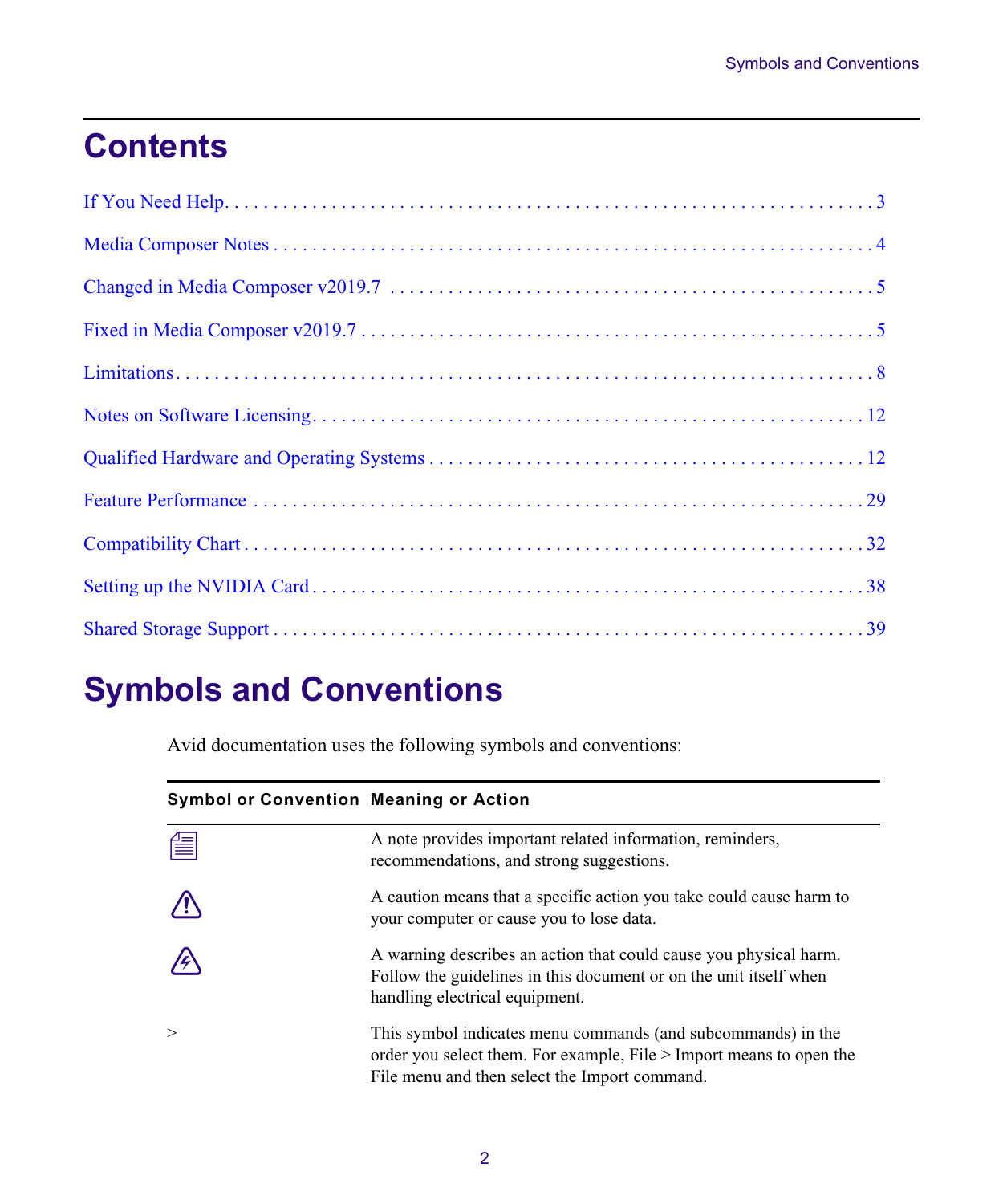#### **Symbol or Convention Meaning or Action**

| ٠                                                                  | This symbol indicates a single-step procedure. Multiple arrows in a list<br>indicate that you perform one of the actions listed.      |
|--------------------------------------------------------------------|---------------------------------------------------------------------------------------------------------------------------------------|
| (Windows), (Windows)<br>only), (Macintosh), or<br>(Macintosh only) | This text indicates that the information applies only to the specified<br>operating system, either Windows or Macintosh OS X.         |
| <b>Bold font</b>                                                   | Bold font is primarily used in task instructions to identify user interface<br>items and keyboard sequences.                          |
| Italic font                                                        | Italic font is used to emphasize certain words and to indicate variables.                                                             |
| Courier Bold font                                                  | Courier Bold font identifies text that you type.                                                                                      |
| Ctrl+key or mouse action                                           | Press and hold the first key while you press the last key or perform the<br>mouse action. For example, Command+Option+C or Ctrl+drag. |

## <span id="page-2-0"></span>**If You Need Help**

If you are having trouble using your Avid product:

- 1. Retry the action, carefully following the instructions given for that task in this guide. It is especially important to check each step of your workflow.
- [2. Check this ReadMe file for the latest information that might have become available after the](http://avid.force.com/pkb/articles/en_US/readme/Media-Composer-Software-8-0-Documentation)  documentation was published. Also check online for the most up-to-date ReadMe because the online version is updated whenever new information becomes available. To view the online ReadMe, select ReadMe from the Help menu, or visit the Knowledge Base at http://www.avid.com/readme.
- 3. Check the documentation that came with your Avid application or your hardware for maintenance or hardware-related issues. In addition to the printed documentation supplied with your editing application, the documentation is supplied in PDF format when you install the application. Topics that you print from the Help have limited page layout and formatting features. If you want to print a higher quality version of Help information, Avid recommends that you print all or part of the PDF version of the appropriate Avid manual included in the Online Library for your editing application. To access the Online Library, select Help > Online Library from within your Avid editing application.
- 4. [Visit Avid Online Support at www.avid.com/onlineSupport/. Online support is available 24](http://www.avid.com/onlinesupport)  [hours per day, 7 days per week. Search the Knowledge Base to find answers, to view error](http://www.avid.com/onlinesupport)  messages, to access troubleshooting tips, to download updates, and to read or join online [message-board discussions.](http://www.avid.com/onlinesupport)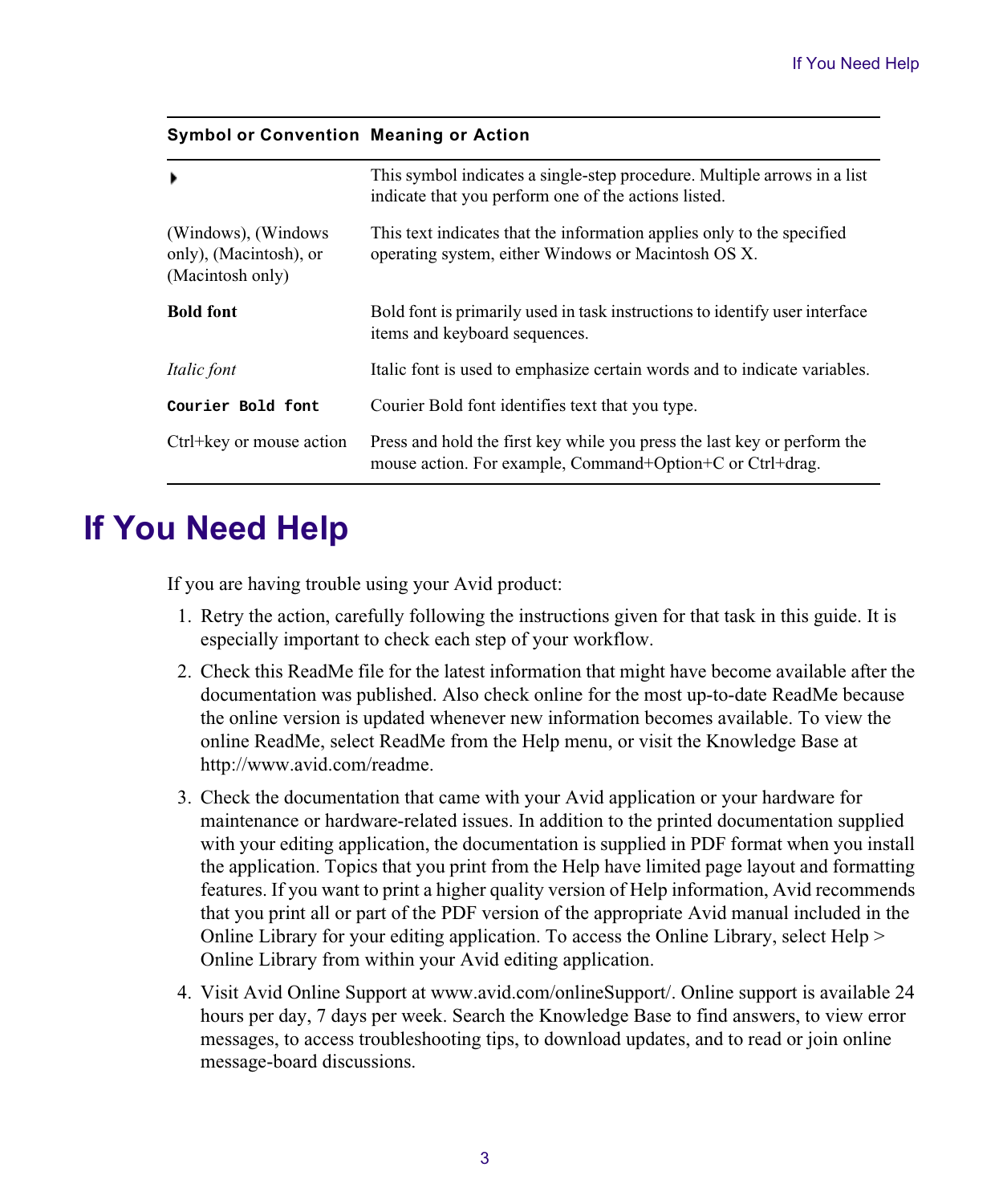## <span id="page-3-0"></span>**Media Composer Notes**



n *(Windows) If you are installing the editing application and you have a previous version of the editor on your system, go to the Control Panel and manually uninstall the editing application before you try and install v2019.7.*



c **Media Composer v2019.7 is not supported with Media Composer | Cloud Remote.**

c **MCDEV-11537 If you intend to use full-frame stereoscopic with an Avid Artist DNxIQ, you may want to remain with Media Composer v2018.12.x until the issues with Stereoscopic support are resolved in a future version.**



c **(Mac) You might receive an "Is not optimized for your Mac" message while launching Media Composer for the first time on a Mac OS 10.14.x system. Press OK to continue.**

- (MCCET- 2541) When working with Avid Artist DNxIO or Avid Artist DNxIQ, you should disable the Line In recording input (BlackMagic Audio in the Windows OS).
- Avid recommends that you **do not** install Desktop Video software version 10.10.1 on Media Composer versions prior to v2018.5.1.
- **Avid Artist DNxIO and Avid Artist DNxIQ**: If you are using Avid Artist DNxIO, Avid Artist DNxIQ, or a BlackMagic Designs video device, please update to Desktop Video software version v11.0 or higher. If you are using Avid Artist DNxIV and Avid Artist DNxIP please update to AJA software v15.2 or later.
- **Qualified Operating Systems:** For information on qualified operating systems, see [Qualified Hardware and Operating Systems.](#page-11-1)
- **Dongle Info (Mac Only):** The Dongle Sentinel driver installer is no longer automatically installed when you install the editing application. The driver is now located in the Avid\_Utilities folder (/Applications/Utilities/Avid\_Utilities/Sentinel\_Driver). If you have a dongle, manually install the driver from this location.

## c **When installing the Sentinel Driver, check your System Preferences and select "Security and Privacy." You may need to choose to Allow the driver to be accessed.**

• NVIDIA drivers are no longer included with the Media Composer installer. You must access the Nvidia website - [Nvidia.com](https://www.nvidia.com/Download/index.aspx?lang=en-us) to download the applicable driver. See the [Compatibility](#page-31-0)  [Chart](#page-31-0) for tested driver version with this release.

## • **NVIDIA Driver:**

Avid recommends that if you are on a Windows 7 system and working with the Nvidia driver, you should enable desktop composition. See this article for details: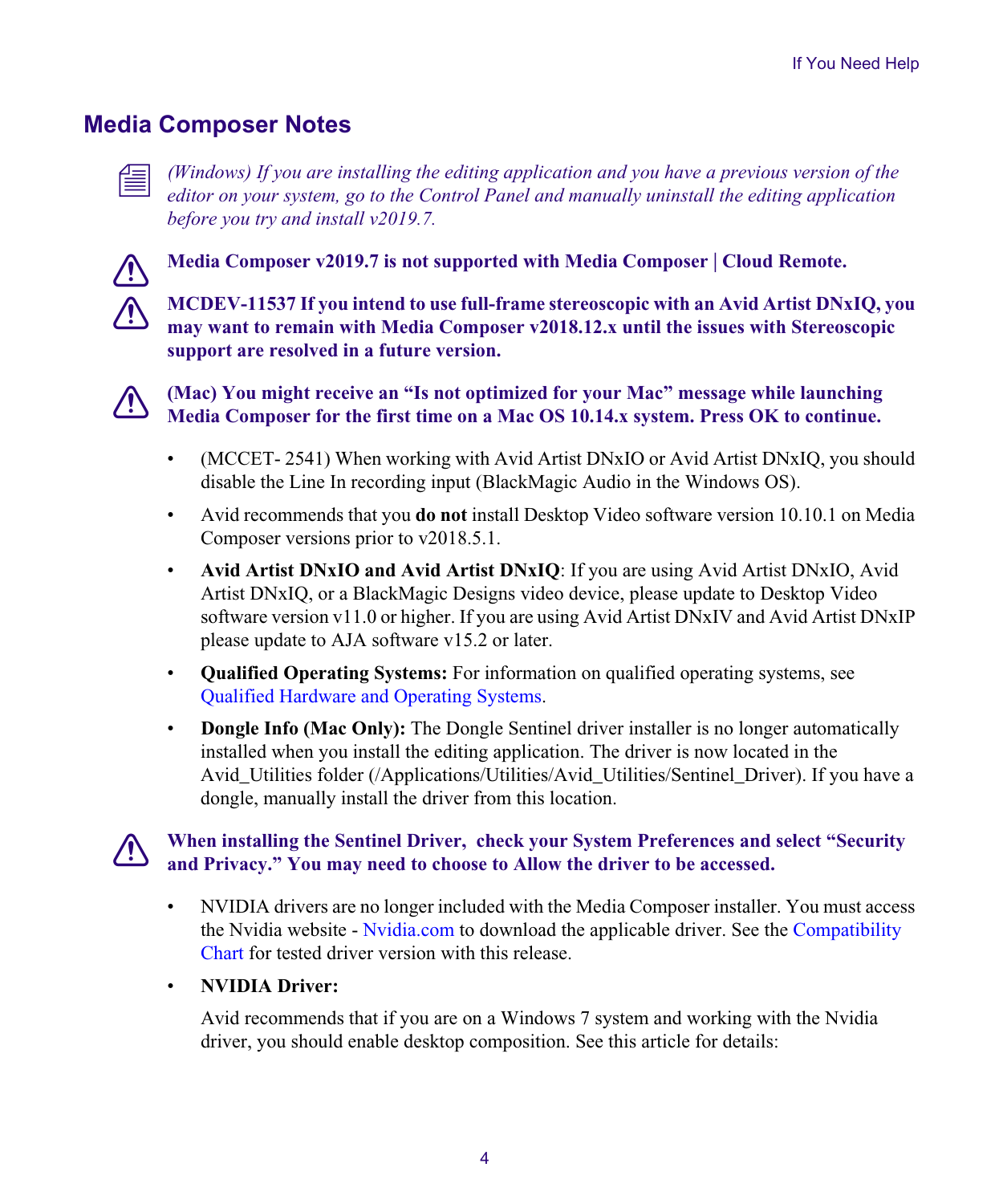[http://avid.force.com/pkb/articles/en\\_US/how\\_to/Enable-Desktop-Composition-in-Window](http://avid.force.com/pkb/articles/en_US/how_to/Enable-Desktop-Composition-in-Windows-7) [s-7](http://avid.force.com/pkb/articles/en_US/how_to/Enable-Desktop-Composition-in-Windows-7)

• MCDEV-11537 If you intend to use full-frame stereoscopic with an Avid Artist DNxIQ, you may want to remain with Media Composer 2018.12 until the issues with stereoscopic support are resolved in a future version.

## <span id="page-4-1"></span>**Changed in Media Composer v2019.7**

Media Composer v2019.7 has been tested with Nvidia driver v431.02. Although Avid tested and recommends this version, you are not limited to this driver. You can access your graphics card website for information on the driver matching your card. Please note that Avid can not guarantee Media Composer will operate as expected when using an untested driver version. You may need to install the tested driver version when attempting to resolve technical issues.

## <span id="page-4-0"></span>**Fixed in Media Composer v2019.7**

The following have been fixed:

- ➤ **Bug Number:** MCCET-2905. Using the arrow up and arrow down keys to move clips from one track to another did not work when a nested effect was open.
- ➤ **Bug Number:** MCCET-3016. Audio meters did not display in the Audio Tool, Audio Mixer or Timeline window during a Digital Cut.
- ➤ **Bug Number:** MCCET-2986. In some instances, adjusting audio level from the Audio Mixer, while playing a sequence, did not affect the volume.
- ➤ **Bug Number:** MCCET-3006. (Windows) Media Composer would crash when importing embedded AAF into a 25fps HD project.
- ➤ **Bug Number:** MCCET-3112. (Script View) In some instances, Media Composer would crash when scrolling in a large bin and while playing in the Source/Record monitor.
- ➤ **Bug Number:** MCCET-3003. You could not rename group clip tracks.
- ➤ **Bug Number:** MCCET-2899. All related media object were not highlighted when selecting media relatives if you grouped clips and selected Select Sync Clips Using "Film TC/Sound TC".
- ➤ **Bug Number:** MCCET-3031. In some instances, when I/O hardware was enabled, you could not import/transcode to AVCIntra50.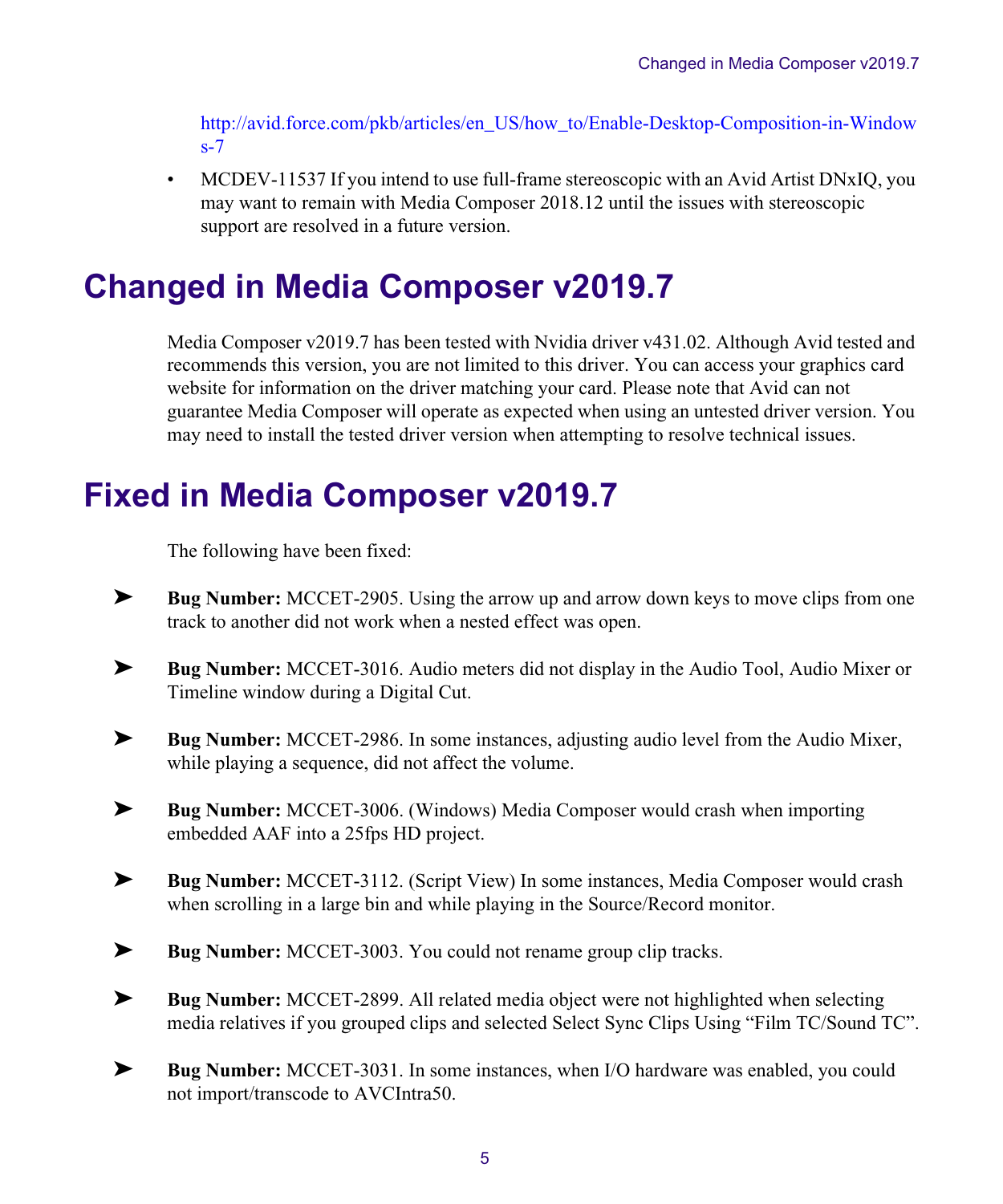- ➤ **Bug Number:** MCCET-3036. When working with an HD 1080p 25 project, transcode options changed if I/O hardware was enabled/disabled.
- ➤ **Bug Number:** MCCET-3032. You might have received an "Exception: No Source" error when performing a video mixdown and choosing over/under as a Stereoscopic option.
- ➤ **Bug Number:** MCCET-3086. You could not copy and paste markers using Ctrl + C and  $Ctrl + V.$
- ➤ **Bug Number:** MCCET-3059. You could not save newly created and renamed shared bins in project sub folders.
- ➤ **Bug Number:** MCCET-3041. If you pressed ESC a few seconds after performing a trim, the Timeline did not update correctly.
- ➤ **Bug Number:** MCCET-3026. When consolidating a subclip with "Delete original media files when done" enabled, an unrelated Transcode notification message was displayed.
- ➤ **Bug Number:** MCCET-3073. AAF exports did not include the media if the clip was muted.
- ➤ **Bug Number:** ETE-1512. A dark gray fill (instead of black) is provided now in the viewer for Pillar and Letter box areas that are not masked.
- ➤ **Bug Number:** MCDEV-11146. Removed Show Position and Show Effect Contents from the Timeline settings.
- ➤ **Bug Number:** MCDEV-8227. When switching between MXF and OMF media types in the Media Creation window, the window would not refresh until it was reopened.
- ➤ **Bug Number:** MCDEV-8527. The Tool Palette moved position after resizing.
- ➤ **Bug Number:** MCDEV-10060. Precomputes were lost when reentering the Avid Titler+Title tool.
- ➤ **Bug Number:** MCDEV-10346. An asterisk might have appeared in the Bin name even if no changes had been made to the bin.
- ➤ **Bug Number:** MCDEV-10412. You might have experienced problems loading sequences with Avid Titler+ titles between Windows and Mac systems.
- ➤ **Bug Number:** MCDEV-10512. Avid Titler+ characters did not maintain relative position between each other during animation playback.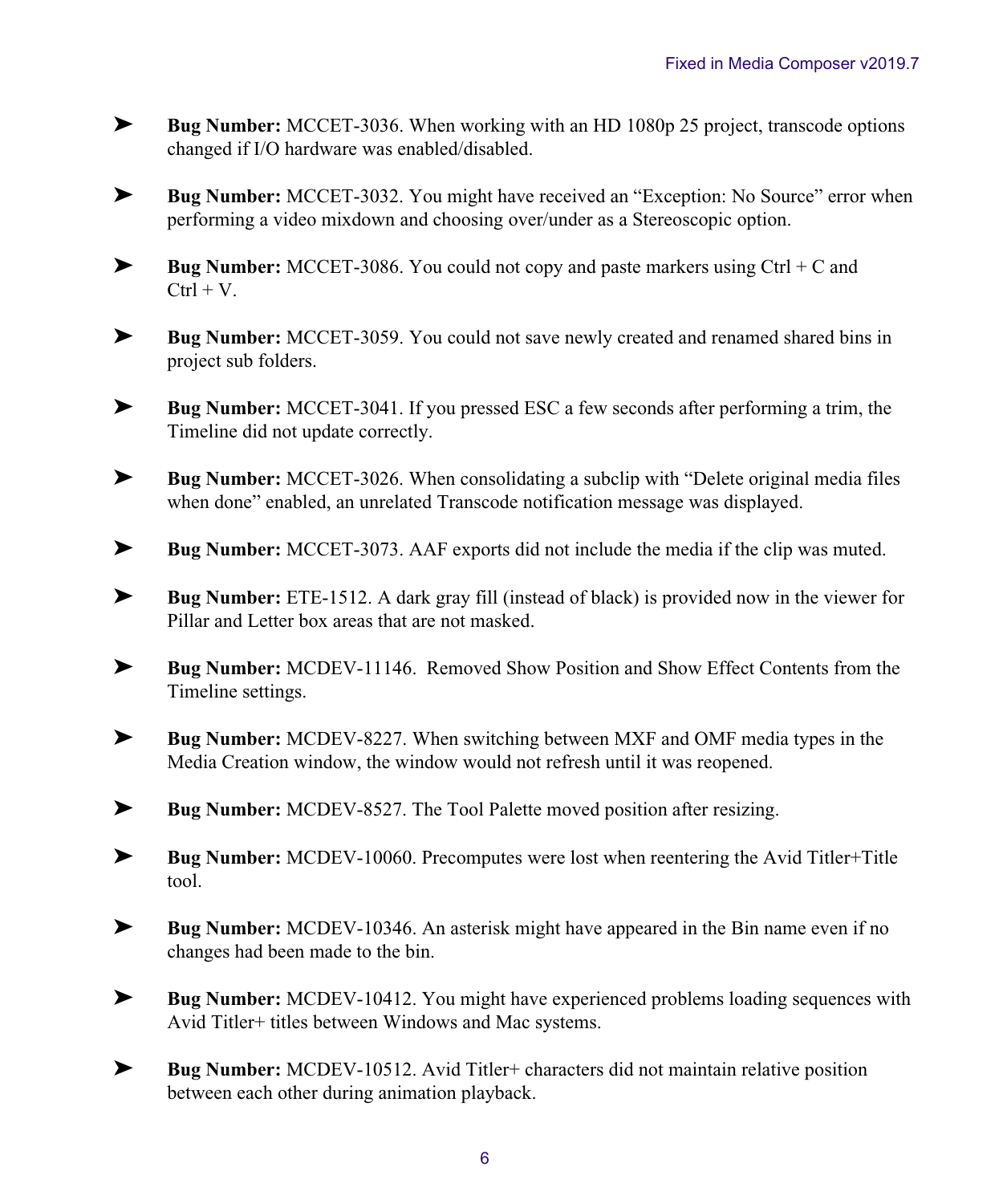- ➤ **Bug Number:** MCDEV-10624. Scrolling in Text view in a bin was column by column rather than by pixel.
- ➤ **Bug Number:** MCDEV-10632. Even when a change was made, the Bin View name did not display in italics to indicate a change to the view had been made.
- ➤ **Bug Number:** MCDEV-10801. Changing the sequence name in Frame View did not update the name in the Composer monitor or in the Timeline.
- ➤ **Bug Number:** MCDEV-10818. Floating a bin might have resulted in the bin resizing too small.
- ➤ **Bug Number:** MCDEV-10880. When creating a Volume Bin, "Export Folder" and "Set location" text does not display correctly if you are working in a Russian locale.
- ➤ **Bug Number:** MCDEV-10918. Mapping "Set Bin Display" to a letter on the keyboard did not work.
- ➤ **Bug Number:** MCDEV-10934. Typing the first letter of setting displayed the setting at the bottom of the window rather than in the middle of the window.
- ➤ **Bug Number:** MCDEV-10995. When in Frame view, if you dragged a clip to the Source Monitor, the clip would load into the source monitor, but the clip's thumbnail was moved to an unintended location within the bin.
- ➤ **Bug Number:** MCDEV-11131. In some instances, effects with graphic backgrounds did not draw correctly in the track effect dialog.
- ➤ **Bug Number:** MCDEV-11145. An Interlaced Roll/Crawl motion effect created with Titler + appeared as a frame motion rather than field motion effect.
- ➤ **Bug Number:** MCDEV-11191. Double clicking to float an existing bin always stacked the bin in same position/size and did not retain its last known state.
- ➤ **Bug Number:** MCDEV-11231. You might have experienced an occasional crash on exit with AJA 4K hardware attached. You must update to AJA Desktop software v15.2 to see this fix.
- ➤ **Bug Number:** MCDEV-11245. The File Cache tab in Media Cache Settings window was cut off and difficult to activate.
- ➤ **Bug Number:** MCDEV-11299. The font appeared bold in the Name fields for the Source and Record side of the Composer window.
- ➤ **Bug Number:** MCDEV-11317. Titler + titles appeared in the bin without an icon.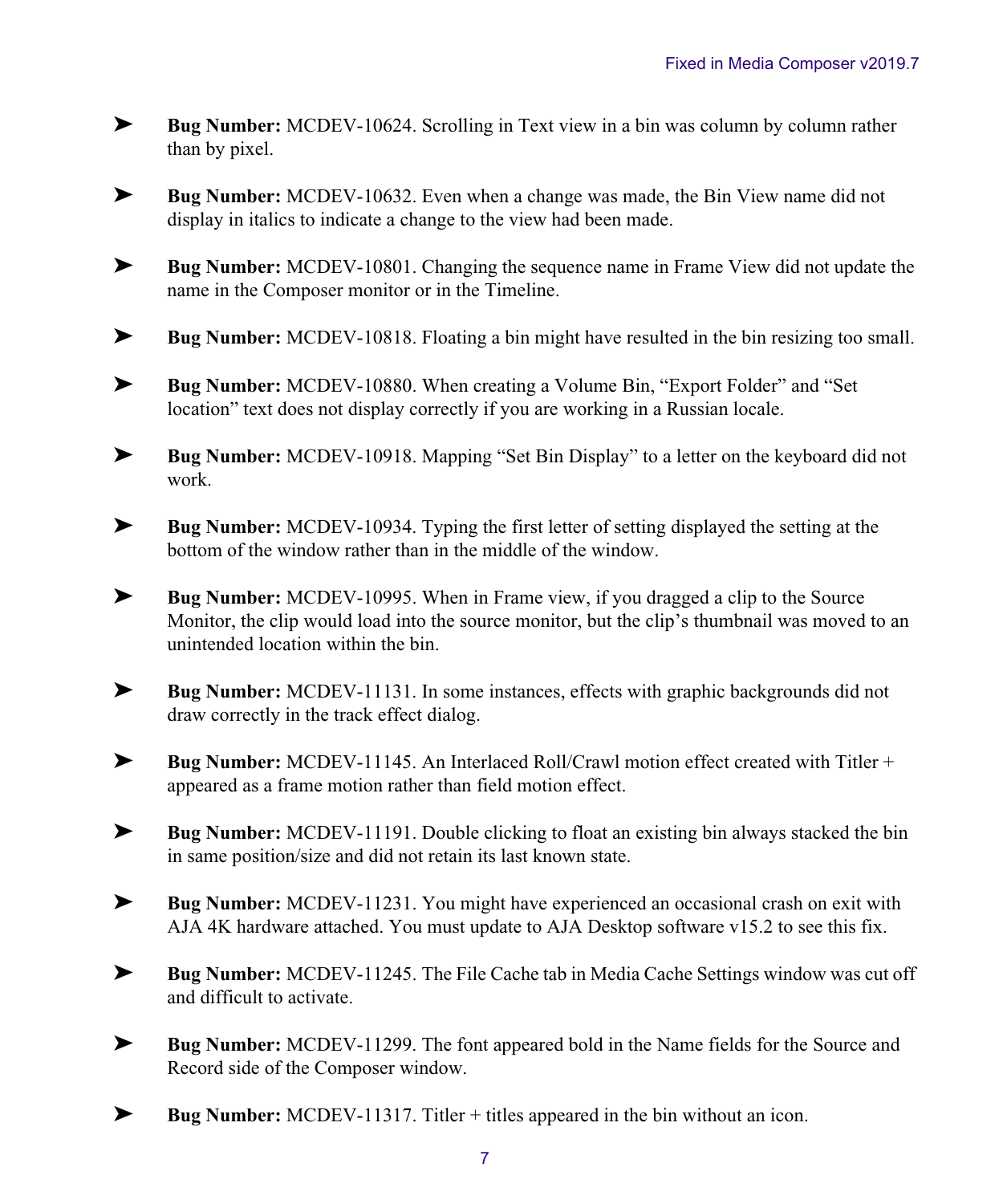- ➤ **Bug Number:** MCDEV-11429. The Name column did not appear as the first column in the Media Tool.
- ➤ **Bug Number:** MCDEV-11442. (Bin Frame view) Clicking near edge of a selected item in the bin while in text-edit mode deselected the item.
- ➤ **Bug Number:** MCDEV-11453. The Audio Clip Gain window did not remain open when you tried to enter a value from the keyboard or if you tried to move the slider up with the mouse.
- ➤ **Bug Number:** MCDEV-11491. Pressing and holding the ALT key while dragging a number of clips onto the Record monitor did not create a sequence with the clips in the order they were sorted in the bin.
- ➤ **Bug Number:** MCDEV-11492. If you selected a dropdown menu in the Inspector Tool and then clicked on another window, focus remained on the Inspector Tool.
- ➤ **Bug Number:** MCDEV-11530. Double clicking a clip in Bin Frame view to load in the Composer monitor did not leave focus on the Composer monitor.
- ➤ **Bug Number:** MCDEV-11534. The Lock/Unlock Bin options were missing from the Bin Container sidebar context and Fast menus.
- ➤ **Bug Number:** MCDEV-11546. You might have received a "Crumb not found" error when deleting markers in the Source monitor.
- ➤ **Bug Number:** MCDEV-11550. Perf information was missing in the Setting format pane of a film project.
- ➤ **Bug Number:** MCDEV-11562. Tab and Shift+Tab did not allow you to move to the next or previous column in Bin Text View.
- ➤ **Bug Number:** MCDEV-11568. With the Interface Brightness set to dark, track numbers were too light when you expanded the Audio Mixer Tool.
- ➤ **Bug Number:** MCDEV-11569. You might have received a "PMM\_SYNC\_FAILURE" error when performing an Audio mixdown of a sequence with sub-clips and sample slip.

## <span id="page-7-0"></span>**Limitations**

➤ **Bug Number:** MCCET-3110. When in Text View, you no longer have the option in the Bin Window to columns during scrolling left and right.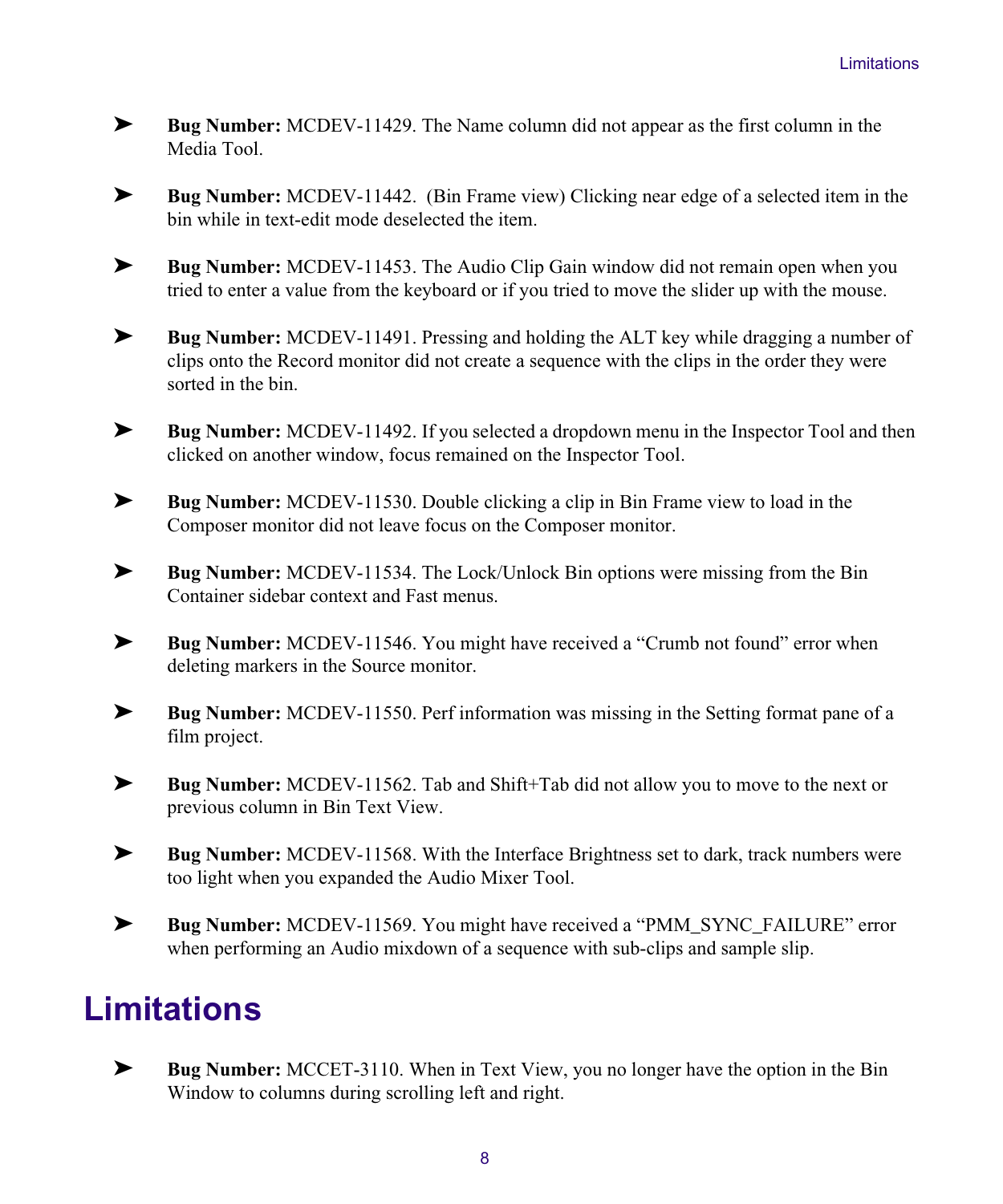- ➤ **Bug Number:** MCDEV-11430. Media Tool ignores the "Current project" filtering option and lists media files that are not associated with the current project.
- ➤ **Bug Number:** . If you launch a project and receive an "Enable 3rd Party Emulation" warning, even if you select Enable in the warning dialog, you should also perform the following: Select File > Settings and click the Project tab. Click General Settings and select "Enable Bin Sharing on 3rd party storage emulating Avid NEXIS/ISIS."
- ➤ **Bug Number:** MCDEV-11197. In some instances, the Interleave option might not appear in the Export As dialog box. If you are performing an Export using the Avid Media Processor, the Interleave option should appear when you choose Stereo, 5:1, or 7.1 Audio.

**Workaround:** If it does not appear, briefly toggle back to the Mono setting, then toggle to Stereo Mix once again. Doing so should reveal the Interleave option.

- ➤ **Bug Number:** MCDEV-8641. (AMD Graphics). Systems with AMD graphics cards might display tearing when performing Full Screen playback.
- ➤ **Bug Number:** MCDEV-9460. Windows 7 systems with Nvidia Maxwell or Nvidia Pascal cards might experience playback issues that could result in "Play Consumer timeout" errors.

**Workaround:** Select "Disable GPU Effects" in the Render Settings dialog box.

➤ **Bug Number:** MCDEV-9269. (Media Composer | Cloud) After performing a remote download operation on a sequence containing AVC-I 100 remote media, the downloaded media appears as XAVC-I 100.

**Workaround:** Download the entire master clips.

- ► **Bug Number:** (Mac). You may occasionally see the menu bar flash followed by a brief beach ball. To fix this, deactivate "Displays have separate spaces" under System Preferences > Mission Control settings.
- ➤ **Bug Number:** MCDEV-9011. Intermittently, when working with the XDCAM Nablet Plug-in, you might see "Failed to get the sample position from the AMA Plug-in" errors if you have waveforms enabled in the Timeline.
- ➤ **Bug Number:** COGS-2560. While working in the Script Window, text operations (cut/copy/paste/delete/editing) can only be done in edit mode. See "Editing a Script" in the Help.
- ➤ **Bug Number:** MCDEV-5650. When working with Panasonic LongG media, you might receive an "SFPlayConsumer Timeout" error if audio waveforms are enabled.

**Workaround:** Turn off audio waveforms.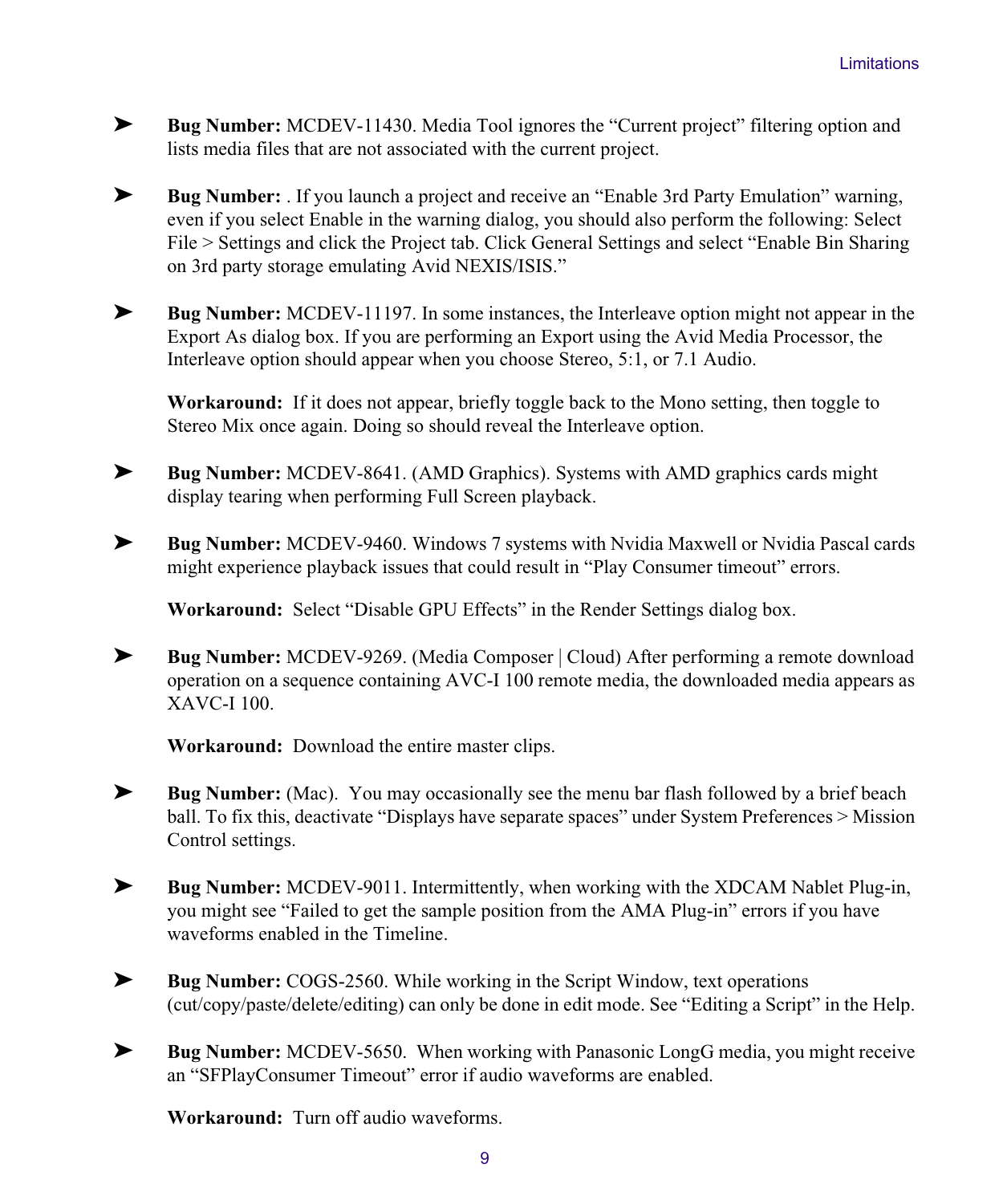

➤ **Bug Number:** MCDEV-5385. MultiCam editing with Panasonic LongG media is not supported with this release.

## **Before Installing the Editing Application**

### **Media Composer | Enterprise and Media Composer | Distributed Processing**

If you are working with Media Composer | Enterprise or Media Composer | Distributed Processing, please refer to the "Installation Prerequisites" section in the *Media Composer | Enterprise Administration Guide* and *Media Composer | Distributed Processing Administration Guide* to make sure you have compatible Avid MediaCentral Cloud UX Platform ISO and Avid MediaCentral Cloud UX Feature Pack ISO versions.

### **Avid DX Driver Separate Installer**

The Avid DX Driver is not automatically installed when you install the editing application. If you need to install the Avid DX Driver to work with your Avid IO device, you can install it separately.

The installer is located:

- (Mac) /Applications/Utilities/Avid Utilities
- (Windows) Program Files\Avid\Utilities\DXDrivers



n *For Windows systems, there is a Win7 driver and a Win10 driver in the Utilities folder. The Win7 driver works for both Windows 7 and Windows 8 systems.*

### **Before Installing the Editing Application in an Avid Interplay Environment**

### c **Please note the following before you install the editing application in an Avid Interplay or Avid MediaCentral environment.**

Carefully read through the "Avid Editor Compatibility with Interplay Releases" guide (found in the following link) before upgrading. It might be necessary to also upgrade the Interplay components on the editing client. [http://avid.force.com/pkb/articles/en\\_US/compatibility/Avid-Video-Compatibility-Charts](http://avid.force.com/pkb/articles/en_US/compatibility/Avid-Video-Compatibility-Charts)

### **Upgrading to Mac OS v10.11.x**

(Mac) If you upgrade to Mac OS 10.11.x, you must uninstall Media Composer. Reinstall Media Composer after you perform the OS upgrade. If you use Avid Artist DNxIO, you must also uninstall the Desktop Video software and reinstall it after the OS upgrade.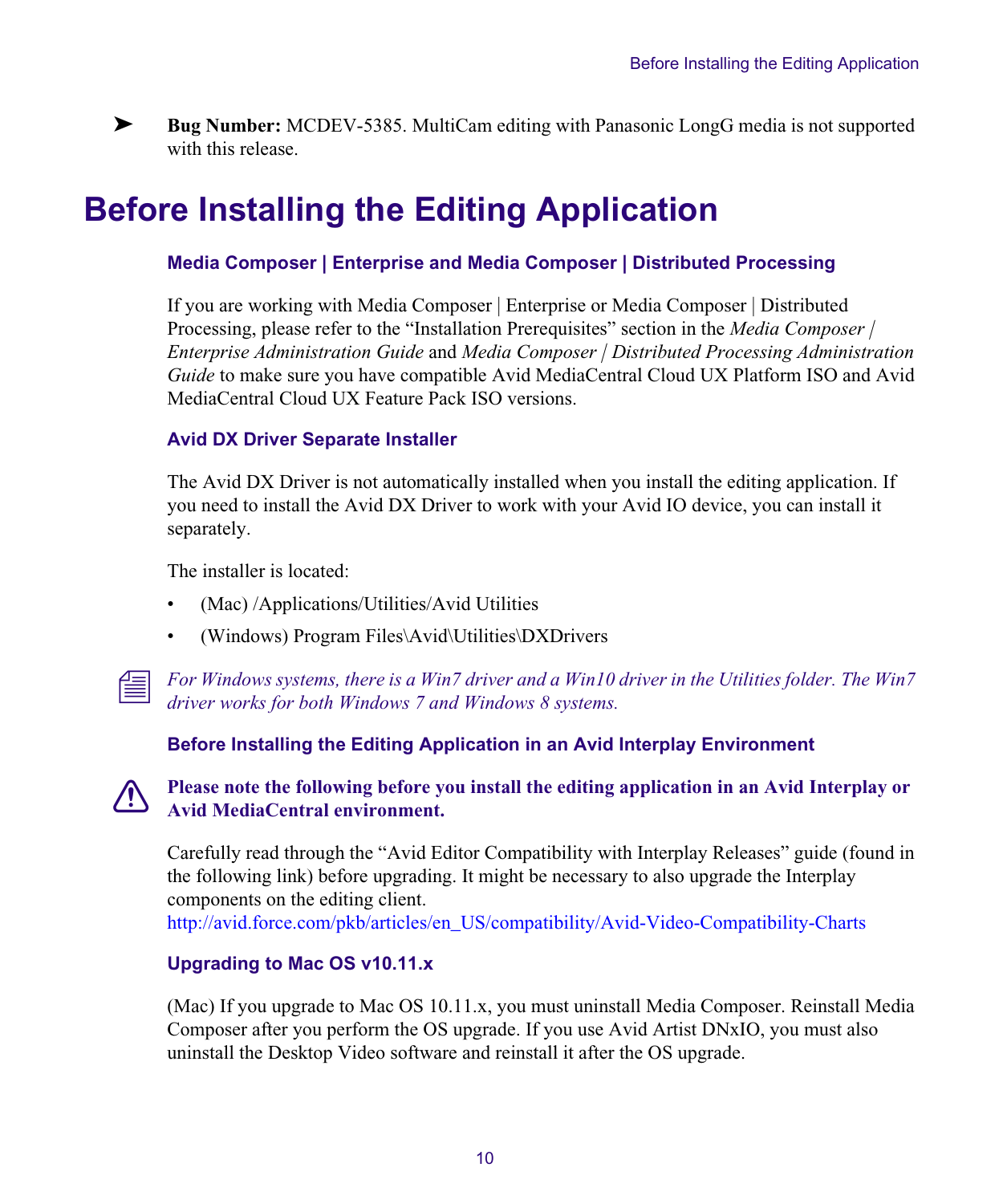### **Installation Information**

Read through the *Installation Guide for Avid Editing Applications*. This document is available on the Knowledge Base.

If you are upgrading from v7.x to v8.x, you must uninstall the Avid Transcode Service and the Avid Editing application. Beginning with version 8.0 of the editing application, the Transcode Service is included as part of the editing application and is no longer a separate program. When you uninstall Media Composer v8.0, a separate uninstall of Transcode service is no longer necessary.

### **Buffer Error Message**

The editing application requires a minimum of 8GB RAM. If you try to install the editing application on a system with less than 8GB RAM, you will receive a buffer error and installation will not proceed.

### **Sentinel Error Message**

(MCDEV-2394) On a Windows 7 system, if a "Failed to add Sentinel64.cat file." error appears during the installation, you can safely click OK to continue with the installation. Dongle activation will work properly.

### **Download Note**

To avoid "File Path too long" or a "File cannot be copied" warning while unzipping the downloaded installer, try placing the installer .zip on the root level of your C:\ drive and unzip it from that location.

## **User Right to Raise Thread Priority**

(Windows) Note for Domain Administrators: If your editing systems are part of a domain, you must give the user the right to "Increase Scheduling Priority." This must be done within the Domain Group Policy on the domain controller by giving the right explicitly to the user or giving the right to a group and adding the user to that group. You will not be able to launch as a regular user if this is not set properly.

If you are part of a domain, a Domain Administrator should install and perform the first launch of the editing application.

### **Install as Administrator**

You need to first install and launch the editing application as an Administrator. If you are in a Shared Storage environment, mount your workspaces as an Administrator. You may then log off and log back in as a Standard user, if necessary.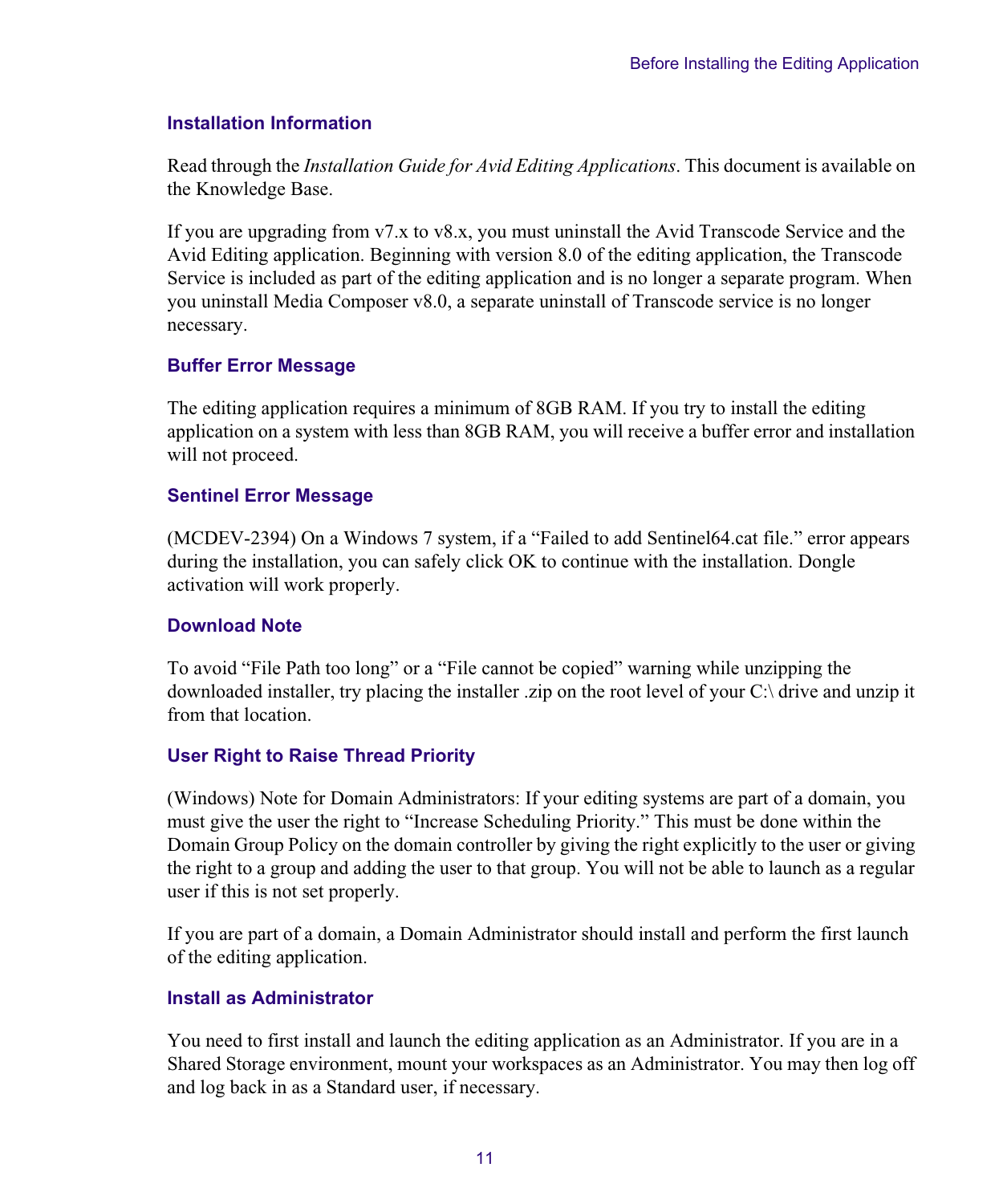## **After Installing the Editing Application**

## **AMA Plug-Ins**

You cannot install the AMA Plug-ins while the editing application background services are running. Make sure you Stop the services before installing the AMA Plug-Ins. The stop/start background services icon is on the menu bar (Macintosh) or taskbar (Windows). Once you install the new AMA plug-in, restart the services. See "Starting and Stopping Avid Background Services" in the Help.

## <span id="page-11-0"></span>**Notes on Software Licensing**

## **If You Upgrade Your Operating System**

If you need to upgrade your operating system after you install your Avid editing application, first deactivate your software. After you upgrade your operating system and, if required, reinstall your application, you can reactivate your software. For information on activating and deactivating your software license, see the *Installation Guide for Avid Editing Applications*.

## **Minimum RAM Recommendation**

For this release Avid recommends 16 GB minimum, 32 GB recommended. Some features might require more RAM and specific hardware. See ["Feature Performance" on page 29](#page-28-0) for more info.

## <span id="page-11-1"></span>**Qualified Hardware and Operating Systems**

Some features are processor-intensive and require specific hardware. See ["Feature Performance"](#page-28-0)  [on page 29](#page-28-0) for more info.

The following tables provide the information on qualified Windows and Macintosh hardware.

For 3rd-Party Open IO hardware qualification refer to the manufacturer's documentation. See the Open IO Frequently Asked Questions document on the Knowledge Base: [http://avid.force.com/pkb/articles/en\\_US/faq/en422991](http://avid.force.com/pkb/articles/en_US/faq/en422991)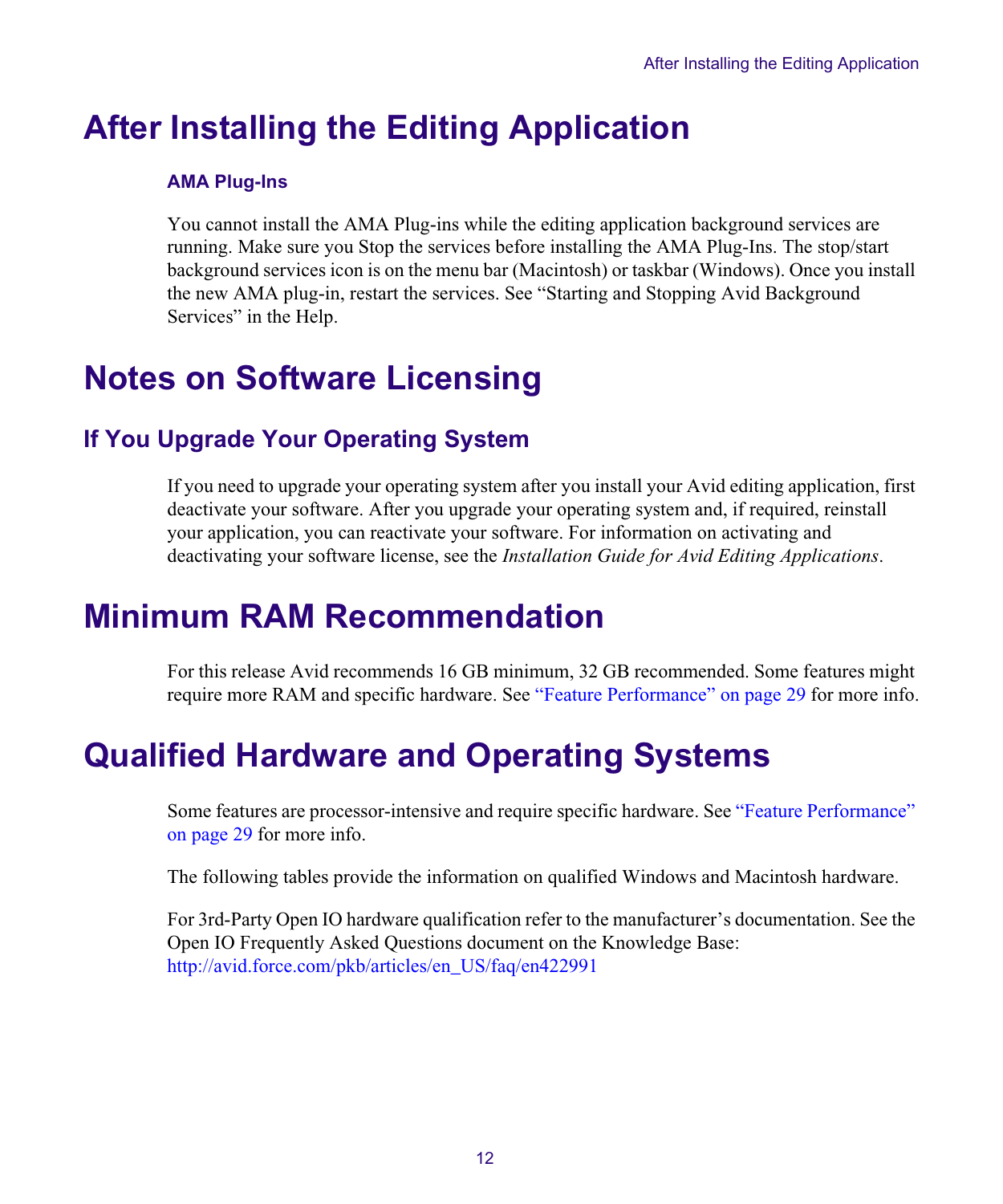The following lists the qualified Operating Systems. Depending upon your hardware the qualified Operating Systems are:

- Windows v7 64-bit SP1(Professional) and Windows v8.1 (Professional and Enterprise), Windows v10 64-bit v1803 or later (Professional and Enterprise).
- Macintosh v10.12.6, 10.13.6, 10.14.5

n *With the release of Mac OS v10.13.x and higher, Apple requires manual approval of loading Kernel Extensions (KEXTs). (For example Avid Nitris DX, BlackMagic, and AJA IO devices install Kernel Extensions.) At installation time, you should get a dialog saying that the KEXT was not loaded. You must go the "Security & Privacy" system preference and manually approve the KEXT. Keep the Security & Privacy pane open after you install the I/O device drivers so that you will see the notice that the driver has been blocked and press the "allow" button within 30 minutes of installing or the driver will be permanently blocked.* 

## <span id="page-12-0"></span>**Qualified Workstations and Laptops**

The following tables list the qualified workstations and laptops for Media Composer editing applications.

### **Qualified PC Workstations with Avid Media Composer**

The following PC Workstations are qualified with Avid Media Composer.



n *Avid Artist DNxIV requires a Thunderbolt 2 or 3 card. Se[e details here](http://avid.force.com/pkb/articles/en_US/Compatibility/DX-DNxIO-connection-chart).*

| <b>Qualified PC Hardware</b>                                                                                   | <b>Graphics Card</b>                                                | <b>Supported with</b>                                                                                        |
|----------------------------------------------------------------------------------------------------------------|---------------------------------------------------------------------|--------------------------------------------------------------------------------------------------------------|
| HP Z2 G4 3.0 Ghz or higher six core $\frac{17}{\text{Xeon E3}}$<br>Tower or SFF<br>8 to 64 GB DDR4-2666 memory | Nvidia P620,<br>P <sub>1000</sub> , P <sub>2000</sub> AMD<br>WX7100 | Avid Artist DNxIO<br>Avid Artist DNxIO<br>Avid Artist DNxIV<br>Avid Artist DNxID<br>Avid Artist DNxIP        |
| Dell 3630 3.0 Ghz or higher six core i7/Xeon E3<br>Tower 8 to 64 GB DDR4-2666 memory                           | Nvidia P1000,<br><b>P2000 AMD</b><br>WX7100                         | Avid Artist DNxIO<br>Avid Artist DNxIO<br><b>Avid Artist DNxIV</b><br>Avid Artist DNxID<br>Avid Artist DNxIP |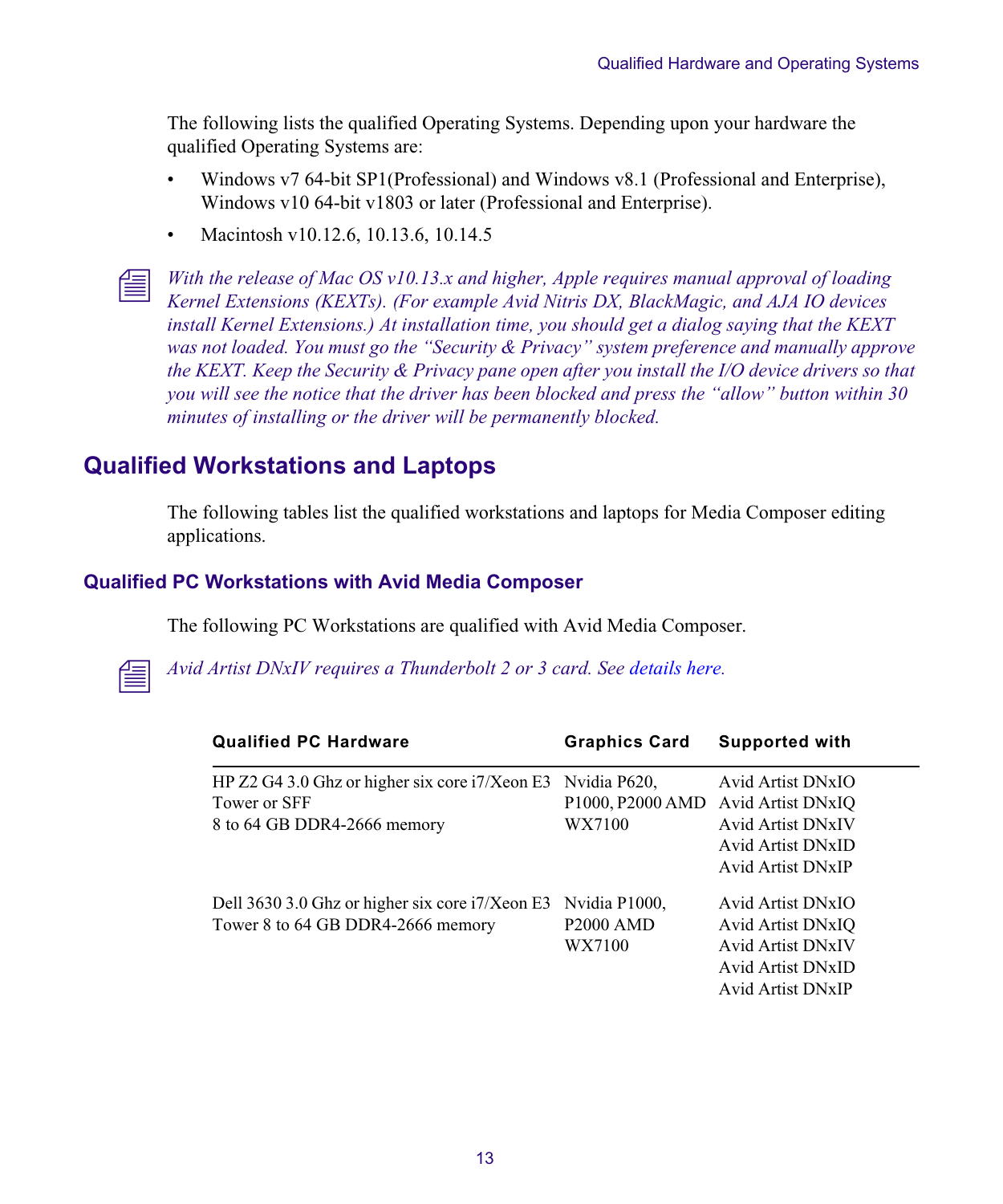| <b>Qualified PC Hardware</b>                    | <b>Graphics Card</b> | <b>Supported with</b>    |
|-------------------------------------------------|----------------------|--------------------------|
| Dell 3430 3.0 Ghz or higher six core i7/Xeon E3 | Nvidia P1000         | <b>Avid Artist DNxIO</b> |
| SFF 8 to 64 GB DDR4-2666 memory                 | AMD WX4100           | Avid Artist DNxIQ        |
|                                                 |                      | <b>Avid Artist DNxIV</b> |
|                                                 |                      | <b>Avid Artist DNxID</b> |
|                                                 |                      | <b>Avid Artist DNxIP</b> |
| Dell 3930 3.0 Ghz or higher six core i7/Xeon E3 | Nvidia P1000,        | <b>Avid Artist DNxIO</b> |
| 1U Rack 8 to 64 GB DDR4-2666 memory             | P2000 AMD            | Avid Artist DNxIQ        |
| Thunderbolt adapter not supported               | WX7100               | <b>Avid Artist DNxIV</b> |
|                                                 |                      | Avid Artist DNxID        |
|                                                 |                      | <b>Avid Artist DNxIP</b> |
| Lenovo P330 3.0 Ghz or higher six core i7/Xeon  | Nvidia P600 P1000    | Avid Artist DNxIO        |
| E3 Tower or SFF 8 to 64 GB DDR4-2666            | P2000                | Avid Artist DNxIQ        |
| memory                                          |                      | <b>Avid Artist DNxIV</b> |
|                                                 |                      | <b>Avid Artist DNxID</b> |
|                                                 |                      | <b>Avid Artist DNxIP</b> |
| Lenovo P330 Tiny 2.9 Ghz six core i7-8700T      | Nvidia P600          | Avid Artist DNxIO        |
| 8 to 64 GB DDR4-2666 memory - 1 option slot     |                      | Avid Artist DNxIQ        |
| $-$ TB or discrete graphics                     |                      | <b>Avid Artist DNxIV</b> |
|                                                 |                      | <b>Avid Artist DNxID</b> |
|                                                 |                      | <b>Avid Artist DNxIP</b> |
| HP Z2 G4 Mini 3.0 Ghz or higher six core        | Nvidia P600, P1000   | Avid Artist DNxIO        |
| $i7/X$ eon E3                                   |                      | Avid Artist DNxIQ        |
| 8 to 32 GB 2666Mhz DDR4 Memory.                 |                      | <b>Avid Artist DNxIV</b> |
| Performance model only Thunderbolt option.      |                      | <b>Avid Artist DNxID</b> |
|                                                 |                      | <b>Avid Artist DNxIP</b> |
| HP Z8 G4 Dual [8 - 24 core 2.1 Ghz or higher]   | Nvidia P4000,        | Avid Artist DNxIO        |
| scalable                                        | P5000, P6000         | Avid Artist DNxIQ        |
| 64-128 GB DDR4-2666 memory, Tower               | AMD WX7100           | <b>Avid Artist DNxIV</b> |
|                                                 |                      | <b>Avid Artist DNxID</b> |
|                                                 |                      | Avid Artist DNxIP        |
| HP Z6 G4 Dual [8 -24 core 2.1 Ghz or higher]    | Nvidia P4000,        | Avid Artist DNxIO        |
| <b>Intel Scalable Processors</b>                | P5000,               | Avid Artist DNxIQ        |
| 64 to 192GB DDR4-2666 memory                    | AMDWX7100            | <b>Avid Artist DNxIV</b> |
|                                                 |                      | <b>Avid Artist DNxID</b> |
|                                                 |                      | Avid Artist DNxIP        |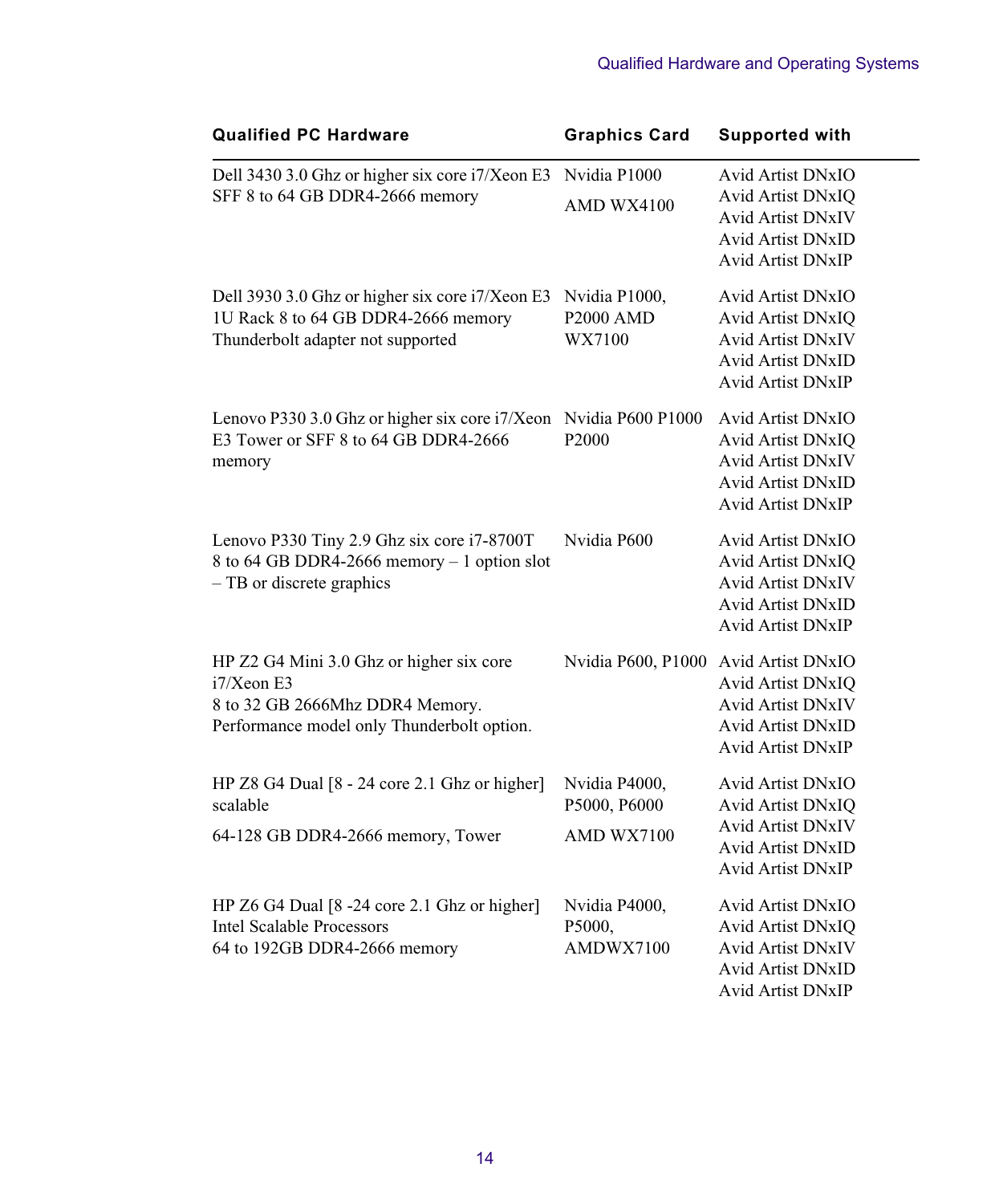| <b>Qualified PC Hardware</b>                                                                                                                                       | <b>Graphics Card</b>                       | <b>Supported with</b>                                                                                                             |
|--------------------------------------------------------------------------------------------------------------------------------------------------------------------|--------------------------------------------|-----------------------------------------------------------------------------------------------------------------------------------|
| HP Z4 G4 6 - 10 core or 18 core 3.3 Ghz or<br>higher processor                                                                                                     | Nvidia P2000,<br>P4000                     | Avid Artist DNxIO<br>Avid Artist DNxIQ                                                                                            |
| 32-128 GB DDR4-2666 memory, Tower                                                                                                                                  | AMD<br>WX5100, WX7100                      | <b>Avid Artist DNxIV</b><br><b>Avid Artist DNxID</b><br><b>Avid Artist DNxIP</b>                                                  |
| Dell 7920 Dual (8-24 core 2.1 GHz or higher)<br>Intel Scalable Processors Tower<br>64 to 128 GB DDR4-2666 memory                                                   | Nvidia P4000<br>P5000 P6000<br>AMD WX7100  | Avid Artist DNxIO<br>Avid Artist DNxIQ<br><b>Avid Artist DNxIV</b><br><b>Avid Artist DNxID</b><br><b>Avid Artist DNxIP</b>        |
| Dell R7920 Dual (8-24 core 2.1 GHz or higher)<br>Intel Scalable Processors Rack<br>64 to 128 GB DDR4-2666 memory<br>Thunderbolt adapter not supported in Rack 7920 | Nvidia P4000<br>P5000 P6000<br>AMD WX7100  | Avid Artist DNxIO<br>Avid Artist DNxIQ<br><b>Avid Artist DNxIV</b><br><b>Avid Artist DNxID</b><br><b>Avid Artist DNxIP</b>        |
| Dell 7820 Dual (8-24 core 2.1 GHz or higher)<br><b>Intel Scalable Processors</b><br>64 to 128 GB DDR4-2666 memory                                                  | Nvidia P4000<br><b>P5000 AMD</b><br>WX7100 | Avid Artist DNxIO<br>Avid Artist DNxIQ<br><b>Avid Artist DNxIV</b><br><b>Avid Artist DNxID</b><br><b>Avid Artist DNxIP</b>        |
| Dell 5820 6, 8 or 10 core 3.3 Ghz or higher<br>Intel W-Processors<br>32 to 128 GB DDR4-2666 memory                                                                 | Nvidia P600, P1000<br>P <sub>2000</sub>    | <b>Avid Artist DNxIO</b><br>Avid Artist DNxIQ<br><b>Avid Artist DNxIV</b><br><b>Avid Artist DNxID</b><br><b>Avid Artist DNxIP</b> |
| Lenovo P920 Dual [8 -28 core 2.1 Ghz or<br>higher] Intel Scalable Processors<br>64 to 192 GB DDR4-2666 memory                                                      | Nvidia P4000<br>P5000, P6000               | Avid Artist DNxIO<br>Avid Artist DNxIQ<br><b>Avid Artist DNxIV</b><br><b>Avid Artist DNxID</b><br><b>Avid Artist DNxIP</b>        |
| HP Z1 G3 All-in-one 3 3.4 Ghz or higher quad<br>core i7/Xeon E3<br>8 or 16 GB DDR3-1600 Memory                                                                     | Nvidia M1000M,<br>M2000M                   |                                                                                                                                   |
| HP Z240 3.0 Ghz or higher quad core i7/Xeon<br>E3 8 to 64 GB DDR4-2400 memory Tower or<br><b>SFF</b>                                                               | Nvidia K1200<br>(SFF), P2000<br>(Tower)    | Software Only                                                                                                                     |
|                                                                                                                                                                    | Intel P630                                 |                                                                                                                                   |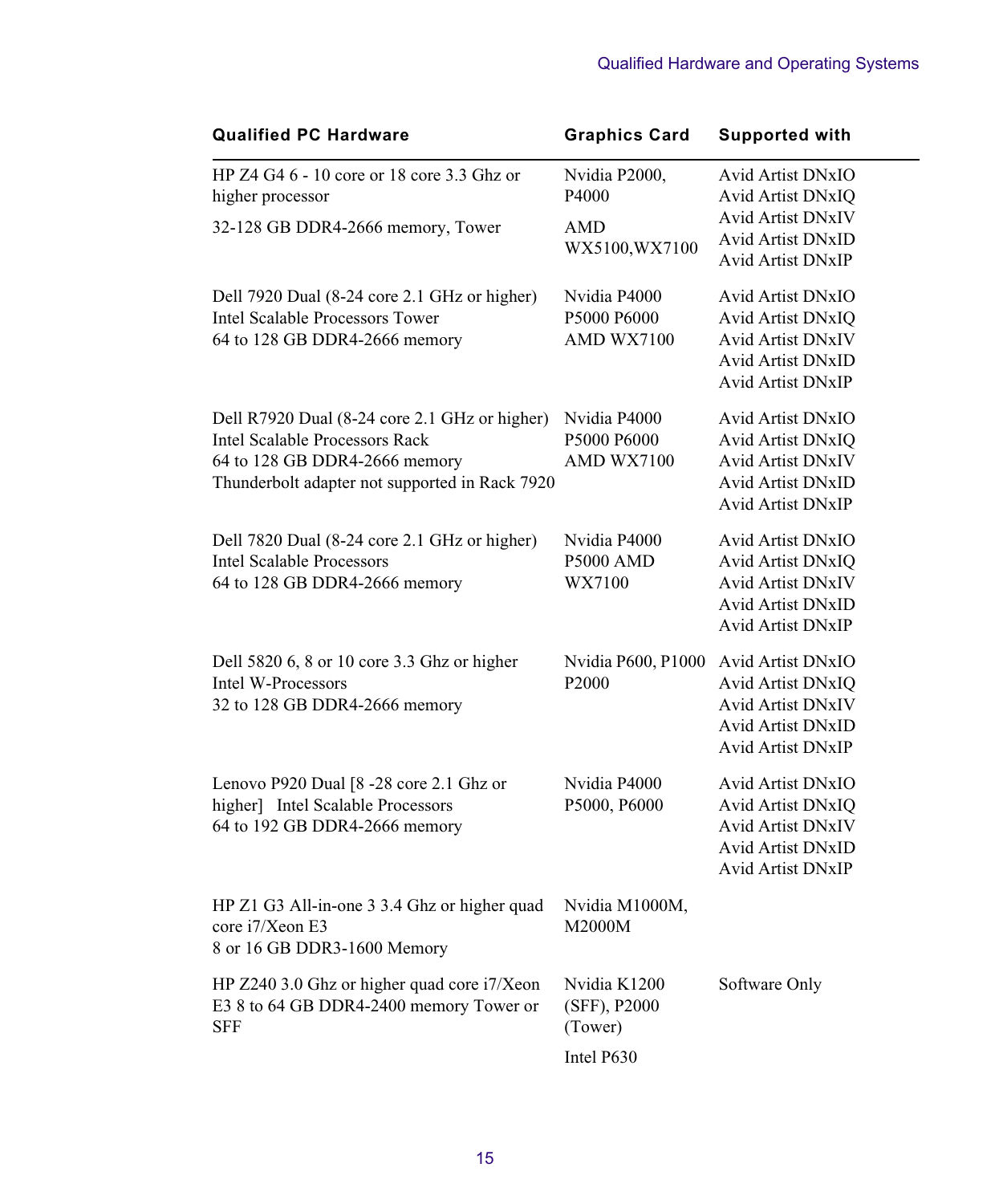| <b>Qualified PC Hardware</b>                                                                                               | <b>Graphics Card</b>                                     | <b>Supported with</b>                                                                                                   |
|----------------------------------------------------------------------------------------------------------------------------|----------------------------------------------------------|-------------------------------------------------------------------------------------------------------------------------|
| HP Z2 Mini 3.0 Ghz or higher quad core<br>i7/Xeon E3 8 to 32 GB 2400Mhz DDR4<br>Memory, USB-C                              | Nvidia M620,<br>HD530, HD630                             | Software Only                                                                                                           |
| Dell 3620 3.0 Ghz or higher quad core i7/Xeon<br>E3 8/16/32 GB DDR4-2400 memory Tower                                      | Nvidia M2000,<br>M4000                                   | Software Only                                                                                                           |
|                                                                                                                            | Intel P630                                               |                                                                                                                         |
| Dell 3420 3.0 Ghz or higher quad core i7/Xeon<br>E3 8/16/32 GB DDR4-2400 memory SFF                                        | Nvidia K620,<br>K1200                                    | Software Only                                                                                                           |
|                                                                                                                            | Intel P630                                               |                                                                                                                         |
| Dell 5720 AIO 3.3 Ghz or higher quad core<br>i7/Xeon E3 3840x2160 - 8 to 64 GB 2400Mhz<br>DDR4 Memory, thunderbolt 3/USB-C | AMD WX4150                                               | Mojo DX<br>Avid Artist DNxIO<br>Avid Artist DNxIQ<br>Avid Artist DNxIV<br><b>Avid Artist DNxID</b><br>Avid Artist DNxIP |
| Lenovo P720 Dual [8 -28 core 2.1 Ghz or<br>higher] Intel Scalable Processors<br>64 to 192 GB DDR4-2666 memory              | NvidiaP2000,<br>P4000 P5000                              | Avid Artist DNxIO<br>Avid Artist DNxIQ<br>Avid Artist DNxIV<br><b>Avid Artist DNxID</b><br>Avid Artist DNxIP            |
| Lenovo P520/P520C 6, 8, 10 or 18core 2.3 Ghz<br>or higher] Intel W-Processors<br>32 to 128 GB DDR4-2666 memory             | Nvidia P1000,<br>P2000 P4000                             | Avid Artist DNxIO<br>Avid Artist DNxIO<br><b>Avid Artist DNxID</b><br>Avid Artist DNxIP                                 |
| Lenovo P320 3.0 Ghz or higher quad core<br>i7/Xeon E3 8/16/32 GB DDR4-2400 memory<br>Tower or SFF                          | Nvidia P600,<br>P <sub>1000</sub><br>P2000(Tower)        | Software Only                                                                                                           |
|                                                                                                                            | Intel P630                                               |                                                                                                                         |
| Lenovo P320 Tiny 2.9 GHz quad core i7-7700T Nvidia P600                                                                    |                                                          | Software Only                                                                                                           |
| HP Z840 Dual [8 - 16 core 2.1 Ghz or higher]<br>Intel V4 32/64 GB DDR4 2400 memory                                         | Nvidia P4000,<br>P5000, P6000,<br>M4000, M5000,<br>M6000 | Nitris DX<br>Mojo DX<br>Avid Artist DNxIO<br>Avid Artist DNxIQ                                                          |
|                                                                                                                            | AMD W7100,<br>WX7100                                     | Avid Artist DNxIV<br>Avid Artist DNxIP                                                                                  |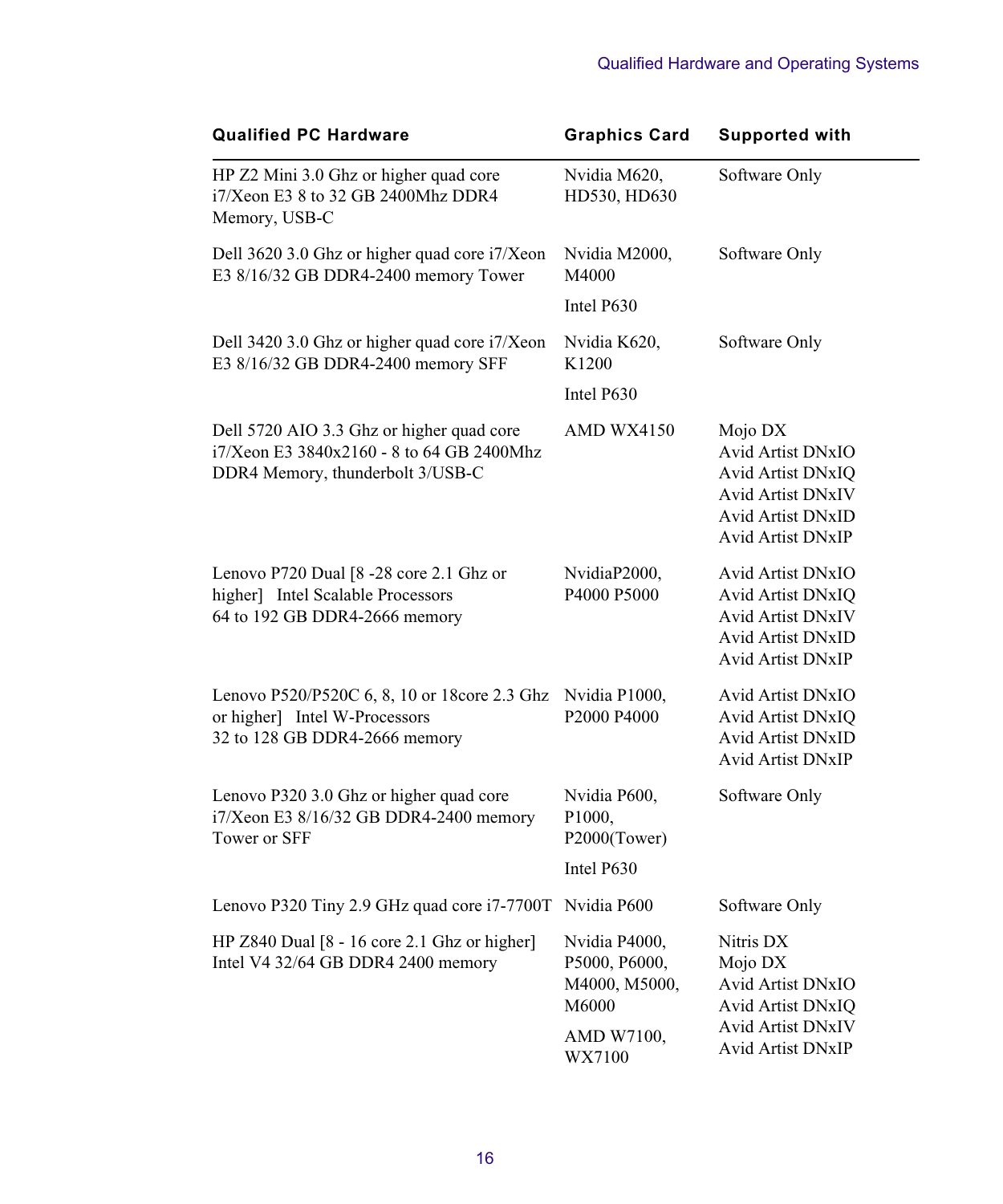| <b>Qualified PC Hardware</b>                                                                        | <b>Graphics Card</b>                                          | <b>Supported with</b>                                                                                                         |
|-----------------------------------------------------------------------------------------------------|---------------------------------------------------------------|-------------------------------------------------------------------------------------------------------------------------------|
| HP Z640 Dual 10, 12, 16 core 2.1 Ghz or<br>higher] Intel V4 32/64 GB DDR4-2400 memory               | Nvidia P4000,<br>P5000, P6000<br>M2000, M4000<br>M5000, M6000 | Nitris DX<br>Mojo DX<br><b>Avid Artist DNxIO</b><br>Avid Artist DNxIQ                                                         |
|                                                                                                     | AMDW5100,<br>W7100, W8100                                     | <b>Avid Artist DNxIV</b><br><b>Avid Artist DNxIP</b>                                                                          |
| Dell 7910 Dual [8 - 16 core 2.1 Ghz or higher]<br>Intel V4 32/64 GB DDR4-2400 memory                | Nvidia M4000,<br>M5000, M6000<br>AMD W7100,<br>W8100          | Nitris DX<br>Mojo DX<br>Avid Artist DNxIO<br>Avid Artist DNxIQ<br><b>Avid Artist DNxIV</b><br><b>Avid Artist DNxIP</b>        |
| Dell R7910 Dual [8 - 16 core 2.1 Ghz or higher]<br>Intel V4 32/64 GB DDR4-2400 memory               | Nvidia M4000,<br>M5000, M6000<br>AMD W7100,<br>W8100          | Mojo DX<br>Avid Artist DNxIO<br>Avid Artist DNxIQ                                                                             |
| Dell 7810 Dual [8-16 core 2.1 Ghz or higher]<br>Intel V4 32/64 GB DDR4-2400 memory                  | Nvidia M2000,<br>M4000, M5000<br>AMD W5100W,<br>W7100, W8100  | Nitris DX<br>Mojo DX<br>Avid Artist DNxIO<br><b>Avid Artist DNxIO</b><br><b>Avid Artist DNxIV</b><br>Avid Artist DNxIP        |
| Dell 5810 [6 or 8 core 3.0 Ghz or higher] Intel<br>V4 16/32/64 GB DDR4-2400 memory                  | Nvidia M2000<br><b>AMD W5100</b>                              | Nitris DX<br>Mojo DX<br>Avid Artist DNxIO<br>Avid Artist DNxIQ<br>Avid Artist DNxIV<br><b>Avid Artist DNxIP</b>               |
| Lenovo P910 Dual [8 - 16 core 2.1 Ghz or<br>higher] Intel V4 32/64 GB DDR4-2400 memory M5000, M6000 | Nvidia M4000,                                                 | Nitris DX<br>Mojo DX<br><b>Avid Artist DNxIO</b><br>Avid Artist DNxIQ<br><b>Avid Artist DNxIV</b><br><b>Avid Artist DNxIP</b> |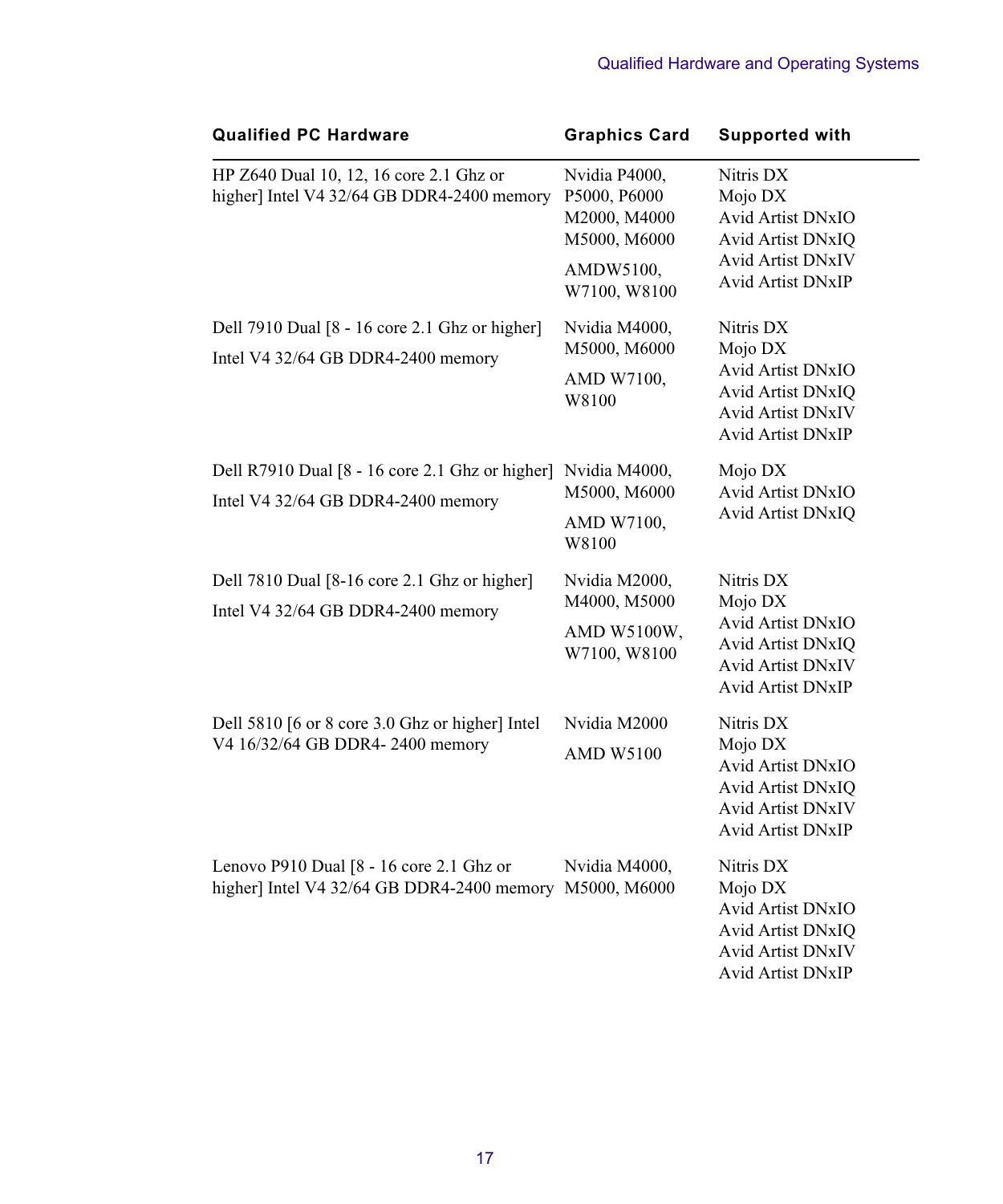| <b>Qualified PC Hardware</b>                                                                                                             | <b>Graphics Card</b>                                         | <b>Supported with</b>                                                                                                  |
|------------------------------------------------------------------------------------------------------------------------------------------|--------------------------------------------------------------|------------------------------------------------------------------------------------------------------------------------|
| Lenovo P710 Dual [8 - 16 core 2.1 Ghz or<br>higher] Intel V4 32/64 GB DDR4-2400 memory M4000, M5000                                      | Nvidia M2000,                                                | Nitris DX<br>Mojo DX<br>Avid Artist DNxIO<br>Avid Artist DNxIQ<br>Avid Artist DNxIV<br>Avid Artist DNxIP               |
| HP Z440 [6 or 8 core 3.0 Ghz or higher] Intel<br>V4 16/32/64 GB DDR4-2400 memory                                                         | Nvidia P2000,<br>M2000<br><b>AMD W5100</b>                   | Nitris DX<br>Mojo DX<br><b>Avid Artist DNxIO</b><br>Avid Artist DNxIQ<br>Avid Artist DNxIV<br><b>Avid Artist DNxIP</b> |
| Lenovo P510 6 or 8 core 3.0 Ghz or higher Intel<br>V4 16/32/64 GB DDR4-2400 memory                                                       | Nvidia M2000,<br>K1200                                       | Nitris DX<br>Mojo DX<br>Avid Artist DNxIO<br>Avid Artist DNxIQ<br>Avid Artist DNxIV<br>Avid Artist DNxIP               |
| Lenovo P410 6 or 8 core 3.0 Ghz or higher Intel Nvidia P2000,<br>V4 16/32/64 GB DDR4-2400 memory                                         | P1000<br>M2000, K1200                                        | Nitris DX<br>Mojo DX<br>Avid Artist DNxIO<br>Avid Artist DNxIQ<br><b>Avid Artist DNxIV</b><br>Avid Artist DNxIP        |
| HP Z840 Dual 8, 10 or 12 core Intel V3 2.3 Ghz Nvidia K4200,<br>or higher Onboard NIC supported for ISIS 32 or<br>64 GB DDR4-2133 memory | K5200, M4000,<br>M5000, M6000<br>AMD W7100,<br>W8100         | Nitris DX<br>Mojo DX<br>Avid Artist DNxIO<br>Avid Artist DNxIQ<br>Avid Artist DNxIV<br>Avid Artist DNxIP               |
| HP Z640 Dual 8, 10 or 12 core Intel V3 2.3 Ghz Nvidia K2200,<br>or higher 32/64 GB DDR4-2133 Memory                                      | K4200, K5200,<br>M4000, M5000<br>AMD, W5100,<br>W7100, W8100 | Nitris DX<br>Mojo DX<br>Avid Artist DNxIO<br>Avid Artist DNxIQ<br><b>Avid Artist DNxIV</b><br>Avid Artist DNxIP        |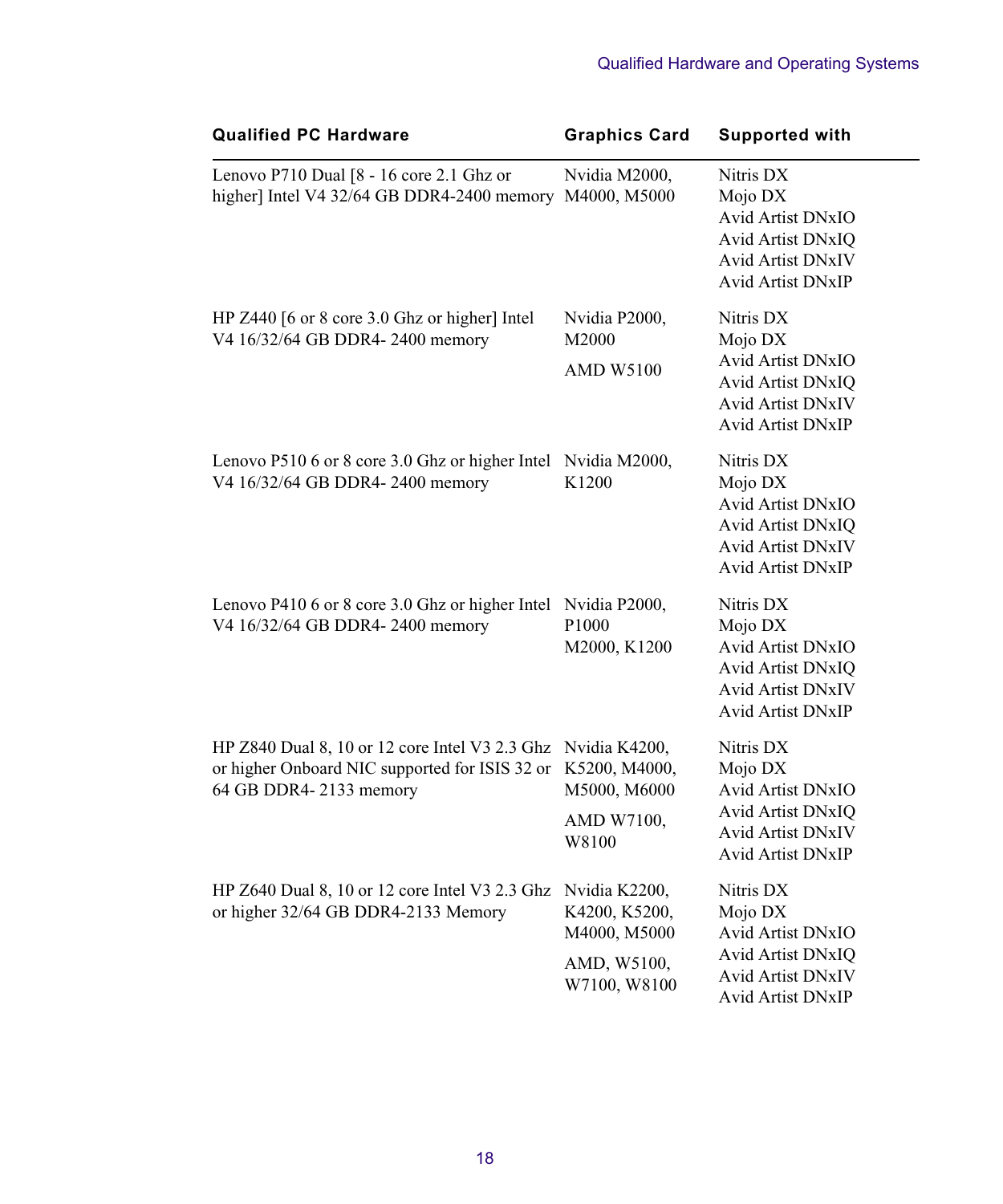| <b>Qualified PC Hardware</b>                                                                                                                  | <b>Graphics Card</b>                           | <b>Supported with</b>                                                                                           |
|-----------------------------------------------------------------------------------------------------------------------------------------------|------------------------------------------------|-----------------------------------------------------------------------------------------------------------------|
| Dell R7910 Dual 8,10 or 12 Core Intel V3<br>2.3 Ghz or higher Onboard NIC supported for<br>ISIS 32 or 64 GB DDR4-2133 memory                  | Nvidia K4200,<br>K5200, M4000,<br>M5000, M6000 | Mojo DX<br>Avid Artist DNxIO<br>Avid Artist DNxIQ                                                               |
|                                                                                                                                               | AMD W7100,<br>W8100                            | <b>Avid Artist DNxIV</b><br>Avid Artist DNxIP                                                                   |
| Dell 7910 Dual 8, 10 or 12 core Intel V3 2.3 Ghz<br>or higher - Onboard NIC supported for ISIS 32<br>or 64 GB DDR4-2133 memory                | Nvidia K4200,<br>K5200, M4000,<br>M5000, M6000 | Nitris DX<br>Mojo DX<br>Avid Artist DNxIO                                                                       |
|                                                                                                                                               | AMD W7100,<br>W8100                            | Avid Artist DNxIQ<br>Avid Artist DNxIV<br>Avid Artist DNxIP                                                     |
| Dell 7810 Dual 8, 10 or 12 core Intel V3 2.3 Ghz Nvidia K2200,<br>or higher - Onboard NIC supported for ISIS 32<br>or 64 GB DDR4-2133 memory  | K4200, K5200,<br>M4000, M5000                  | Nitris DX<br>Mojo DX<br>Avid Artist DNxIO                                                                       |
|                                                                                                                                               | AMD W5100,<br>W7100, W8100                     | Avid Artist DNxIQ<br>Avid Artist DNxIV<br>Avid Artist DNxIP                                                     |
| Lenovo P900 Dual 8, 10 or 12 core Intel V3 2.3<br>Ghz or higher - Onboard NIC supported for ISIS<br>32 or 64 GB DDR4-2133 memory              | Nvidia K4200,<br>K5200, M4000,<br>M5000, M6000 | Nitris DX<br>Mojo DX<br>Avid Artist DNxIO<br>Avid Artist DNxIQ<br><b>Avid Artist DNxIV</b><br>Avid Artist DNxIP |
| Lenovo P700 Dual 8, 10 or 12 core Intel V3<br>2.3 Ghz or higher - Onboard NIC supported for<br><b>ISIS</b><br>32 or 64 GB DDR4-2133 memory    | Nvidia, K2200<br>K4200, K5200,<br>M4000, M5000 | Nitris DX<br>Mojo DX<br>Avid Artist DNxIO<br>Avid Artist DNxIQ<br>Avid Artist DNxIV<br><b>Avid Artist DNxIP</b> |
| HP Z240 Tower and SFF (Small Form Factor)<br>Quad Xeon E3-1245V5 3.5 Ghz                                                                      | Nvidia K620,<br>K1200                          | Software Only                                                                                                   |
| Onboard NIC supported for ISIS<br>8/16/32 GB DDR4-2133 Memory                                                                                 | K2200, HD530                                   |                                                                                                                 |
| Lenovo P310 Tower and SFF (Small Form<br>Factor) Quad Xeon E3-1245V5 3.5 Ghz<br>Onboard NIC supported for ISIS<br>8/16/32 GB DDR4-2133 Memory | Nvidia K620,<br>K1200                          | Software Only                                                                                                   |
|                                                                                                                                               | K2200<br>HD530                                 |                                                                                                                 |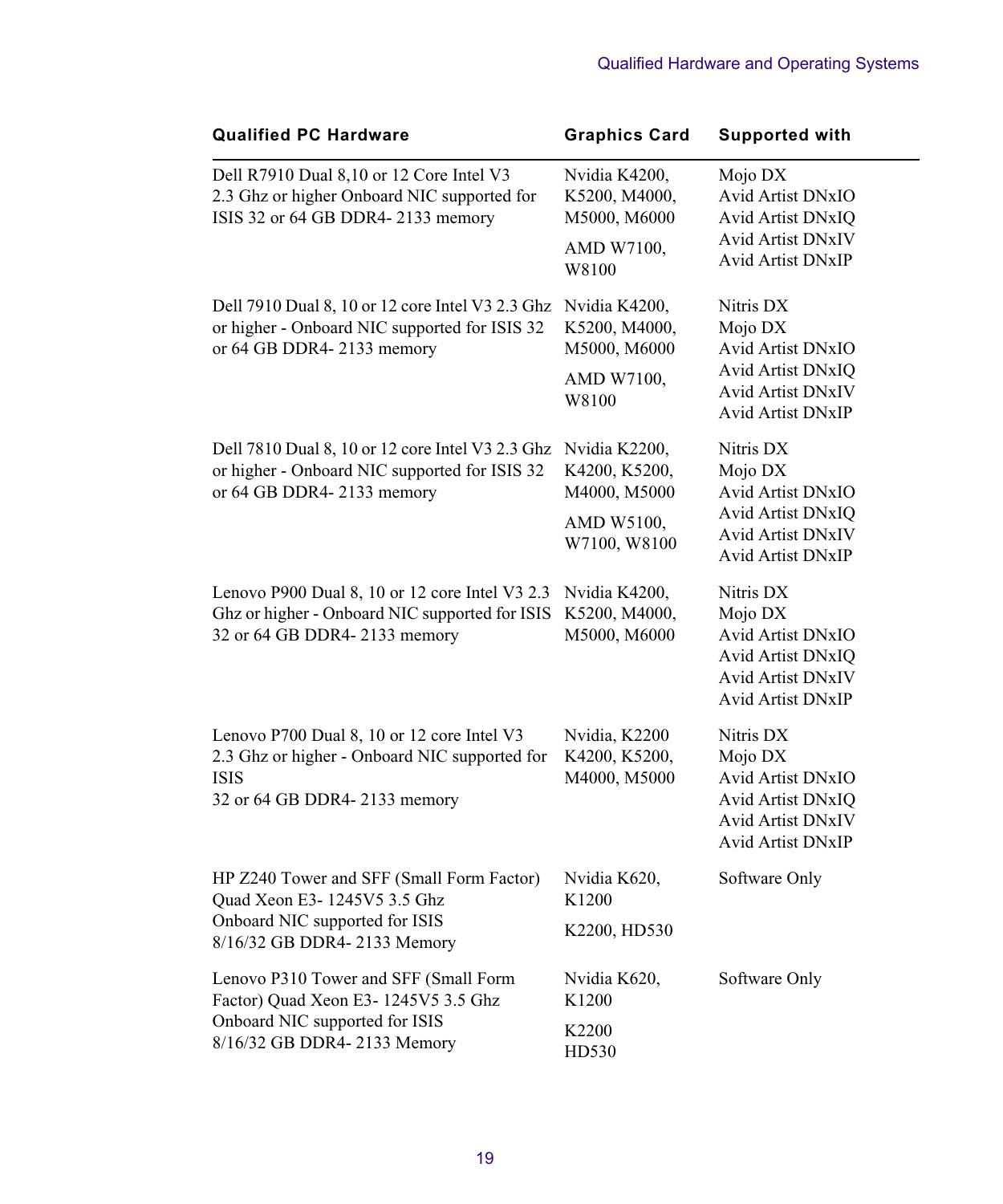| <b>Qualified PC Hardware</b>                                                                                                 | <b>Graphics Card</b>             | <b>Supported with</b>                                                                                                         |
|------------------------------------------------------------------------------------------------------------------------------|----------------------------------|-------------------------------------------------------------------------------------------------------------------------------|
| Dell 3620 quad Xeon E3-1245V5 3.5 Ghz<br>Onboard NIC supported for ISIS 8/16/32 GB                                           | Nvidia K620,<br>K2200            | Software Only                                                                                                                 |
| DDR4-2133 Memory                                                                                                             | HD530                            |                                                                                                                               |
| Dell 3420 SFF (Small Form Factor) Quad Xeon<br>E3-1245V5 3.5 Ghz                                                             | Nvidia K620,<br>K1200            | Software Only                                                                                                                 |
| Onboard NIC supported for ISIS<br>8/16/32 GB DDR4-2133 Memory                                                                | HD530                            |                                                                                                                               |
| Dell 5810 6-core or 8 core Intel V3 3.0 Ghz or                                                                               | Nvidia K2200                     | Nitris DX<br>Mojo DX<br><b>Avid Artist DNxIO</b><br>Avid Artist DNxIQ<br><b>Avid Artist DNxIV</b><br><b>Avid Artist DNxIP</b> |
| higher<br>Onboard NIC supported for ISIS<br>16 or 32 GB DDR4-2133 memory                                                     | <b>AMD W5100</b>                 |                                                                                                                               |
| Lenovo P500 6-core or 8 core Intel V3 3.0 Ghz<br>or higher<br>Onboard NIC supported for ISIS<br>16 or 32 GB DDR4-2133 memory | Nvidia K2200                     | Nitris DX<br>Mojo DX<br><b>Avid Artist DNxIO</b><br><b>Avid Artist DNxIO</b><br><b>Avid Artist DNxIV</b><br>Avid Artist DNxIP |
| Lenovo P300 Tower and SFF (Small Form                                                                                        | Intel HD 4600                    | Software Only                                                                                                                 |
| Factor) Quad-Core E3-1246v3 3.5 Ghz CPU<br>8 or 16 GB DDR3-1600 Memory                                                       | Nvidia K600, K620                |                                                                                                                               |
| HP Z1 G2 All-in-one E3- 1245V3 3.4 Ghz CPU                                                                                   | Intel HD 4600                    | Mojo DX                                                                                                                       |
| 8 or 16 GB DDR3-1600 Memory                                                                                                  | Nvidia K2100M,<br>K3100M, K4100M |                                                                                                                               |
| Lenovo ThinkCentre Edge 93Z i7-4770S quad<br>core 3.1 Ghz<br>8 or 16 GB DDR3-1600 memory                                     | Intel HD 4600                    | Software Only                                                                                                                 |

## **Qualified PC Notebooks for Avid Media Composer**

The following PC Notebooks are qualified with Avid Media Composer. The following applies to the editing system when running on a laptop:

- DNxHD capture is only supported on Mojo DX on a Quad core system with hyperthreading enabled. Nitris DX is not supported on laptops.
- Capture of 10 bit video for example, DNxHD 185x, is not supported on Mojo DX.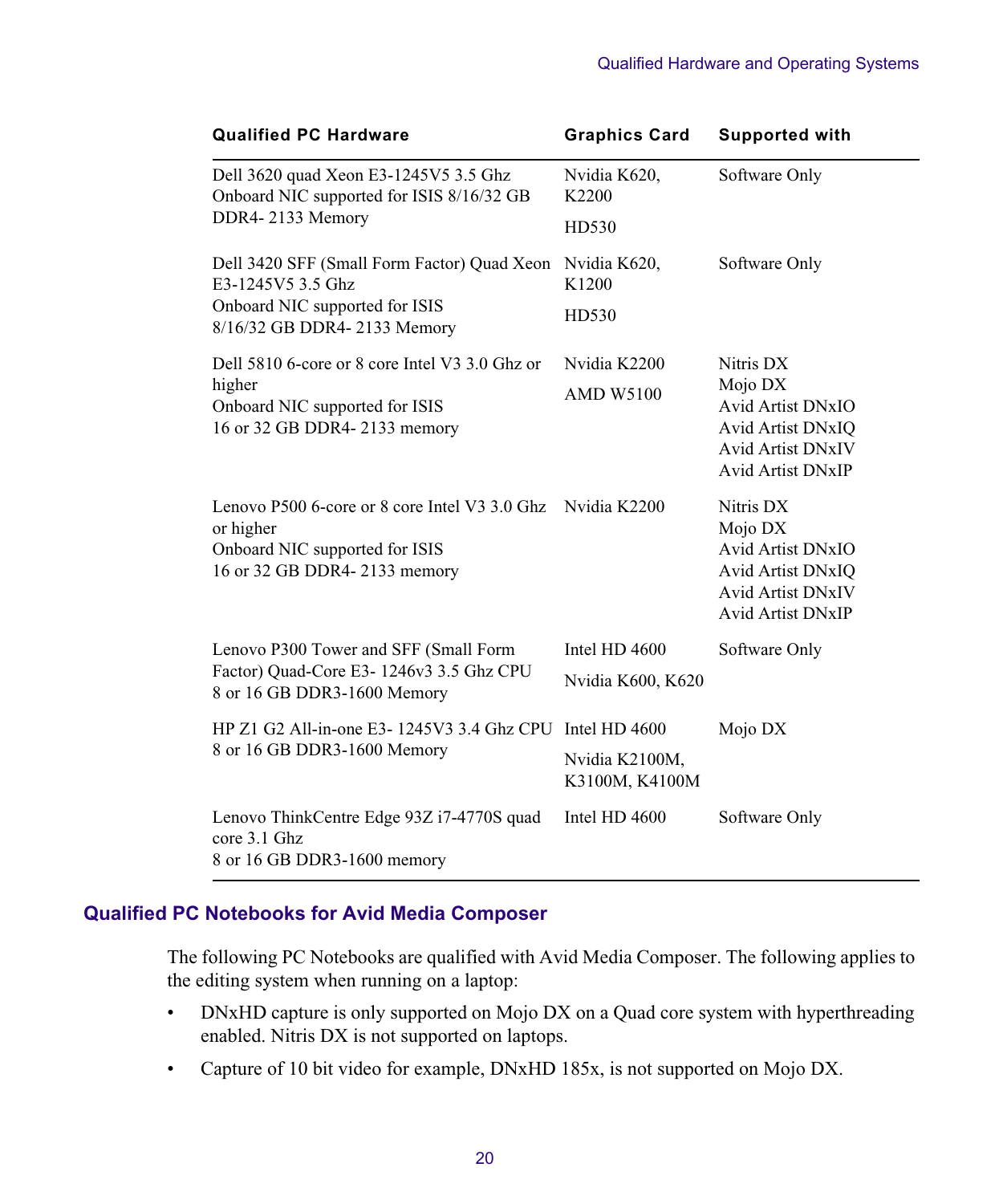| <b>Qualified PC Notebooks</b>                                                                                                                                                                  | <b>Graphics Cards Supported With</b>        |                                                                                                                                              |
|------------------------------------------------------------------------------------------------------------------------------------------------------------------------------------------------|---------------------------------------------|----------------------------------------------------------------------------------------------------------------------------------------------|
| HP Zbook Studio G5 and Studio X360 G5 2.6<br>Ghz or higher six core i7/Xeon E3 Ultrabook<br>8 to 32 GB 2667Mhz DDR4 Memory<br>Dream Color option<br>HP Thunderbolt dock G2                     | Nvidia P1000                                | <b>Avid Artist DNxIO</b><br>Avid Artist DNxIQ<br><b>Avid Artist DNxIV</b><br><b>Avid Artist DNxID</b><br><b>Avid Artist DNxIP</b><br>Mojo DX |
| Dell 5530 15" 2.6Ghz or higher 6 core i7/Xeon NvidiaP1000<br>E <sub>3</sub><br>Thin and light<br>8 to 32 GB 2667Mhz DDR4 Memory<br>USB 3.0 to Ethernet required for Avid NEXIS<br>Connectivity | P2000                                       | Avid Artist DNxIO<br>Avid Artist DNxIQ<br><b>Avid Artist DNxIV</b><br><b>Avid Artist DNxID</b><br><b>Avid Artist DNxIP</b><br>Mojo DX        |
| Lenovo P1 15" 2.6 Ghz or higher six core<br>i7/Xeon E3 Thin and Light<br>8 to 64 GB 2667Mhz DDR4 Memory                                                                                        | Nvidia P1000                                | Avid Artist DNxIO<br>Avid Artist DNxIQ<br><b>Avid Artist DNxIV</b><br><b>Avid Artist DNxID</b><br><b>Avid Artist DNxIP</b><br>Mojo DX        |
| HP Zbook 17" G5 2.6 Ghz or higher six core<br>$i7/X$ eon E3                                                                                                                                    | Nvidia P3200,<br>P4200, P5200<br>AMD WX4170 | Avid Artist DNxIO<br>Avid Artist DNxIQ<br><b>Avid Artist DNxIV</b><br><b>Avid Artist DNxID</b><br><b>Avid Artist DNxIP</b><br>Mojo DX        |
| Dell 7730 17" 2.6Ghz or higher 6 core i7/Xeon NvidiaP3200<br>E <sub>3</sub><br>8 to 64 GB 2667Mhz DDR4 Memory                                                                                  | P4200 P5200<br>AMD WX4170                   | Avid Artist DNxIO<br>Avid Artist DNxIQ<br><b>Avid Artist DNxIV</b><br><b>Avid Artist DNxID</b><br>Avid Artist DNxIP<br>Mojo DX               |
| Lenovo P72 2.6 Ghz or higher six core i7/Xeon Nvidia P3200,<br>E <sub>3</sub><br>8 to 64 GB 2667Mhz DDR4 Memory                                                                                | P4200, P5200                                | Avid Artist DNxIO<br>Avid Artist DNxIQ<br><b>Avid Artist DNxIV</b><br><b>Avid Artist DNxID</b><br><b>Avid Artist DNxIP</b><br>Mojo DX        |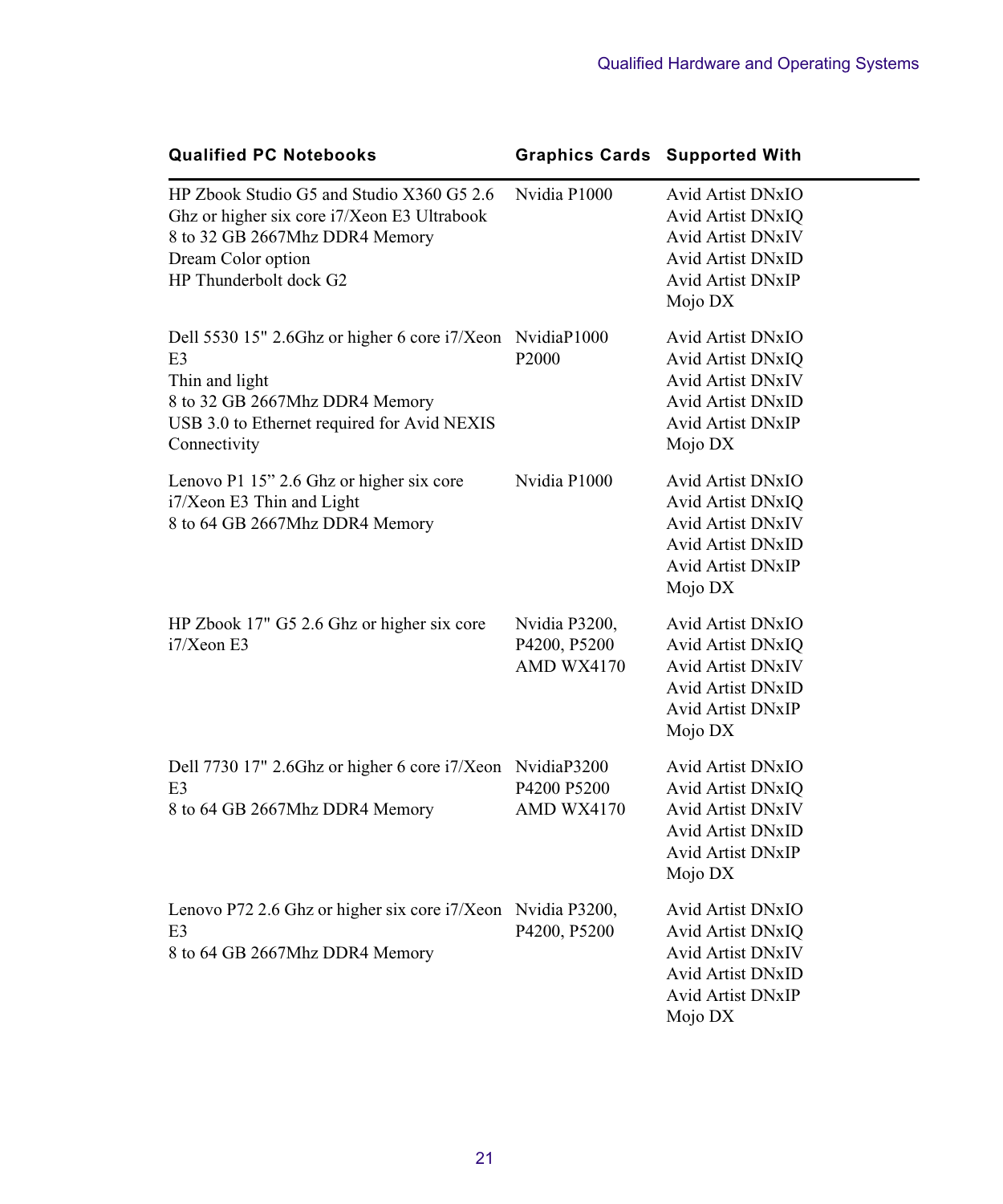| <b>Qualified PC Notebooks</b>                                                                                   |                                                                | <b>Graphics Cards Supported With</b>                                                                                                  |
|-----------------------------------------------------------------------------------------------------------------|----------------------------------------------------------------|---------------------------------------------------------------------------------------------------------------------------------------|
| HP Zbook 15" G5 2.6 Ghz or higher six core<br>$i7/X$ eon E3                                                     | Nvidia P1000,<br>P <sub>2000</sub>                             | Avid Artist DNxIO<br>Avid Artist DNxIQ                                                                                                |
| 8 to 64 GB 2667Mhz DDR4 Memory<br>Dreamcolor option                                                             | AMD WX4150                                                     | <b>Avid Artist DNxIV</b><br>Avid Artist DNxID<br>Avid Artist DNxIP<br>Mojo DX                                                         |
| HP Zbook 15V G5 2.6 Ghz or higher six core<br>i7/Xeon E3<br>HP Thunderbolt dock G2                              | Nvidia P1000                                                   | Avid Artist DNxIO<br>Avid Artist DNxIQ<br><b>Avid Artist DNxIV</b><br><b>Avid Artist DNxID</b><br><b>Avid Artist DNxIP</b><br>Mojo DX |
| Dell 7530 15" 2.6Ghz or higher 6 core i7/Xeon NvidiaP1000<br>E3<br>8 to 64 GB 2667Mhz DDR4 Memory               | P <sub>2000</sub><br>AMD WX4150                                | Avid Artist DNxIO<br>Avid Artist DNxIQ<br>Avid Artist DNxIV<br><b>Avid Artist DNxID</b><br><b>Avid Artist DNxIP</b><br>Mojo DX        |
| Dell 3530 15" 2.6Ghz or higher 6 core i7/Xeon NvidiaP600<br>E <sub>3</sub><br>8 to 32 GB 2667Mhz DDR4 Memory    |                                                                | Avid Artist DNxIO<br>Avid Artist DNxIQ<br><b>Avid Artist DNxIV</b><br>Avid Artist DNxID<br>Avid Artist DNxIP<br>Mojo DX               |
| Lenovo P52 2.6 Ghz or higher six core i7/Xeon Nvidia P1000,<br>E <sub>3</sub><br>8 to 64 GB 2667Mhz DDR4 Memory | P2000                                                          | Avid Artist DNxIO<br>Avid Artist DNxIQ<br><b>Avid Artist DNxIV</b><br>Avid Artist DNxID<br><b>Avid Artist DNxIP</b><br>Mojo DX        |
| HP Zbook 17" G4 2.8 Ghz or higher quad core<br>$i7/X$ eon E3<br>HP Thunderbolt dock G2                          | Nvidia<br>P3000<br>P4000<br>P <sub>5000</sub><br>AMD<br>WX4170 | Avid Artist DNxIO<br>Avid Artist DNxIQ<br><b>Avid Artist DNxIV</b><br>Avid Artist DNxID<br><b>Avid Artist DNxIP</b><br>Mojo DX        |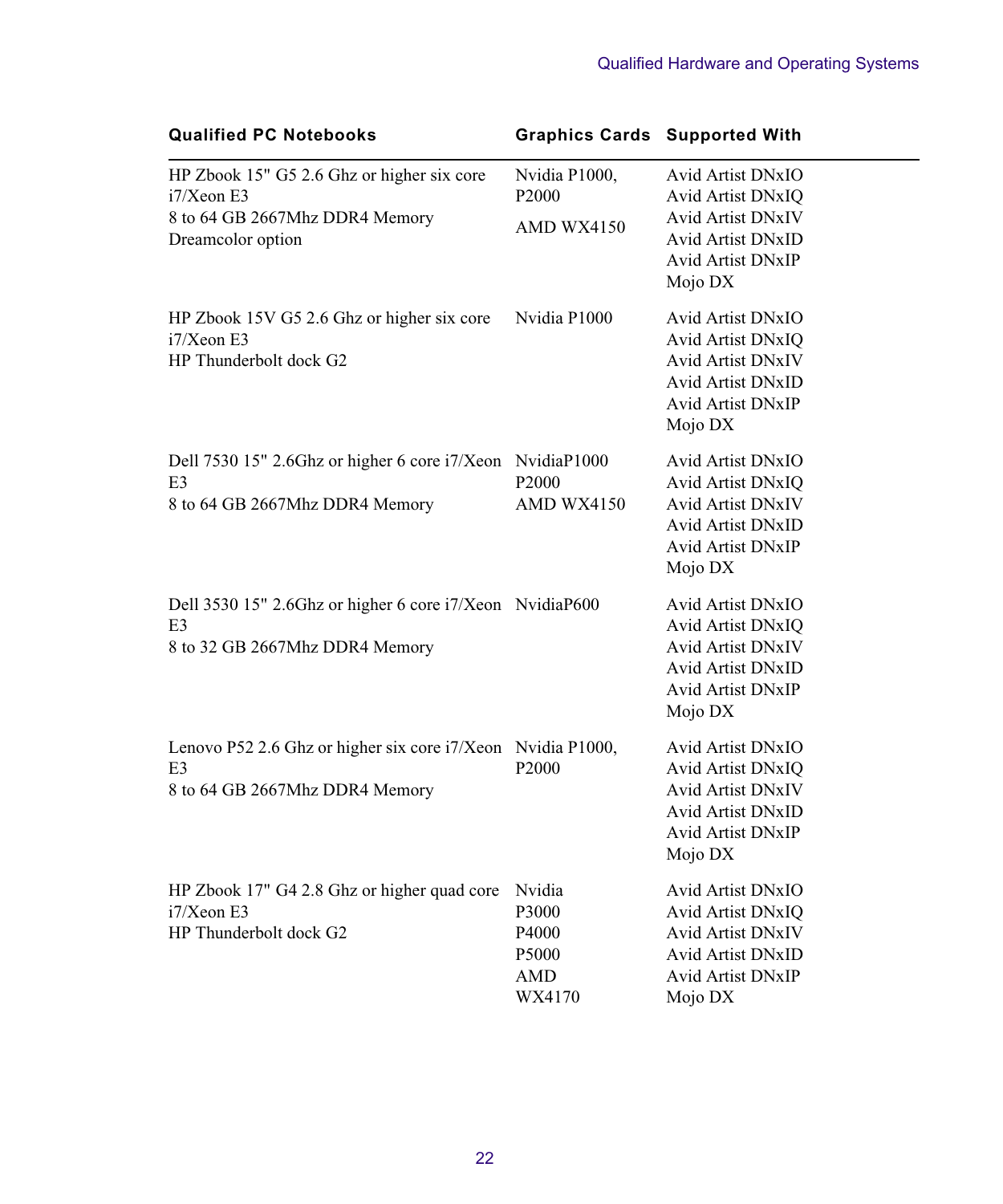| <b>Qualified PC Notebooks</b>                                                                                                     | <b>Graphics Cards Supported With</b>                                 |                                                                                                                                       |
|-----------------------------------------------------------------------------------------------------------------------------------|----------------------------------------------------------------------|---------------------------------------------------------------------------------------------------------------------------------------|
| HP Zbook 15" G4 2.8 Ghz or higher quad core<br>$i7/X$ eon E3<br>HP Thunderbolt dock G2                                            | Nvidia<br>M620<br>M1200<br>M2200<br>AMD WX4150                       | Avid Artist DNxIO<br>Avid Artist DNxIQ<br>Avid Artist DNxIV<br><b>Avid Artist DNxID</b><br>Avid Artist DNxIP<br>Mojo DX               |
| HP Zbook Studio Ultrabook G4 2.8 Ghz or<br>higher quad core i7/Xeon E3<br>HP Thunderbolt dock G2                                  | Nvidia<br>M1200                                                      | <b>Avid Artist DNxIO</b><br>Avid Artist DNxIQ<br>Avid Artist DNxIV<br><b>Avid Artist DNxID</b><br>Avid Artist DNxIP<br>Mojo DX        |
| Dell 7720 17" 2.6 Ghz or higher quad core<br>i7/Xeon E3 1920x1080 or 3840x2160 - 8 to<br>64 GB 2400Mhz DDR4 Memory, thunderbolt 3 | Nvidia P3000,<br>P4000, P5000<br><b>AMD</b> Radeon<br>WX4150, WX7100 | Avid Artist DNxIO<br>Avid Artist DNxIQ<br><b>Avid Artist DNxIV</b><br>Avid Artist DNxID<br><b>Avid Artist DNxIP</b><br>Mojo DX        |
| Dell 7520 15" 2.6 Ghz or higher quad core<br>i7/Xeon E3 1920x1080 or 3840x2160 - 8 to<br>64 GB 2400Mhz DDR4 Memory, thunderbolt 3 | Nvidia M1200,<br>M2200<br><b>AMD</b> Radeon<br>WX4130, WX4150        | Avid Artist DNxIO<br>Avid Artist DNxIQ<br><b>Avid Artist DNxIV</b><br>Avid Artist DNxID<br><b>Avid Artist DNxIP</b><br>Mojo DX        |
| Dell 5520 15" 2.8 Ghz or higher quad core<br>i7/Xeon E3 1920x1080 or 3840x2160 - 8 to<br>32 GB 2400Mhz DDR4 Memory Thunderbolt 3  | Nvidia M1200                                                         | Avid Artist DNxIO<br>Avid Artist DNxIQ<br>Avid Artist DNxIV<br><b>Avid Artist DNxID</b><br>Avid Artist DNxIP<br>Mojo DX               |
| Dell 3520 15" 2.8 Ghz or higher quad core<br>i7/Xeon E3 1920x1080 - 8 to 32 GB 2400Mhz<br>DDR4 Memory - Thunderbolt 3             | Nvidia<br>M620                                                       | Avid Artist DNxIO<br>Avid Artist DNxIQ<br><b>Avid Artist DNxIV</b><br><b>Avid Artist DNxID</b><br><b>Avid Artist DNxIP</b><br>Mojo DX |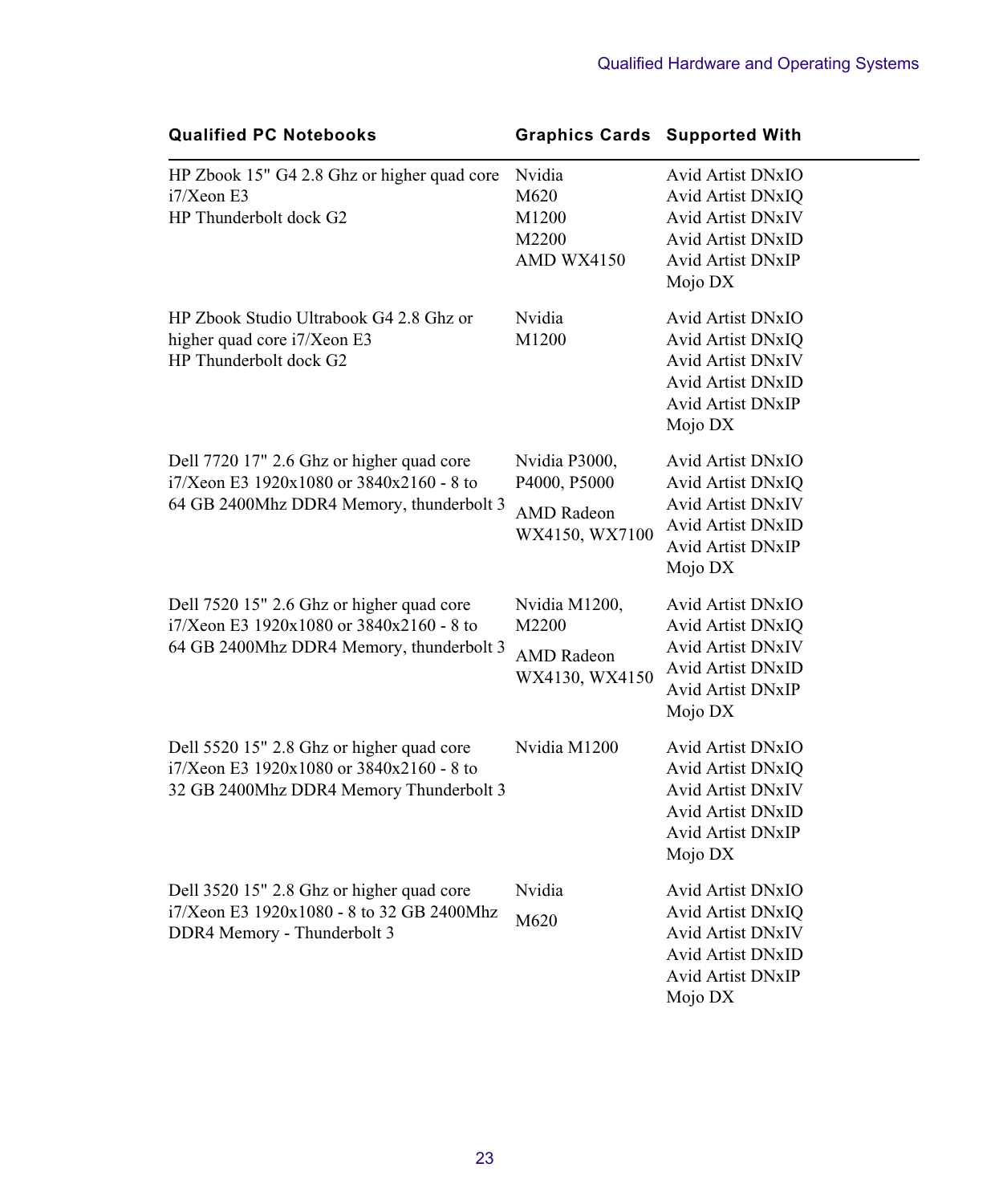| <b>Qualified PC Notebooks</b>                                                                                                     | <b>Graphics Cards Supported With</b>                                                                              |                                                                                                                                               |
|-----------------------------------------------------------------------------------------------------------------------------------|-------------------------------------------------------------------------------------------------------------------|-----------------------------------------------------------------------------------------------------------------------------------------------|
| Lenovo P51 2.6 Ghz or higher quad core<br>$i7/Xe$ on E3<br>8 to 64 GB 2400Mhz DDR4 Memory                                         | Nvidia M1200,<br>M2200                                                                                            | Avid Artist DNxIO<br>Avid Artist DNxIQ<br>Avid Artist DNxIV<br><b>Avid Artist DNxID</b><br>Avid Artist DNxIP<br>Mojo DX                       |
| Lenovo P71 2.6 Ghz or higher quad core<br>$i7/X$ eon E3<br>8 to 64 GB 2400Mhz DDR4 Memory                                         | Nvidia P3000,<br>P4000, P5000                                                                                     | Avid Artist DNxIO<br>Avid Artist DNxIQ<br><b>Avid Artist DNxIV</b><br><b>Avid Artist DNxID</b><br>Avid Artist DNxIP<br>Mojo DX                |
| HP Zbook Studio Ultrabook 2.6 Ghz or higher Nvidia M1000M<br>quad core i7/Xeon E3<br>8 to 32 GB 2133Mhz DDR4                      |                                                                                                                   | Avid Artist DNxIO<br>Avid Artist DNxIQ<br><b>Avid Artist DNxIV</b><br><b>Avid Artist DNxID</b><br>Avid Artist DNxIP<br>Mojo DX                |
| HP Zbook 15" G3 2.6 Ghz or higher Quad core<br>i7/Xeon E3 1920x1080 or 3840x2160-8 to 64<br>GB 2133Mhz DDR4 Memory, thunderbolt 3 | Nvidia M1000M,<br>M2000M, M600M<br>AMD, W5170M<br>Intel HD 530, P530,<br>P580                                     | Avid Artist DNxIO<br>Avid Artist DNxIQ<br><b>Avid Artist DNxIV</b><br><b>Avid Artist DNxID</b><br>Avid Artist DNxIP<br>Mojo DX                |
| HP Zbook 17" G3 2.6Ghz or higher quad core<br>$i7/X$ eon E3                                                                       | Nvidia M3000M,<br>M4000M, M5000M Avid Artist DNxIQ<br>AMD W6150M<br>Intel HD 530, P530, Avid Artist DNxIP<br>P580 | Avid Artist DNxIO<br><b>Avid Artist DNxIV</b><br><b>Avid Artist DNxID</b><br>Mojo DX                                                          |
| Dell 7710 17" 2.7 Ghz quad core i7 or 2.9 Ghz<br>Xeon E3 1920x1080 or 3840x2160 - 8/16/32<br>GB 2133Mhz DDR4L Memory              | Nvidia M3000M,<br>AMD W7170M                                                                                      | Avid Artist DNxIO<br>M4000M, M5000M Avid Artist DNxIQ<br>Avid Artist DNxIV<br><b>Avid Artist DNxID</b><br><b>Avid Artist DNxIP</b><br>Mojo DX |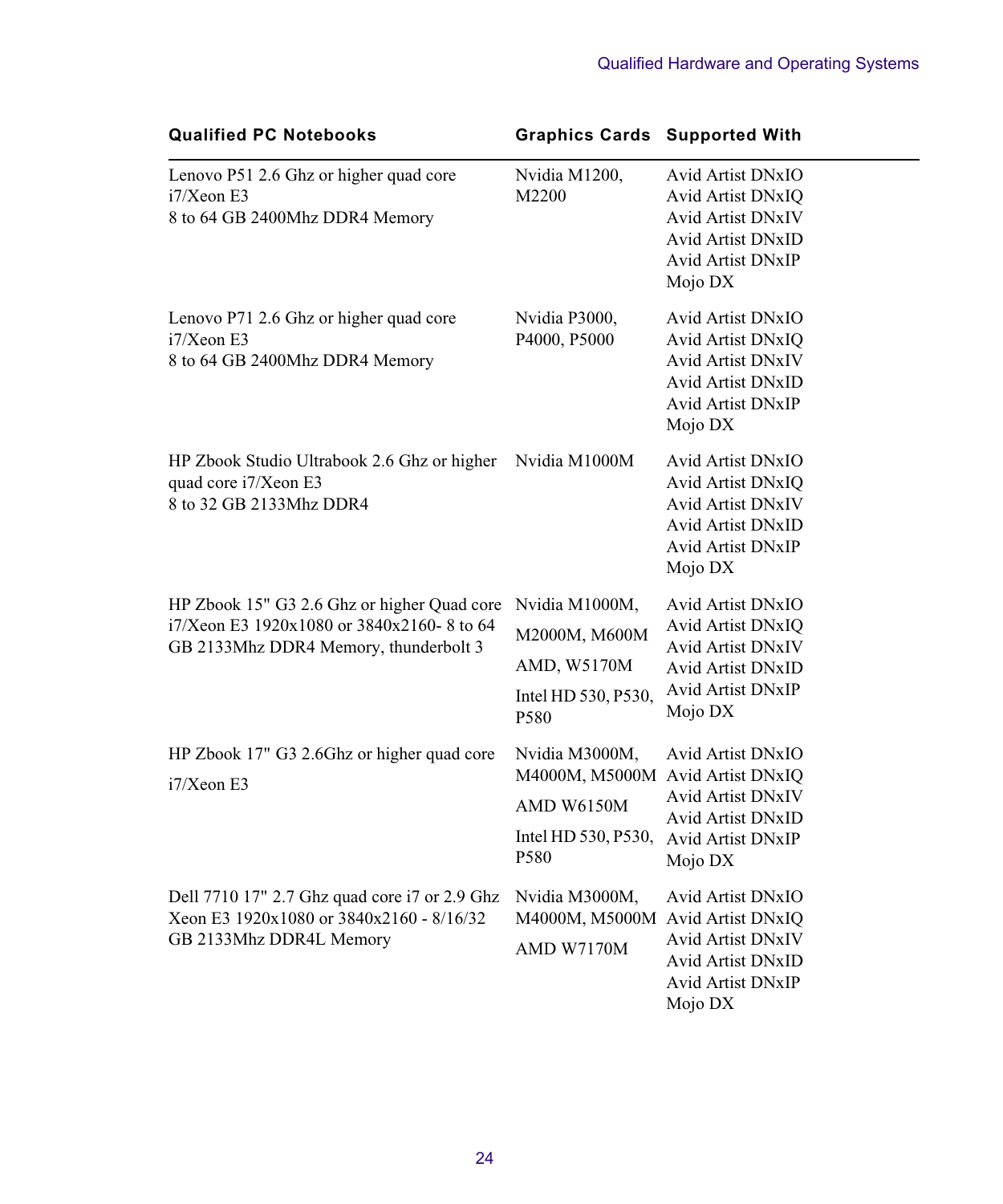| <b>Qualified PC Notebooks</b>                                                                                                         | <b>Graphics Cards Supported With</b>               |                                                                                                                                       |
|---------------------------------------------------------------------------------------------------------------------------------------|----------------------------------------------------|---------------------------------------------------------------------------------------------------------------------------------------|
| Dell 7510 15" 2.5 Ghz and higher quad core i7<br>1920x1080 or 3200x1800 - 8/16/32 GB<br>2133Mhz DDR4L Memory                          | Nvidia M1000M,<br>M2000M<br><b>AMD W5170M</b>      | Avid Artist DNxIO<br>Avid Artist DNxIQ<br><b>Avid Artist DNxIV</b><br><b>Avid Artist DNxID</b><br>Avid Artist DNxIP<br>Mojo DX        |
| Dell 5510 15" 2.3 Ghz and higher quad core i7<br>1920x1080 or 3840x2160 - 8/16 GB 2133Mhz<br>DDR4L Memory USB-C                       | Nvidia M1000M                                      | Avid Artist DNxIO<br>Avid Artist DNxIQ<br><b>Avid Artist DNxIV</b><br><b>Avid Artist DNxID</b><br><b>Avid Artist DNxIP</b><br>Mojo DX |
| Dell 3510 15" 2.3 Ghz and higher quad core i7<br>1920x1080 - 8/16 GB 2133Mhz DDR4L<br>Memory                                          | AMD W5130M                                         | Avid Artist DNxIO<br>Avid Artist DNxIO<br><b>Avid Artist DNxIV</b><br><b>Avid Artist DNxID</b><br>Avid Artist DNxIP<br>Mojo DX        |
| Lenovo P70 2.6 Ghz or higher quad core<br>$i7/X$ eon E3<br>1920x1080 or 3840x2160 - 8 to 64 GB<br>2133Mhz DDR4, Memory, thunderbolt 3 | Nvidia M3000M,<br>M4000M, M5000M Avid Artist DNxIQ | <b>Avid Artist DNxIO</b><br><b>Avid Artist DNxIV</b><br>Avid Artist DNxID<br>Mojo DX                                                  |
| Lenovo P50 2.6 Ghz or higher quad core<br>i7/Xeon E3 1920x1080 or 3840x2160 - 8 to 64<br>GB 2133Mhz DDR4 Memory, thunderbolt 3        | Nvidia M1000M,<br>M2000M                           | Avid Artist DNxIO<br>Avid Artist DNxIQ<br><b>Avid Artist DNxIV</b><br>Avid Artist DNxID<br>Avid Artist DNxIP<br>Mojo DX               |
| HP Zbook 17" G2 - 2.5 Ghz and higher quad<br>core i7 1920x1080 - 8/16/32 GB 1600Mhz<br>DDR3 Memory thunderbolt                        | Nvidia K3100M<br>K4100M, K2200M                    | Avid Artist DNxIO<br>Avid Artist DNxIQ<br>Avid Artist DNxIV<br><b>Avid Artist DNxID</b><br>Avid Artist DNxIP<br>Mojo DX               |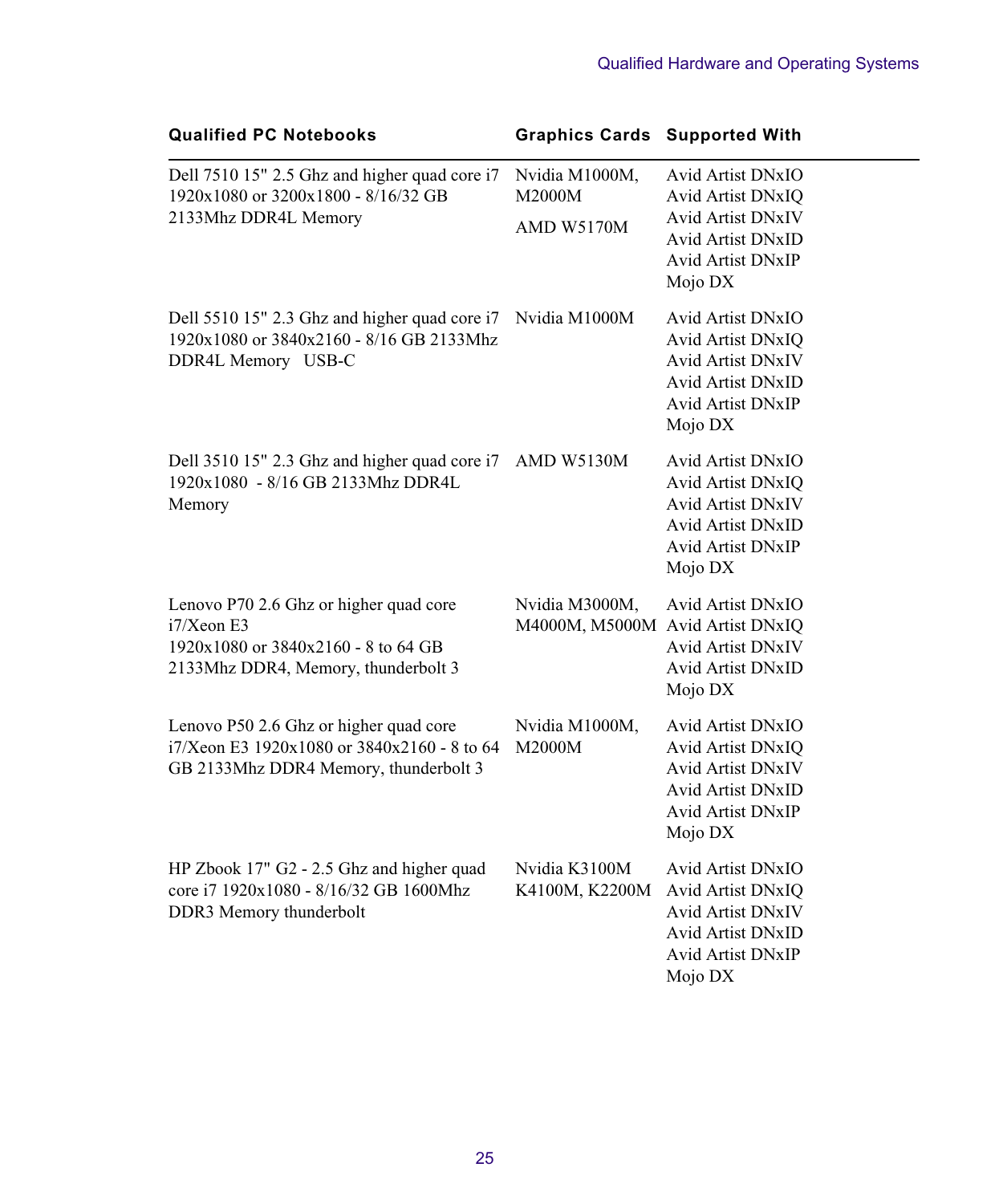| <b>Qualified PC Notebooks</b>                                                                                                                   |                                            | <b>Graphics Cards Supported With</b>                                                                                                         |
|-------------------------------------------------------------------------------------------------------------------------------------------------|--------------------------------------------|----------------------------------------------------------------------------------------------------------------------------------------------|
| HP Zbook 15" G2 - 2.5 Ghz and higher quad<br>core i7 1920x1080 or 3200x1800 screen<br>resolution 8/16/32 GB 1600Mhz DDR3L<br>Memory Thunderbolt | Nvidia K1100M,<br>K2100M                   | Avid Artist DNxIO<br>Avid Artist DNxIQ<br><b>Avid Artist DNxIV</b><br>Avid Artist DNxID<br><b>Avid Artist DNxIP</b><br>Mojo DX               |
| Dell M6800 17" 2.5 Ghz and higher quad core<br>i7 1920x1080 - 8/16/32 GB 1600Mhz DDR3<br>Memory                                                 | Nvidia K2200M,<br>K3100M, K4100M<br>K5100M | Software Only<br>Mojo DX                                                                                                                     |
| Dell M4800 15" 2.5 Ghz and higher quad core<br>$171920x1080$ or $3200x1800 - 8/16/32$ GB<br>1600Mhz DDR3 Memory                                 | Nvidia K1100M,<br>K2100M                   | Software Only<br>Mojo DX                                                                                                                     |
| Dell M3800 15" 2.3 Ghz and higher quad core<br>i7 1920x1080 8/16/32 GB 1600Mhz DDR3<br>Memory                                                   | Nvidia K1100M                              | Avid Artist DNxIO<br>Avid Artist DNxIQ<br><b>Avid Artist DNxIV</b><br><b>Avid Artist DNxID</b><br><b>Avid Artist DNxIP</b><br>Mojo DX        |
| Lenovo W541 15" 2.5 Ghz and higher quad<br>core i7 15" 1920x1080 2880x1620 - 8/16/32<br>GB 1600Mhz DDR3 Memory Thunderbolt                      | Nvidia K1100M,<br>K2100M                   | Avid Artist DNxIO<br><b>Avid Artist DNxIO</b><br><b>Avid Artist DNxIV</b><br><b>Avid Artist DNxID</b><br><b>Avid Artist DNxIP</b><br>Mojo DX |

## **Qualified Macintosh Workstations for Avid Media Composer**

The following Macintosh Workstations are qualified with the Avid Media Composer.



n *Avid Artist DNxIV requires a Thunderbolt 2 or 3 card. Se[e details here](http://avid.force.com/pkb/articles/en_US/Compatibility/DX-DNxIO-connection-chart).*

| <b>Qualified Macintosh Hardware</b>        | <b>Graphics Cards</b> | <b>Supported With</b>    |
|--------------------------------------------|-----------------------|--------------------------|
| iMac Retina 5K 27" 3.6 GHz 8-core Intel i9 | AMD Radeon Pro        | Avid Artist DNxIO        |
| 16 to 64GB 2666MHz DDR4                    | 575x, 580x, Vega 48   | Avid Artist DNxIO        |
|                                            |                       | <b>Avid Artist DNxIV</b> |
| March 2019                                 |                       | <b>Avid Artist DNxID</b> |
|                                            |                       | <b>Avid Artist DNxIP</b> |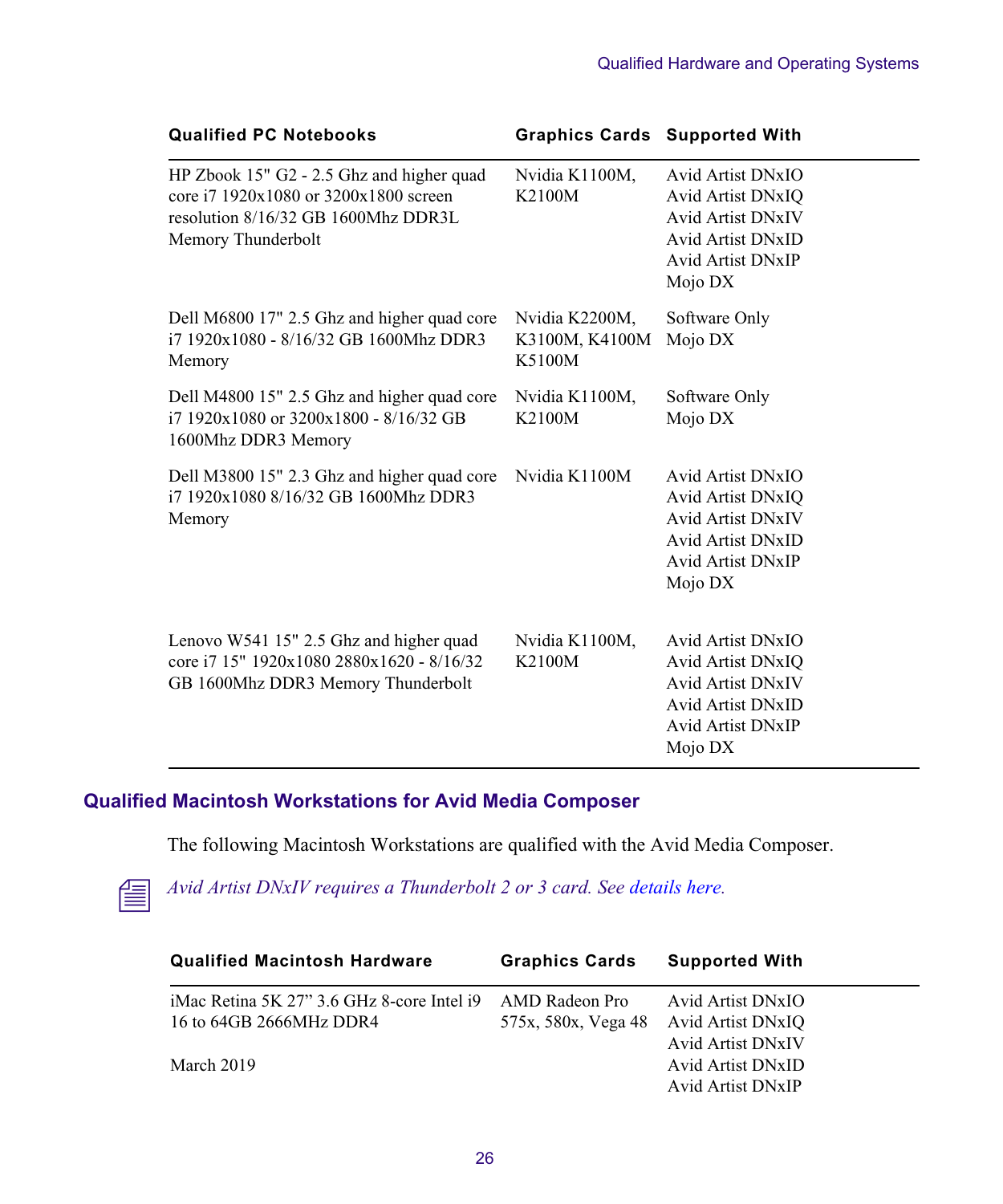| <b>Qualified Macintosh Hardware</b>                           | <b>Graphics Cards</b>                  | <b>Supported With</b>    |
|---------------------------------------------------------------|----------------------------------------|--------------------------|
| iMac Retina 4K 21.5" 3.2 GHz 6-core Intel i7 AMD Radeon Pro   |                                        | Avid Artist DNxIO        |
| 16 to 32 GB 2666 MH DDR4                                      | 560x Vega 20                           | Avid Artist DNxIQ        |
|                                                               |                                        | <b>Avid Artist DNxIV</b> |
| March 2019                                                    |                                        | <b>Avid Artist DNxID</b> |
|                                                               |                                        | <b>Avid Artist DNxIP</b> |
| Mac mini 3.2 Ghz 6- core Intel i7                             | Intel UHD 630                          | <b>Avid Artist DNxIO</b> |
| 8 to 64 GB 2666 Mhz DDR4 Memory                               |                                        | Avid Artist DNxIQ        |
| Late $2018$                                                   |                                        | <b>Avid Artist DNxIV</b> |
|                                                               |                                        | <b>Avid Artist DNxID</b> |
|                                                               |                                        | <b>Avid Artist DNxIP</b> |
| iMac Pro 5K 27" 3.2 Ghz i7 8 core                             | Radeon Pro Vega 56,                    | Avid Artist DNxIO        |
| 3.0 Ghz i7 10 core                                            | 64                                     | Avid Artist DNxIQ        |
| 2.5 Ghz i7 14 core                                            |                                        | <b>Avid Artist DNxIV</b> |
| 2.3 Ghz i7 18 core                                            |                                        | <b>Avid Artist DNxID</b> |
| Late 2017 - 32 to 128GB 2666 Mhz DDR4                         |                                        | <b>Avid Artist DNxIP</b> |
| NOTE: 10Gb Ethernect requires Avid NEXIS                      |                                        | Mojo DX                  |
| Pro client v2018.3.                                           |                                        |                          |
| iMac Retina 5K 27" 4.2 Ghz i7 Quad core                       | Radeon Pro 570, 575, Avid Artist DNxIO |                          |
| Mid 2017 - 8 to 64 GB 2400 Mhz DDR4                           | 580                                    | Avid Artist DNxIQ        |
|                                                               |                                        | <b>Avid Artist DNxIV</b> |
|                                                               |                                        | <b>Avid Artist DNxID</b> |
|                                                               |                                        | <b>Avid Artist DNxIP</b> |
|                                                               |                                        | Mojo DX                  |
| iMac Retina 4K 21.5" 3.6 Ghz i7 Quad core Radeon Pro 555, 560 |                                        | <b>Avid Artist DNxIO</b> |
| Mid 2017 - 8 to 32 GB 2400Mhz DDR4                            |                                        | Avid Artist DNxIQ        |
|                                                               |                                        | Avid Artist DNxIV        |
|                                                               |                                        | <b>Avid Artist DNxID</b> |
|                                                               |                                        | <b>Avid Artist DNxIP</b> |
|                                                               |                                        | Mojo DX                  |
| iMac Retina 5K 27" 4.0 Ghz i7 Quad core                       | Radeon M390, M395, Avid Artist DNxIO   |                          |
| Late 2015 - 8/16/32 GB 1867Mhz DDR3                           | M395X                                  | Avid Artist DNxIQ        |
|                                                               |                                        | <b>Avid Artist DNxIV</b> |
|                                                               |                                        | <b>Avid Artist DNxID</b> |
|                                                               |                                        | Avid Artist DNxIP        |
|                                                               |                                        | Mojo DX                  |
| iMac Retina 4K 21.5" 3.3 Ghz i7 Quad core                     | Intel Iris Pro 6200                    | Avid Artist DNxIO        |
| Late 2015 - 8/16/32 GB 1867Mhz DDR3                           |                                        | <b>Avid Artist DNxIQ</b> |
|                                                               |                                        | <b>Avid Artist DNxIV</b> |
|                                                               |                                        | <b>Avid Artist DNxIP</b> |
|                                                               |                                        | Mojo DX                  |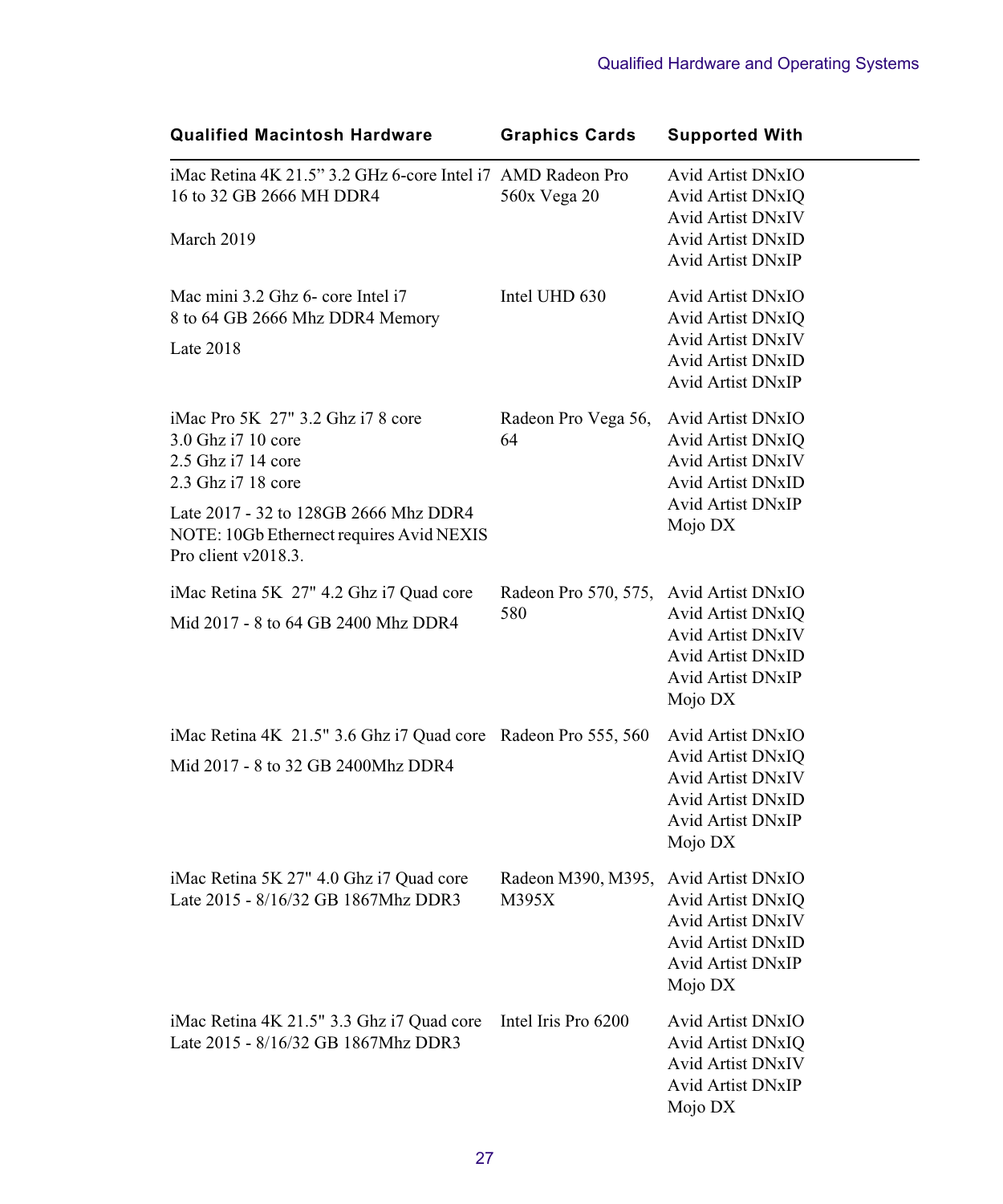| <b>Qualified Macintosh Hardware</b>                                                                                                  | <b>Graphics Cards</b>           | <b>Supported With</b>                                                                                                            |
|--------------------------------------------------------------------------------------------------------------------------------------|---------------------------------|----------------------------------------------------------------------------------------------------------------------------------|
| iMac Retina 5K 27" 4.0 Ghz i7 Quad core<br>Late 2014 - 8/16/32 GB 1600Mhz DDR3                                                       | Radeon M290X,<br>M295X          | Avid Artist DNxIO<br>Avid Artist DNxIO<br><b>Avid Artist DNxIV</b><br>Avid Artist DNxIP<br>Mojo DX                               |
| Mac Pro 6 core 3.5 Ghz, 8 core 3.0 Ghz, 12<br>core 2.7 (Late 2013) 16/32 GB 1866Mhz<br>DDR3 Memory Thunderbolt - no PCI-e slots D700 | Dual AMD<br>FirePro D300, D500. | Mojo DX<br>Nitris DX (no HD capture)<br>Artist DNxIO<br>Artist DNxIO<br><b>Artist DNxIV</b><br>Artist DNxID<br>Avid Artist DNxIP |

## **Qualified Macintosh Notebooks for Media Composer**

The following Macintosh notebooks are qualified with the current editing applications. The following applies to the editing system when running on a laptop.

- HD Capture on Macintosh notebooks is not supported
- Playback in full quality 10 bit mode is not supported

| <b>Qualified Macintosh Notebook</b>                                                                                                                                         | <b>Graphics Cards</b>                         | <b>Supported With</b>                                                                                                                 |
|-----------------------------------------------------------------------------------------------------------------------------------------------------------------------------|-----------------------------------------------|---------------------------------------------------------------------------------------------------------------------------------------|
| MacBook Pro 15" 2.2 Ghz and higher i7/i9 six<br>core Mid 2018 - Touch Bar & Thunderbolt 3                                                                                   | UHD630 AMD<br>Radeon Pro 555X,<br>560X        | <b>Avid Artist DNxIO</b><br>Avid Artist DNxIQ<br><b>Avid Artist DNxIV</b><br>Avid Artist DNxID<br>Avid Artist DNxIP<br>Mojo DX        |
| MacBook Pro 13" 2.7 Ghz quad core Intel core Intel Iris Plus 655<br>i7 Mid 2018 - Touch Bar & Thunderbolt 3<br>8 to 16 GB 2133Mhz LPDDR3 Memory<br>Touch Bar not used by MC |                                               | <b>Avid Artist DNxIO</b><br><b>Avid Artist DNxIO</b><br>Avid Artist DNxIV<br><b>Avid Artist DNxID</b><br>Avid Artist DNxIP<br>Mojo DX |
| MacBook Pro 15" 2.8 Ghz and higher i7 quad<br>core Mid 2017 - Touch Bar & Thunderbolt 3<br>16 GB 2133Mhz<br>LPDDR3 Memory<br>Touch Bar not used by MC                       | HD630<br><b>AMD</b><br>Radeon<br>Pro 555, 560 | Avid Artist DNxIO<br>Avid Artist DNxIQ<br><b>Avid Artist DNxIV</b><br><b>Avid Artist DNxID</b><br>Avid Artist DNxIP<br>Mojo DX        |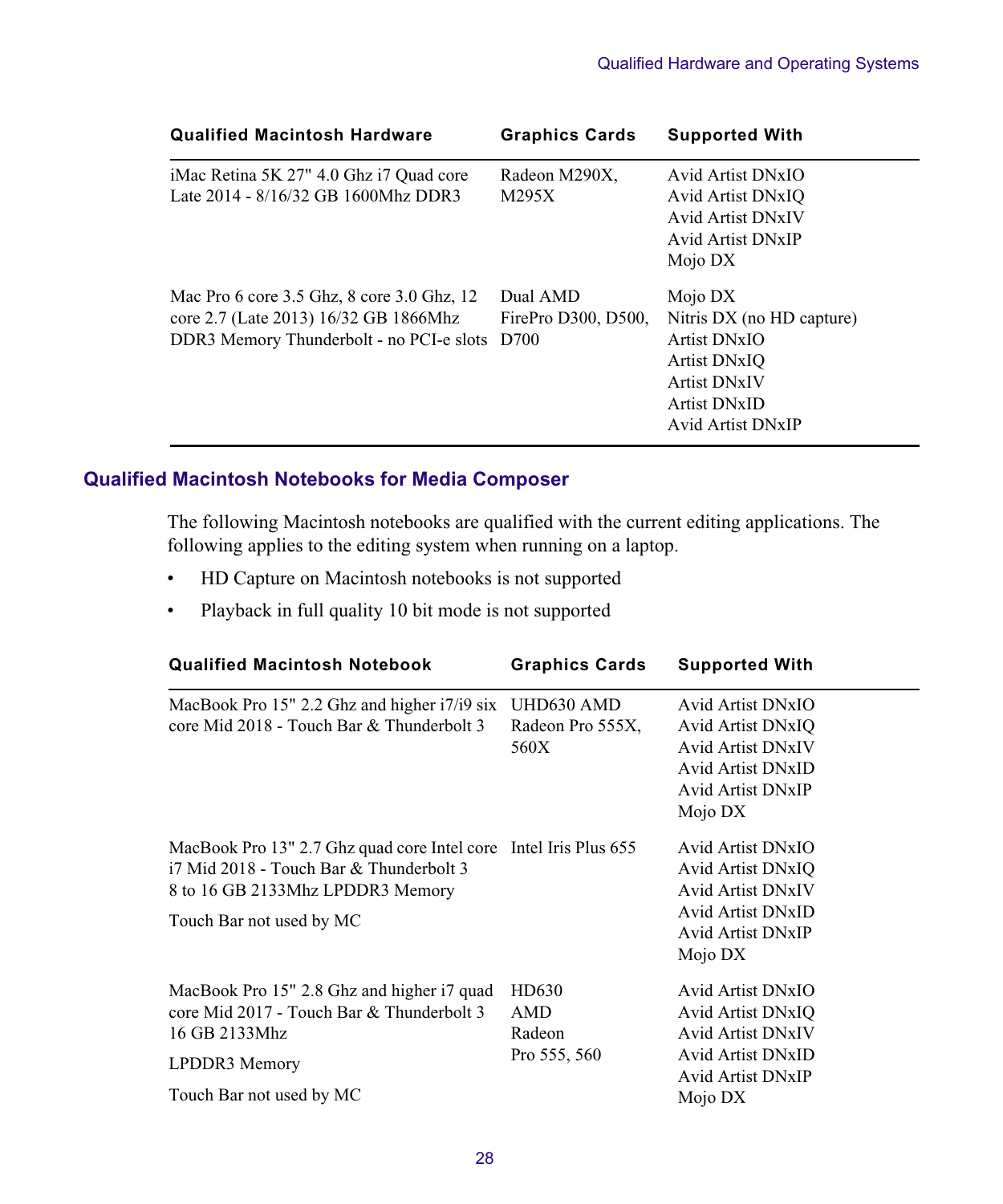| <b>Qualified Macintosh Notebook</b>                                                                                                               | <b>Graphics Cards</b>                            | <b>Supported With</b>                                                                                                                        |
|---------------------------------------------------------------------------------------------------------------------------------------------------|--------------------------------------------------|----------------------------------------------------------------------------------------------------------------------------------------------|
| MacBook Pro 15" 2.6 Ghz and higher i7 quad<br>core Late 2016 - Touch Bar & Thunderbolt 3<br>16 GB 2133Mhz DDR4 Memory<br>Touch Bar not used by MC | HD530<br>AMD<br>Radeon<br>450, 455, 460          | <b>Avid Artist DNxIO</b><br>Avid Artist DNxIQ<br><b>Avid Artist DNxIV</b><br><b>Avid Artist DNxID</b><br><b>Avid Artist DNxIP</b><br>Mojo DX |
| MacBook Pro 15" 2.2 Ghz and higher i7 quad<br>core Mid 2015<br>Retina & Thunderbolt 16 GB 1600Mhz<br>DDR3L Memory                                 | HD5000<br>AMD<br>Radeon<br>M370X                 | <b>Avid Artist DNxIO</b><br><b>Avid Artist DNxIO</b><br><b>Avid Artist DNxIV</b><br>Avid Artist DNxID<br><b>Avid Artist DNxIP</b><br>Mojo DX |
| MacBook Pro 15" 2.3 Ghz and higher i7 quad<br>core Retina Late 2013 and Mid 2014 8 or 16<br>GB 1600Mhz DDR3L Memory                               | Nvidia<br>GeForce<br>GT 750M<br>$&$ Intel HD5000 | Avid Artist DNxIO<br><b>Avid Artist DNxIO</b><br><b>Avid Artist DNxIV</b><br>Avid Artist DNxID<br><b>Avid Artist DNxIP</b><br>Mojo DX        |

## <span id="page-28-0"></span>**Feature Performance**

A number of features in this editing application are processor-intensive. As a result, you might experience problems if you are working on an older system. The following chart shows the hardware that Avid has successfully qualified when using these features. For a list of the qualified systems, see [Qualified Workstations and Laptops.](#page-12-0)

| <b>Feature</b>                                                 | <b>Description</b>                                | <b>Recommended System</b>                                                                                |
|----------------------------------------------------------------|---------------------------------------------------|----------------------------------------------------------------------------------------------------------|
| 16K projects                                                   | 64GB RAM minimum                                  |                                                                                                          |
| High Frame Rate XAVC-I recommended<br>Media (UHD/4k in         | Editing High Resolution, 64 GB RAM minimum, 96 GB | Dell 7920<br>Dell 7820                                                                                   |
| 59.94 <sub>p</sub><br>4 streams of media and<br>color adapters |                                                   | Dual Xeon Gold 6154 3.0 Ghz, turbo<br>up to 3.7 Ghz 18-core $(72 \text{ cores with})$<br>Hyperthreading) |
|                                                                |                                                   | $AMD$ WX-7100                                                                                            |
|                                                                |                                                   | Storage: 10Gb Ethernet Avid NEXIS                                                                        |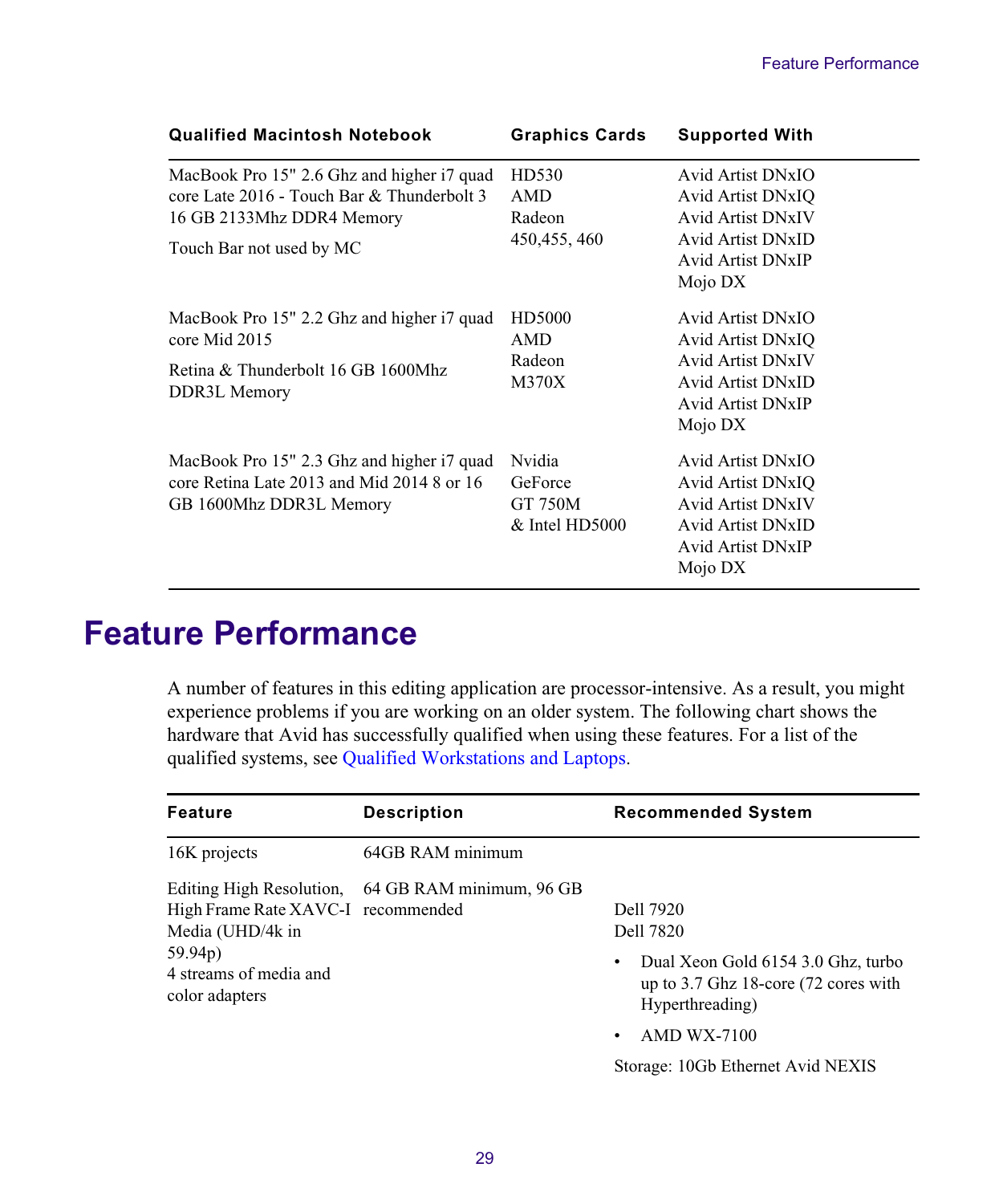| Feature                                                                                      | <b>Description</b>                                                               | <b>Recommended System</b>                                                                                   |  |
|----------------------------------------------------------------------------------------------|----------------------------------------------------------------------------------|-------------------------------------------------------------------------------------------------------------|--|
| 1080p/50 XAVC Long                                                                           | 16 GB RAM minimum                                                                | Qualified PC Dual 6 Core or higher                                                                          |  |
| <b>Baseband Capture</b>                                                                      |                                                                                  | Qualified Mac Pro 6 core or higher, 12<br>core with Hyperthreading                                          |  |
| Editing High Resolution,<br>High Frame Rate DNxHR recommended<br>Media (UHD/4k in<br>59.94p) | 16 GB RAM minimum, 32 GB                                                         | <b>HP Z840</b><br>HP Z640/Z620<br>Dell 7920/7910<br>Dell 7820/7810<br>Lenovo P910/P900/<br>Lenovo P710/P700 |  |
|                                                                                              |                                                                                  | NVIDIA P5000, M5000 or K5200<br>and AMD WX-7100<br>PCIe Gen3 Gfx card (recommended)                         |  |
|                                                                                              |                                                                                  | Mac Pro                                                                                                     |  |
|                                                                                              |                                                                                  | 12 core (24 with Hyperthreading)<br>٠<br>3 GHz                                                              |  |
|                                                                                              |                                                                                  | Dual AMD FirePro 500/700 Graphics<br>٠<br>card                                                              |  |
|                                                                                              |                                                                                  | Storage: 10Gb Ethernet Avid NEXIS                                                                           |  |
| <b>Editing High Resolution</b>                                                               | 16 GB RAM minimum                                                                | Qualified PC Dual 6 Core or higher                                                                          |  |
| Media (Higher than $2K+$ )                                                                   |                                                                                  | Qualified Mac Pro 6 core or higher, 12<br>core with Hyperthreading                                          |  |
| DMF and Background                                                                           | 32 GB RAM recommended                                                            | Qualified PC Dual 6 Core or higher                                                                          |  |
| Transcode, Background<br>Render                                                              |                                                                                  | Qualified Mac Pro 6 core or higher, 12<br>core with Hyperthreading                                          |  |
| Media Composer   Cloud                                                                       | 16GB RAM minimum. 24 GB or<br>higher recommended depending<br>upon system model. | i7 Quad core or higher with<br>Hyperthreading                                                               |  |
| J2K Capture                                                                                  |                                                                                  | Qualified PC Dual 6 Core or higher                                                                          |  |
|                                                                                              |                                                                                  | Qualified Mac Pro 6 core or higher, 12<br>core with Hyperthreading                                          |  |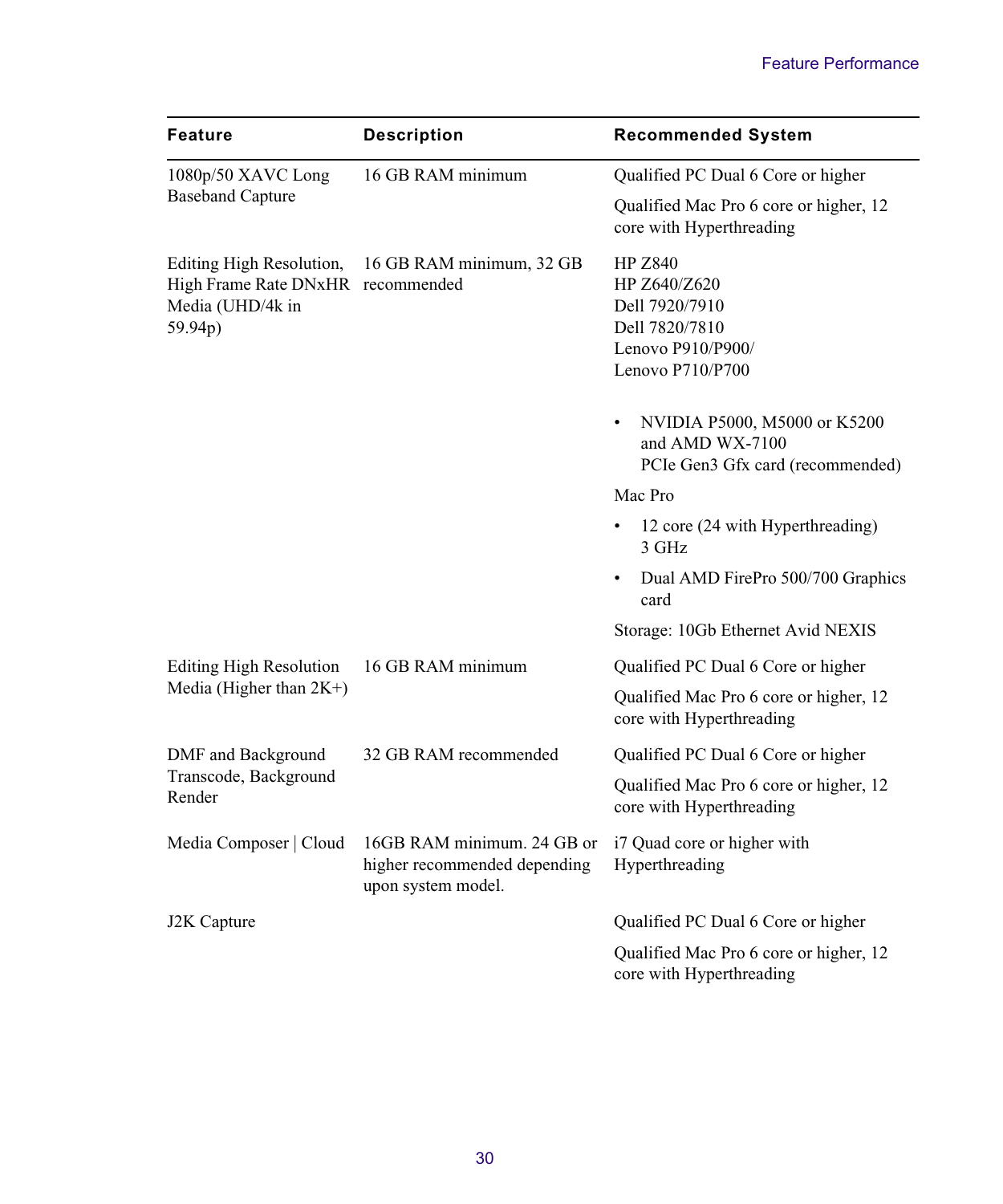| <b>Feature</b>                                             | <b>Description</b>                                                                                                                                                                               | <b>Recommended System</b>                                                                                                                                                                                   |  |
|------------------------------------------------------------|--------------------------------------------------------------------------------------------------------------------------------------------------------------------------------------------------|-------------------------------------------------------------------------------------------------------------------------------------------------------------------------------------------------------------|--|
| XDCAM Long GOP<br>9-way MultiCam with<br>high stream count | Avid recommends 16 GB RAM                                                                                                                                                                        | Qualified PC Dual 6 Core or higher<br>Qualified Mac Pro 6 core or higher, 12                                                                                                                                |  |
| sequences                                                  |                                                                                                                                                                                                  | core with Hyperthreading<br>Storage: 10Gb Ethernet ISIS                                                                                                                                                     |  |
| Stereoscopic 3D                                            | For optimal performance with                                                                                                                                                                     | Qualified PC Dual 6 Core or higher                                                                                                                                                                          |  |
|                                                            | Stereoscopic 3D, use these higher<br>performance systems. Avid<br>recommends a minimum of 12GB<br>RAM when using Stereoscopic<br>3D.                                                             | Qualified Mac Pro 6 core or higher, 12<br>core with Hyperthreading                                                                                                                                          |  |
| XDCAM HD50 Capture                                         | Baseband capture through Nitris<br>DX, Mojo DX                                                                                                                                                   | Qualified systems                                                                                                                                                                                           |  |
| <b>HD RGB 4444</b>                                         | HD RGB capture requires a high                                                                                                                                                                   | Qualified PC Dual 6 Core or higher                                                                                                                                                                          |  |
| Apple ProRes 4444<br><b>DNxHD 4444</b>                     | end workstation with Nitris DX<br>and fast storage.                                                                                                                                              | Qualified Mac Pro 6 core or higher, 12<br>core with Hyperthreading                                                                                                                                          |  |
|                                                            |                                                                                                                                                                                                  | Storage: 10Gb Ethernet ISIS                                                                                                                                                                                 |  |
| AMA (RED)                                                  | AMA is a processor intensive<br>operation. Older platforms may                                                                                                                                   | <b>Qualified Xeon Workstations</b>                                                                                                                                                                          |  |
|                                                            | not offer optimum performance.<br>you will get better performance<br>with higher end workstations.                                                                                               | NOTE: RED plug-in uses the Graphics<br>Processor. Better performance with high<br>performance graphics cards.                                                                                               |  |
| AMA (QuickTime)                                            | AMA is a processor intensive<br>operation. Lower end platforms<br>may not offer optimum<br>performance. Highly compressed<br>codecs such as H.264 will exhibit<br>minimal real-time performance. | Recommendation of qualified systems<br>depends on your planned use of this<br>feature. Heavy usage of highly<br>compressed codecs requires the high end<br>systems. (Dual 6 Core or Dual 8 Core<br>systems) |  |
| <b>AVCI-Intra Capture</b>                                  | AVC-Intra capture with software<br>codecs is supported.                                                                                                                                          | 24 core and higher Windows systems<br>only.<br>Note: If problems are encountered, please<br>use a Nitris DX w/AVC-I capabilities or<br>ingest at another resolution like DNxHD<br>and transcode to AVC I.   |  |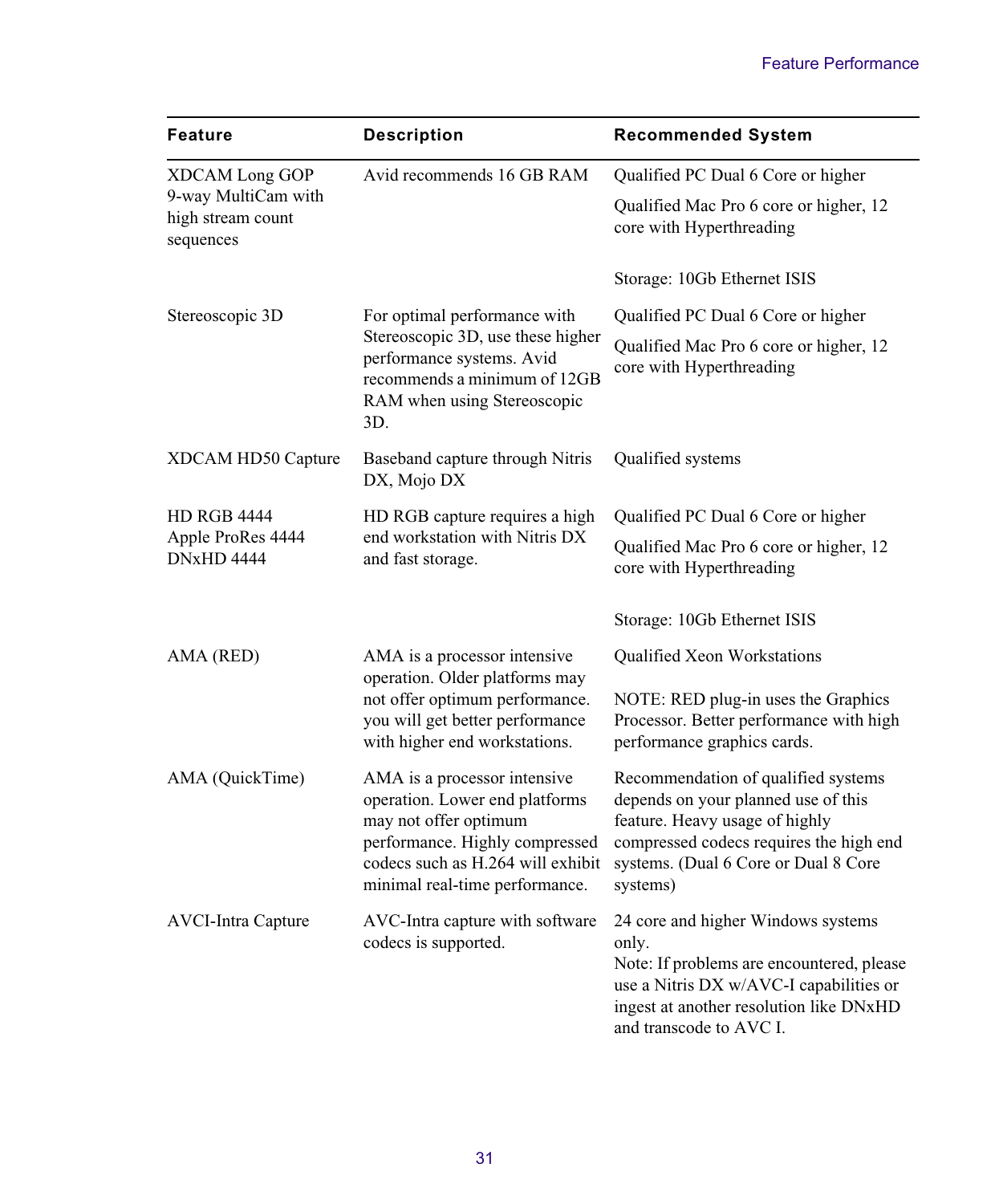| Feature    | <b>Description</b>                                                                           | <b>Recommended System</b>                                         |
|------------|----------------------------------------------------------------------------------------------|-------------------------------------------------------------------|
| AVCI-Intra | $AVC-Intra(AVC-I)$ is a high<br>quality, low bit-rate HD codec and<br>is very CPU intensive. | 4-Way MultiCam Playback                                           |
|            |                                                                                              | Dual Ouad Core, Dual 6 Core or Dual 8<br>Core Systems             |
|            |                                                                                              | <b>Four Stream Playback:</b>                                      |
|            |                                                                                              | Dual Quad Core, Dual 6 Core or Dual 8<br>Core Systems             |
|            |                                                                                              | <b>AMA Workflows: Dual Quad, Dual 6 or</b><br>Dual 8 core systems |

## **Avid Artist I/O Device Compatibility**

The following table shows the minimum version Media Composer supported with the Avid Artist I/O devices.

You must download the appropriate Avid Artist software from your [Avid Master Account.](https://my.avid.com/account/orientation)

| <b>Device</b>       | Minimum supported version Media<br><b>Composer</b> |
|---------------------|----------------------------------------------------|
| Avid Artist   DNxIO | Media Composer v8.4.1 and higher                   |
| Avid Artist   DNxIO | Media Composerv8.8.3 and higher                    |
| Avid Artist   DNxIV | Media Composer v8.10 and higher                    |
| Avid Artist   DNxIP | Media Composer v2018.8                             |
| Avid Artist   DNxID | Media Composer v2018.9                             |

## <span id="page-31-0"></span>**Compatibility Chart**

The following table lists the NVIDIA® driver, QuickTime®, Windows Media™, shared storage, Sony® XDCAM™, Panasonic® P2, and Avid Artist Series versions that were qualified with the Avid editing applications. You can also refer to [Documentation and version matrix](http://avid.force.com/pkb/articles/en_US/compatibility/en267087).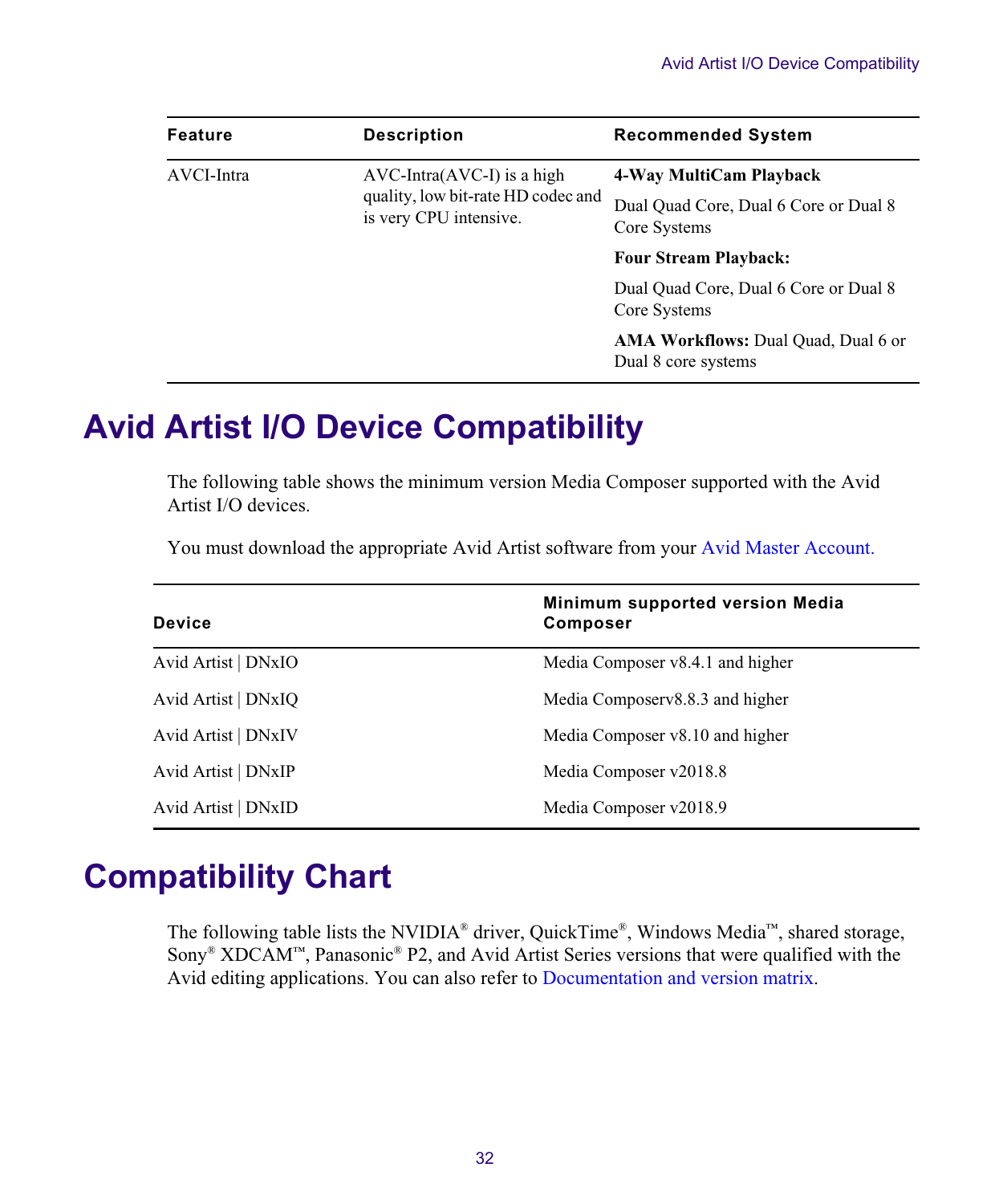## **IMPORTANT: For information on third party support (for example, Sorenson, Boris, etc) see the third party's web site.**

| Item                             | <b>Versions</b>                                        | Comments                                                                                                                                                                                                                                                                                                                                                                                                                                                                                                                                                          |  |  |
|----------------------------------|--------------------------------------------------------|-------------------------------------------------------------------------------------------------------------------------------------------------------------------------------------------------------------------------------------------------------------------------------------------------------------------------------------------------------------------------------------------------------------------------------------------------------------------------------------------------------------------------------------------------------------------|--|--|
| QuickTime Support                | $v7.7.9$ (Windows)<br>v10.x, (v7.x legacy) (Macintosh) | Note: QuickTime v10X does not include<br>QuickTime Pro options.                                                                                                                                                                                                                                                                                                                                                                                                                                                                                                   |  |  |
|                                  |                                                        | Note: QuickTime is not supported with<br>Windows 10.                                                                                                                                                                                                                                                                                                                                                                                                                                                                                                              |  |  |
| Windows Media<br>Version Support | Windows Media Player 12 (for<br>Windows 7)             | If you do not have Windows Media<br>Player, access the download at<br>www.microsoft.com.                                                                                                                                                                                                                                                                                                                                                                                                                                                                          |  |  |
|                                  |                                                        | Windows Media export compatibility is<br>subject to Microsoft Windows Media<br>updates.                                                                                                                                                                                                                                                                                                                                                                                                                                                                           |  |  |
| Avid Interplay<br>Support        | See Knowledge Base article on<br>compatibility.        | IMPORTANT: The Avid Interplay<br>components that get installed on the<br>editing application must be updated to<br>the Avid Interplay version that is released<br>with the editing application. These<br>include the Media Indexer, Interplay<br>Access, Interplay Framework, Interplay<br>Transfer Client and ProEncode Client.<br>The Avid Interplay Server components<br>can remain on the previous releases listed<br>as supported. For details, see the "Avid<br>Editing Application Compatibility with<br>Interplay Releases" doc on the<br>Knowledge Base. |  |  |
| NVIDIA Driver<br>Support         | v431.02                                                | See "Setting up the NVIDIA Card" on<br>page 38.<br>For setting up the driver for stereoscopic,<br>see the NVIDIA setup info in the<br>Stereoscopic 3D Workflow Guide.                                                                                                                                                                                                                                                                                                                                                                                             |  |  |
| <b>Shared Storage</b><br>Support | Avid NEXIS and Avid ISIS <sup>®</sup> .                | See "Shared Storage Support" on<br>page 39.                                                                                                                                                                                                                                                                                                                                                                                                                                                                                                                       |  |  |
| Sony XDCAM driver                | v2.13 (XDCAM Transfer for<br>Macintosh)                | The VFAM firmware version for<br>PDW-U1 is 2.600.<br>The PDW-U2 is 2.810.                                                                                                                                                                                                                                                                                                                                                                                                                                                                                         |  |  |
|                                  | Windows FAM v2.3.2 and VFAM<br>v5.0.2                  | The driver can be downloaded from<br>Sony's website http://esupport.sony.com/.                                                                                                                                                                                                                                                                                                                                                                                                                                                                                    |  |  |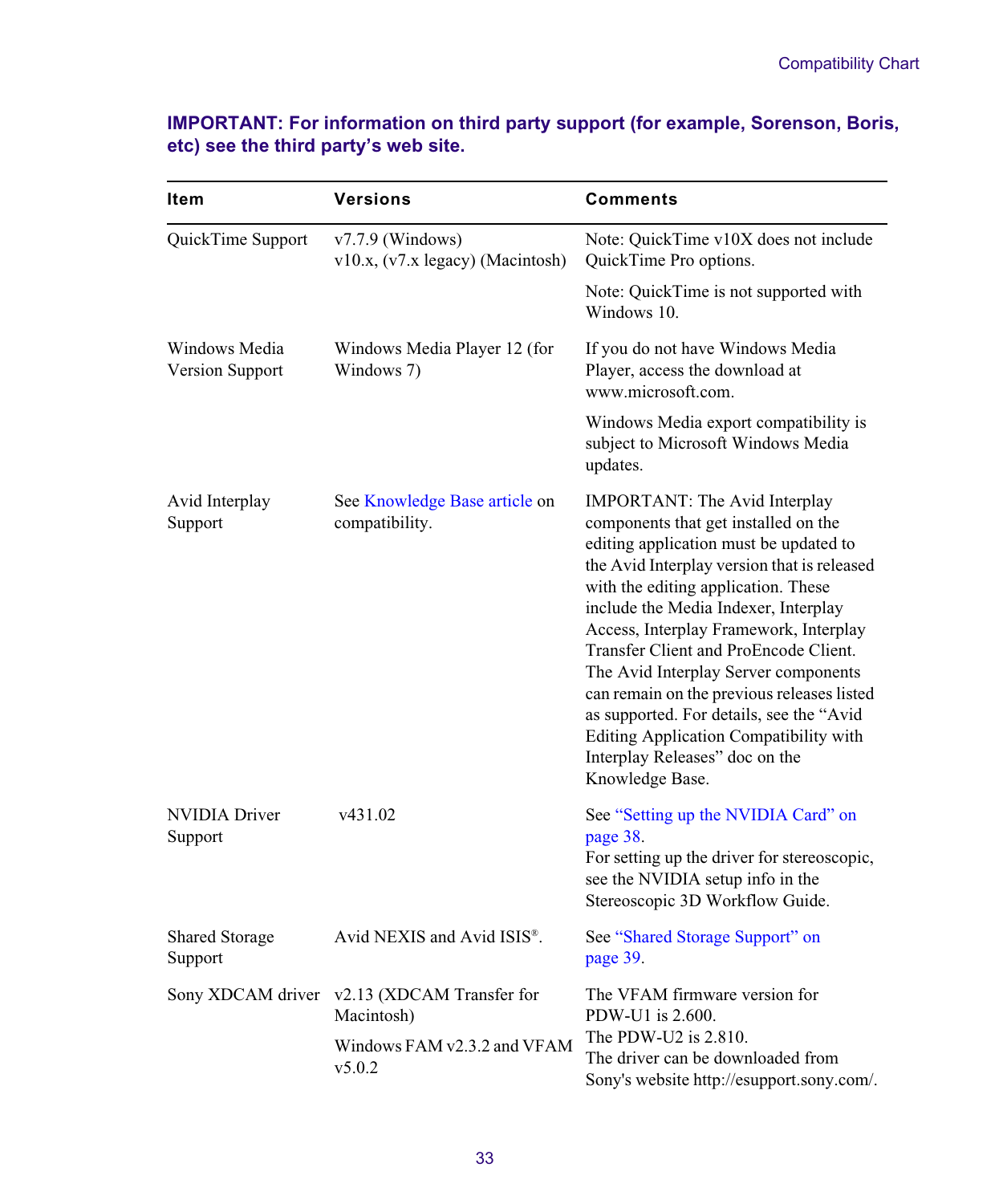| ltem                                    | <b>Versions</b>                           | <b>Comments</b>                                                                   |
|-----------------------------------------|-------------------------------------------|-----------------------------------------------------------------------------------|
| Panasonic P2 drive                      | (Macintosh) $v3.1.7$<br>(Windows) $v2.24$ | There is currently no P2 writeback<br>support for Macintosh clients.              |
| <b>Avid Artist Series</b><br>(Euphonix) | EuControl software v3.4                   | See the User's Guide for information on<br>Artist Series Color setup information. |

## **Avid Editing Application Compatibility with Pro Tools**

General Co-Installation Notes:

- Install Pro Tools first and then Media Composer.
- You must uninstall all older versions of Media Composer or Pro Tools before installing newer versions.
- Co-install does not support both applications launched simultaneously.
- When you uninstall Pro Tools, choose to uninstall just the application and not the audio drivers or the editing application no longer sees the devices. On a Macintosh Pro Tools 10 system, this is named the "Safe Uninstall." On a Macintosh Pro Tools 11 system no uninstallation is required. On a Windows Pro Tools 10 or 11 system, you must select the first uninstall option - "Pro Tools Only" - which is not selected by default.
- Mojo SDI will not be supported with Media Composer or Pro Tools 11, but can still be connected in a co-install configuration for use with Pro Tools 10.
- If you install and configure Avid Mojo DX or Nitris DX hardware on your system, the editing application does not use any connected Pro Tools audio device for audio input/output operations. You can also use these audio devices with a software-only version of your Avid editing application.
- If you run into any issues, uninstall both applications and reinstall Pro Tools first, and then reinstall your editing application.
- Media Composer v5.0 and later and Pro Tools v8.0.3 and later do not include support for the Original Mbox. If you want to use the Original Mbox, you should use Media Composer v4.x and Pro Tools v8.0.1 instead.
- If you want to install your Avid editing application on a system with the Pro Tools Avid Video Engine installed, you must use one of the following configurations:
	- Media Composer v5.5/NewsCutter v9.5 and later with Pro Tools v9.0 or later.
	- Media Composer v5.0.x/NewsCutter v9.0.x with Pro Tools v8.5 or earlier.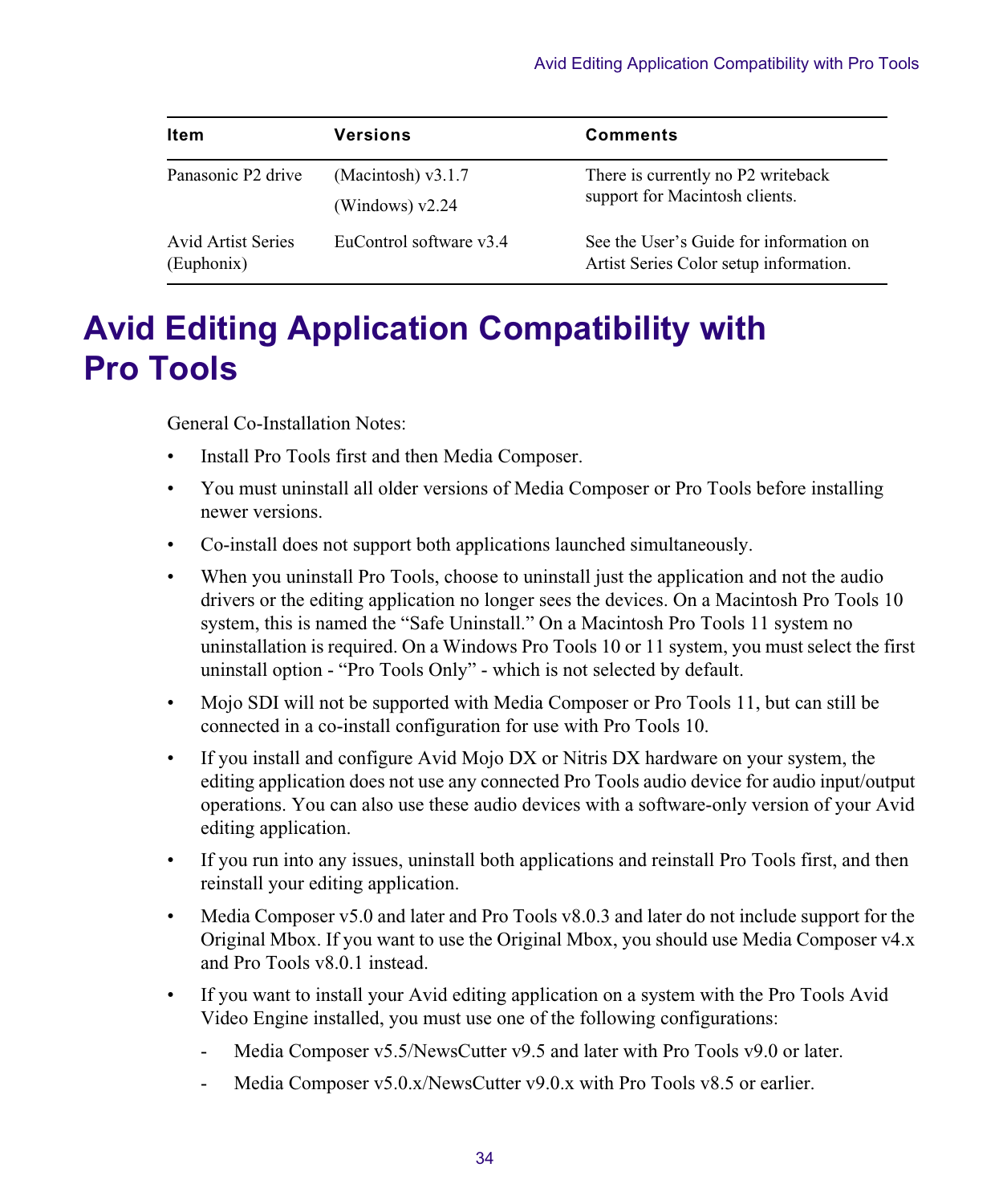## **Co-installation Configurations and Audio Device Support**

## **Avid Pro Tools Applications**

| <b>Pro Tools</b><br>Product   | <b>MC/NC</b><br><b>Software</b><br>Only | <b>MC/NC</b><br>with Mojo<br>DX | MC/NC/<br>with Nitris DX |
|-------------------------------|-----------------------------------------|---------------------------------|--------------------------|
| Pro Tools<br>Software Only    | Co-install                              | Co-install                      | Co-install               |
| Pro Tools HD<br><b>Native</b> | $Co$ -install/<br>Audio Device          | Co-install                      | Co-install               |
| Pro Tools HD                  | $Co$ -install/<br>Audio Device          | Co-install                      | Co-install               |
| Pro Tools HD,<br>with chassis | Not Tested                              | Not Tested                      | Not Tested               |

## **Avid Mbox Family Audio Devices (3rd Generation)**

| Audio<br>Device<br>(Interface) | <b>MC/NC</b><br><b>Software</b><br>Only | <b>MC/NC with</b><br>Mojo DX | MC/NC/<br>with Nitris DX |
|--------------------------------|-----------------------------------------|------------------------------|--------------------------|
| Mhox<br>(USB)                  | $Co$ -install/<br>Audio Device          | Co-install                   | Co-install               |
| Mhox Pro                       | $Co$ -install/<br>Audio Device          | Co-install                   | Co-install               |
| Mbox Mini<br>(USB)             | Co-install/<br>Audio Device             | Co-install                   | Co-install               |

### **Avid Mbox 2 Family Audio Devices**

| Audio<br><b>Device</b><br>(Interface) Only | <b>MC/NC</b><br><b>Software</b> | <b>MC/NC with</b><br>Mojo DX | MC/NC/<br>with Nitris DX |
|--------------------------------------------|---------------------------------|------------------------------|--------------------------|
| Mbox $2$<br>(USB)                          | Co-install/<br>Audio Device     | Co-install                   | Co-install               |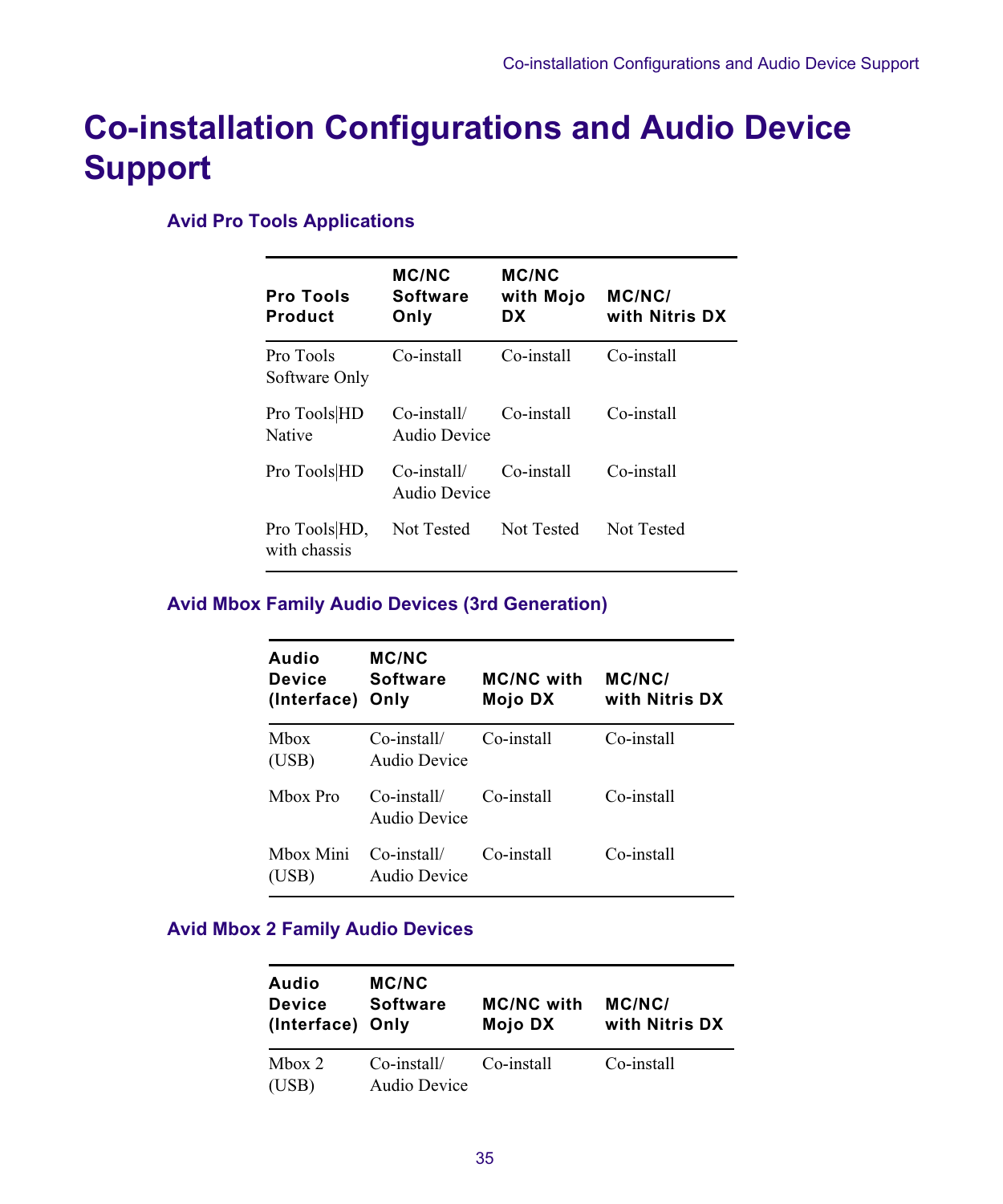| Audio<br><b>Device</b><br>(Interface) | <b>MC/NC</b><br><b>Software</b><br>Only | <b>MC/NC with</b><br>Mojo DX | MC/NC/<br>with Nitris DX |
|---------------------------------------|-----------------------------------------|------------------------------|--------------------------|
| Mbox 2 Pro Co-install<br>(1394)       |                                         | Co-install                   | Co-install               |
| Mhox $2$<br>Mini (USB)                | $Co$ -install/<br>Audio Device          | Co-install                   | Co-install               |
| Mbox $2$<br>Micro<br>(USB)            | Co-install                              | Co-install                   | Not tested               |

### **Other Avid Audio Devices**

| Audio<br>Device<br>(Interface) | <b>MC/NC</b><br><b>Software</b><br>Only  | <b>MC/NC with</b><br>Mojo DX | MC/NC/<br>with Nitris DX |
|--------------------------------|------------------------------------------|------------------------------|--------------------------|
| Digi $002$<br>(1394)           | Co-install/<br>Audio Device<br>(Windows) | Co-install                   | Co-install               |
| Digi $003$<br>(1394)           | Co-install                               | Co-install                   | Co-install               |
| (USB)                          | Eleven Rack Not Supported Not Supported  |                              | Not Supported            |
| <b>Fast Track</b><br>Pro (USB) |                                          | Audio Device Not Supported   | Not Supported            |

## **External Controllers**

Your Avid editing application supports the following external fader controllers or mixers for automation gain and pan recording or as control surfaces:

- Digi 002 (Windows only)
- Command|8
- Avid Artist Control
- Avid Artist Mix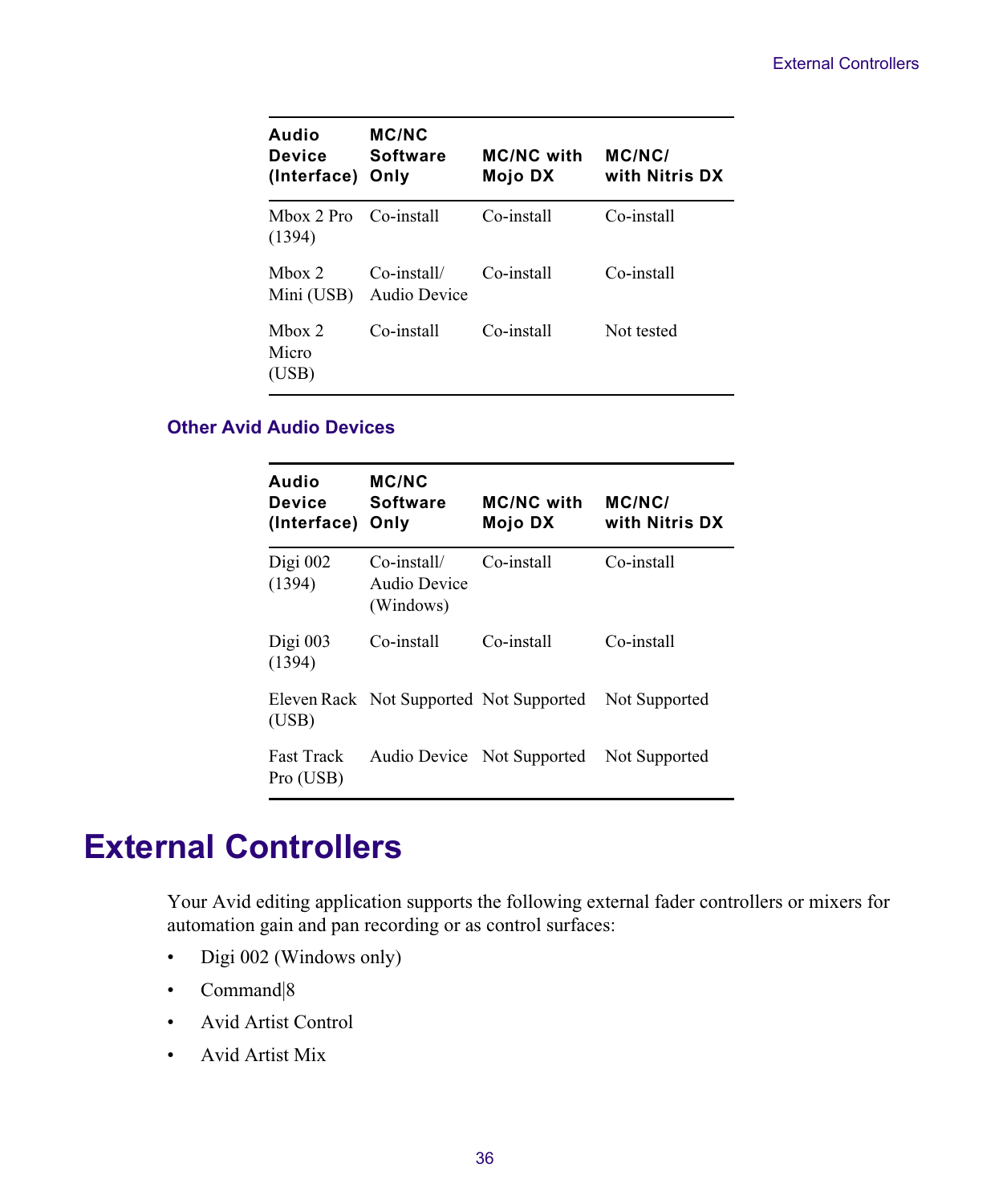- Avid Artist Transport
- Avid Artist Color

External controllers or mixers are optional. They are not required for you to perform automation gain or pan recording on an Avid editing system.

The following table compares Avid external controllers and mixers.

| <b>Feature</b>                                                          | Digi 002<br>(MC only) | Command <br>8  | Avid<br><b>Artist</b><br>Control | Avid<br><b>Artist Mix</b>                   | <b>Avid Artist</b><br><b>Transport</b> | <b>Avid Artist</b><br>Color |
|-------------------------------------------------------------------------|-----------------------|----------------|----------------------------------|---------------------------------------------|----------------------------------------|-----------------------------|
| Control surface Yes<br>for transport<br>controls and<br>other functions |                       | Yes            | Yes                              | Yes<br>(transport<br>only, no soft<br>keys) | Yes                                    |                             |
| Provides audio<br>play, input, and<br>output                            | Yes                   | N <sub>0</sub> | N <sub>0</sub>                   | N <sub>0</sub>                              | N <sub>0</sub>                         |                             |
| Record<br>automation<br>gain                                            | Yes                   | Yes            | Yes                              | Yes                                         | N <sub>0</sub>                         |                             |
| Record<br>automation pan                                                | Yes                   | Yes            | Yes                              | Yes                                         | N <sub>0</sub>                         |                             |
| Flying faders                                                           | Yes(8)                | Yes $(8)$      | Yes $(4)$                        | Yes $(8)$                                   | No                                     |                             |
| Touch-sensitive Yes<br>faders                                           |                       | Yes            | Yes                              | Yes                                         | No                                     |                             |
| Touch-sensitive No<br>panners                                           |                       | N <sub>o</sub> | Yes                              | Yes                                         | No                                     |                             |
| Solo/mute                                                               | Yes                   | Yes            | Yes                              | Yes                                         | N <sub>0</sub>                         |                             |
| Supports audio<br>mixing                                                | No <sup>a</sup>       | No             | N <sub>0</sub>                   | No                                          | No                                     |                             |
| Latch mode<br>(also known as<br>Snap mode)                              | Yes                   | Yes            | Yes                              | Yes                                         | N <sub>0</sub>                         |                             |
| Number of<br>steps of fader<br>accuracy                                 | 1024                  | 1024           | 1024                             | 1024                                        | Not applicable                         |                             |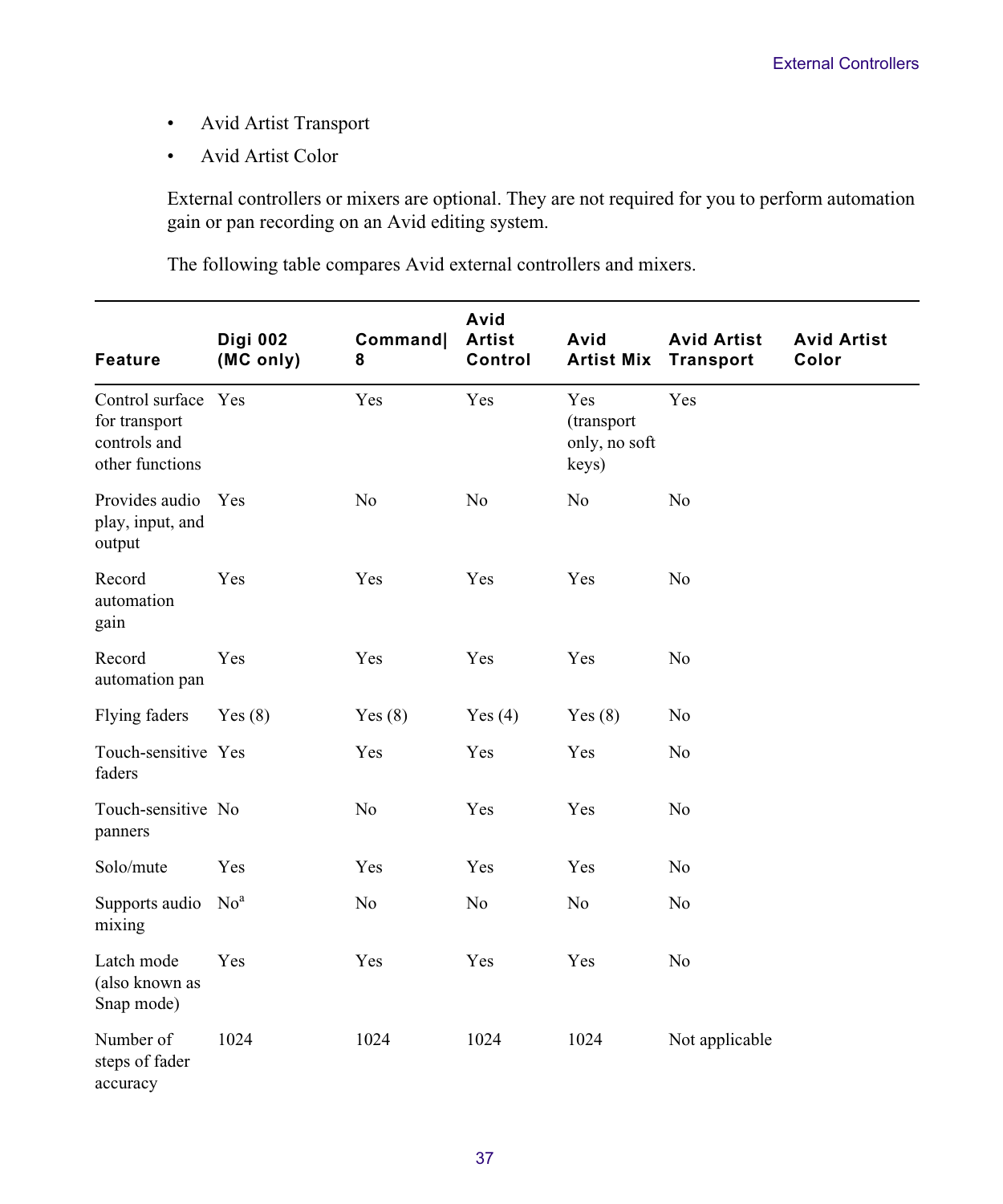| Feature | Diai 002<br>(MC only) | Command Artist<br>8 | Avid<br>Control | Avid<br><b>Artist Mix Transport</b> | <b>Avid Artist</b> Avid Artist | Color |
|---------|-----------------------|---------------------|-----------------|-------------------------------------|--------------------------------|-------|
|         |                       |                     |                 |                                     |                                |       |

a. The Digi 002 can be used as a standalone audio mixer but not at the same time as it is being used as an automation gain or automation pan controller or control surface.

For more information on using these external fader controllers or mixers, see "Recording Automation Gain or Automation Pan Information" in the Help.

## <span id="page-37-0"></span>**Setting up the NVIDIA Card**

To set up the NVIDIA card, you must make sure you have the correct display driver version (install the display driver if necessary, and set the correct display settings. See the ["Compatibility](#page-31-0)  [Chart" on page 32](#page-31-0) for information on the supported driver(s).

Prior to setting up the NVIDIA card, check to make sure you have the correct display driver version. If you do not have the correct NVIDIA driver, you can install it from the Nvidia website [- Nvidia.com](https://www.nvidia.com/Download/index.aspx?lang=en-us).

### **To check the NVIDIA display driver version:**

- 1. Right-click the Desktop and select NVIDIA Control Panel. You can also open the Windows Control Panel and double-click the NVIDIA Control Panel icon.
- 2. Click System Information at the bottom left corner of the NVIDIA Control Panel.

The version number is listed in the Graphics card information section on the ForceWare version line.

### **To install the NVIDIA display driver:**

- 1. Download the applicable Nvidia driver from the Nvidia website  [Nvidia.com](https://www.nvidia.com/Download/index.aspx?lang=en-us).
- 2. Double-click the file for the applicable driver.
- 3. Follow the on-screen instructions, and then restart your system.

### **To setup multiple displays:**

- 1. Right-click the Desktop, and select Nvidia Control Panel.
- 2. In the settings window in the left of the window, click Set up multiple displays.
- 3. Select or deselect the desired monitors listed.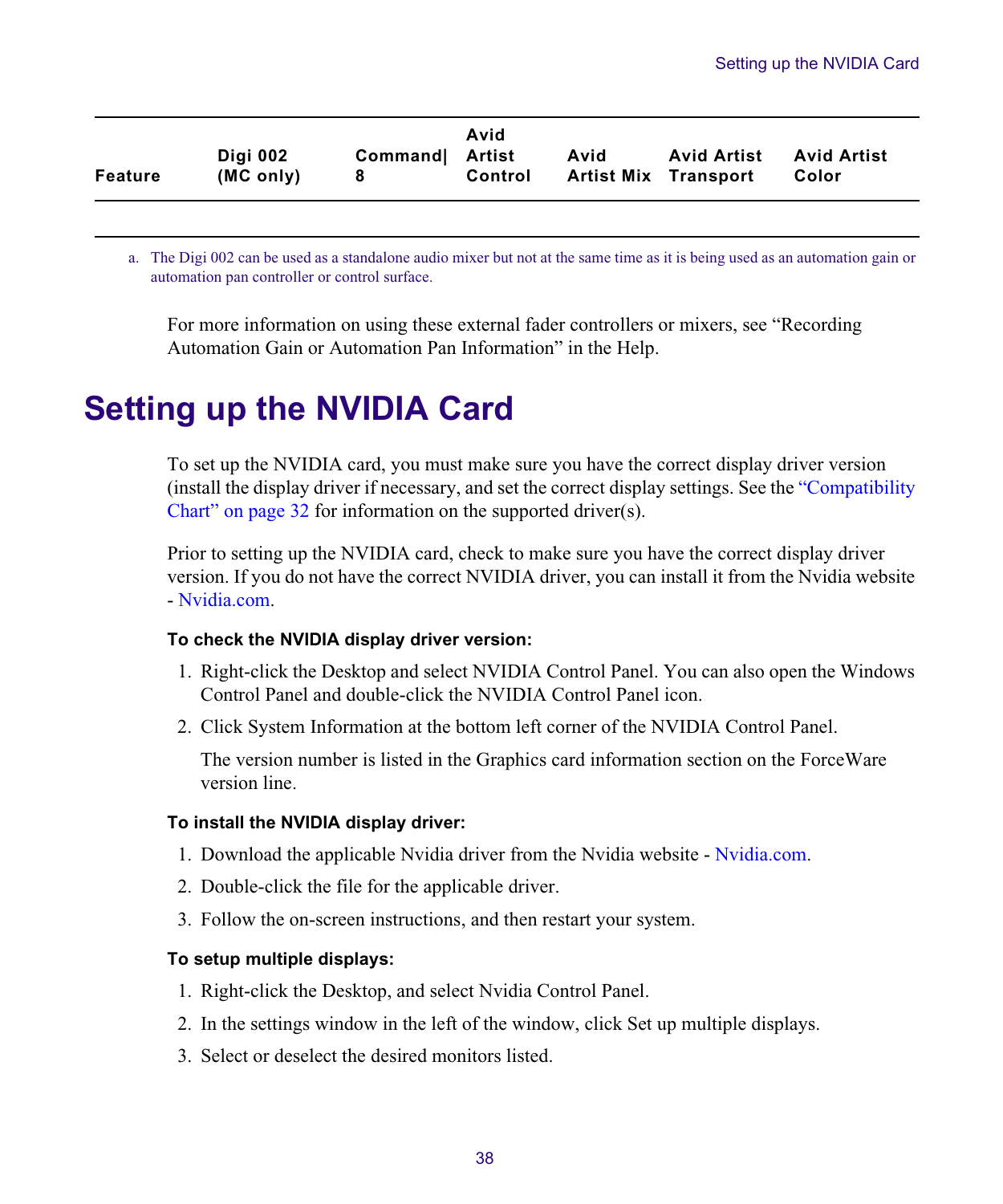### **To set the Driver for Avid Editing Environments**

- 1. Right-click the Desktop, and select Nvidia Control Panel.
- 2. Click Manage 3D Settings.
- 3. Click the Global Setting tab.
- 4. Under Global presets, select Base Profile.
- 5. Scroll to locate the Power Management Mode. Select Prefer maximum performance.
- 6. Click Apply.

Reboot after installing the Nvidia software even if you are not prompted to do so. Never use the Windows "roll back driver" feature on the Nvidia driver. The driver version must match the rest of the components the Nvidia installer installs.

## <span id="page-38-0"></span>**Shared Storage Support**

For information on Shared Storage Support, see the Avid NEXIS and Avid ISIS tables in the following document:

[http://resources.avid.com/SupportFiles/Attachments/MediaCentral\\_Compatibility\\_Matrix.pdf](http://resources.avid.com/SupportFiles/Attachments/MediaCentral_Compatibility_Matrix.pdf)